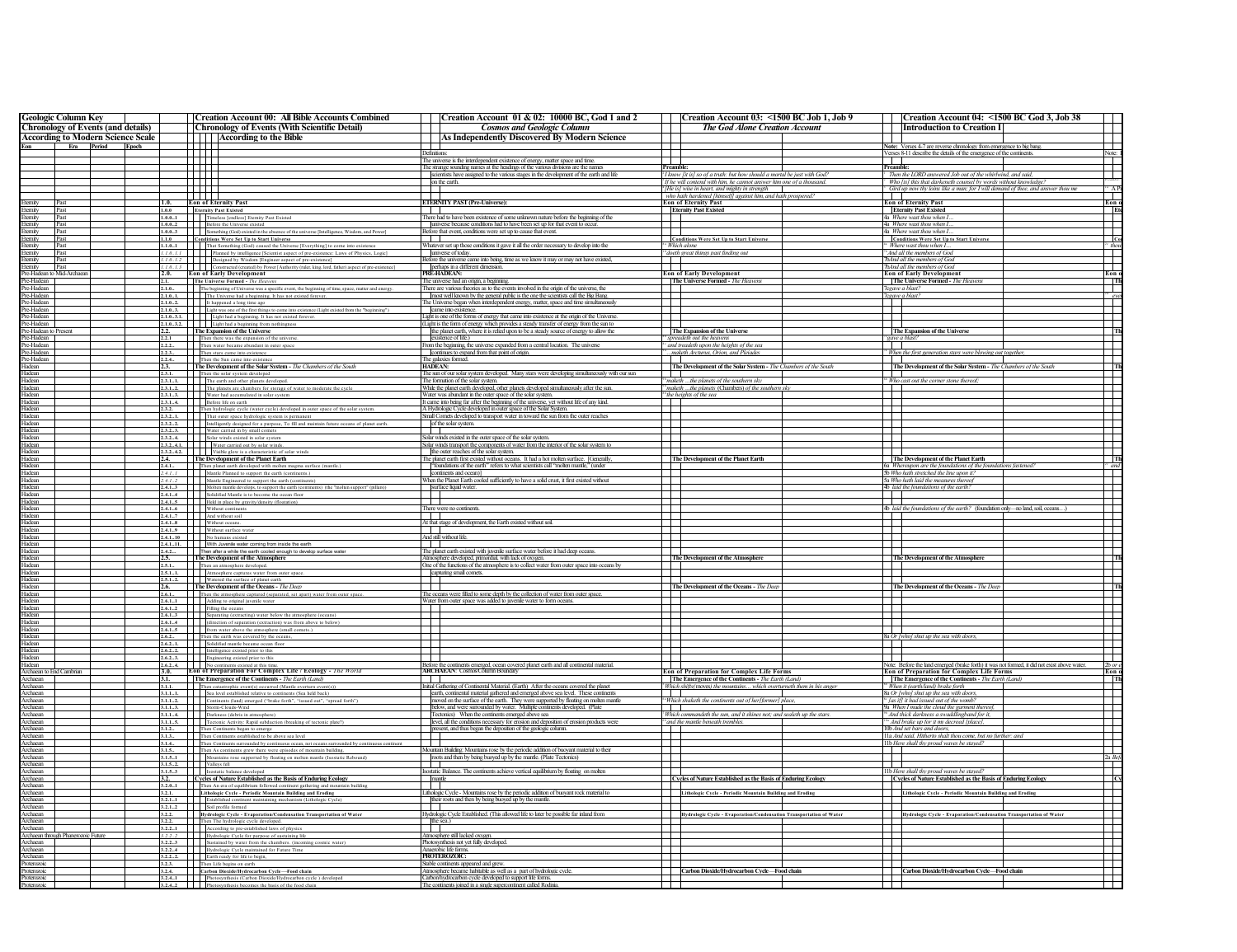| Proterozoic                                                                                                                                  |          |                      |               |                   |                                                                                                                                                                                                                                                                                                            | Beginning of long periods of stable ecology after continental rise                                                                                                                 |                                         |                                                                              |                               |                                                                             |                 |
|----------------------------------------------------------------------------------------------------------------------------------------------|----------|----------------------|---------------|-------------------|------------------------------------------------------------------------------------------------------------------------------------------------------------------------------------------------------------------------------------------------------------------------------------------------------------|------------------------------------------------------------------------------------------------------------------------------------------------------------------------------------|-----------------------------------------|------------------------------------------------------------------------------|-------------------------------|-----------------------------------------------------------------------------|-----------------|
| Proterozoic                                                                                                                                  |          |                      |               |                   |                                                                                                                                                                                                                                                                                                            | Development of Photosynthesis, the basis of the food chain.                                                                                                                        |                                         |                                                                              |                               |                                                                             |                 |
| Proterozoic                                                                                                                                  |          |                      |               |                   | 3.2.43 The atmosphere became habitable by photosynthesis<br>3.2.44 Food Chain begins<br>3.2.44.1 Ultimate purpose of food chain is for sustaining human life.                                                                                                                                              | PALEOZOIC:                                                                                                                                                                         |                                         |                                                                              |                               |                                                                             |                 |
| Phanerozoic                                                                                                                                  |          |                      |               |                   | 3.2.5. Reproduction Cycle-Biogenesis                                                                                                                                                                                                                                                                       | Atmosphere had reached modem level of oxygen                                                                                                                                       | Reproduction Cycle-Biogenesis           |                                                                              |                               | <b>Reproduction Cycle-Biogenesis</b>                                        |                 |
| Phanerozoic Paleozoic                                                                                                                        |          | Cambrian             |               |                   | 3.2.51 Then Life became abundant on earth                                                                                                                                                                                                                                                                  | Animal Zoological (DNA) Biogenesis developed                                                                                                                                       |                                         |                                                                              |                               |                                                                             |                 |
| Phanerozoic Paleozoic Cambrian                                                                                                               |          |                      |               |                   | 3.2.5.1.1. Plant biogenesis developed                                                                                                                                                                                                                                                                      | Food chain increased supporting larger life forms.                                                                                                                                 |                                         |                                                                              |                               |                                                                             |                 |
| hanerozoic Paleozoic Cambrian                                                                                                                |          |                      |               |                   | 3.2.5.1.2. Animal biogenesis developed                                                                                                                                                                                                                                                                     | Food Chain, Basis for more diverse ecology                                                                                                                                         |                                         |                                                                              |                               |                                                                             |                 |
| hanerozoic Paleozoic                                                                                                                         |          | Cambrian<br>Cambrian |               |                   | 3.2.6. Chronobiology Cycles-Chronobiology Rhyth                                                                                                                                                                                                                                                            | Circadian Cycle develops among animal life<br>Cambrian:                                                                                                                            |                                         | Chronobiology Cycles-Chronobiology Rhythms                                   |                               | Chronobiology Cycles-Chronobiology Rhythms                                  |                 |
| Phanerozoic Paleozoic                                                                                                                        |          |                      |               |                   | 3.2.61. Lunar Cycle for Seasons                                                                                                                                                                                                                                                                            |                                                                                                                                                                                    |                                         |                                                                              |                               |                                                                             |                 |
| Phanerozoic Paleozoic                                                                                                                        |          | Cambrian             |               |                   | 3.2.6.2. Circadian/Annual Cycles (Day/Night/Seasonal Patterns of Life Forms)                                                                                                                                                                                                                               | <b>Sustained Ecology Era</b>                                                                                                                                                       |                                         |                                                                              |                               |                                                                             |                 |
| Phanerozoic Paleozoic<br>Phanerozoic Paleozoic                                                                                               |          | Cambrian<br>Cambrian |               | 3.28              | 3.2.7. <b>I</b> Food chain (Carbon Dioxide/Hydrocarbon cycle) fully developed<br>Mass Extinction/Sustained Ecology Cycle-Punctuated Equilibrium                                                                                                                                                            | Continents break up (Plate Tectonics)<br>Major Mass Extinction                                                                                                                     |                                         | Mass Extinction/Sustained Ecology Cycle-Punctuated Equilibrium               |                               | Mass Extinction/Sustained Ecology Cycle-Punctuated Equilibrium              |                 |
| Phanerozoic Paleozoic                                                                                                                        |          | Cambrian             |               | 3, 2, 8, 1        | Ecology Destruction and Renewal Became Pattern of Existence                                                                                                                                                                                                                                                | Ordovician: Sustained Ecology Era. Sea life becomes abundant.                                                                                                                      |                                         |                                                                              |                               |                                                                             |                 |
| Phanerozoic Paleozoic                                                                                                                        |          | Cambrian             |               | 3.2.81.1.         | with mass extinction                                                                                                                                                                                                                                                                                       |                                                                                                                                                                                    |                                         |                                                                              |                               |                                                                             |                 |
| Phanerozoic Paleozoic                                                                                                                        |          | Cambrian             |               | 3.2.8.1.2         | by inundation                                                                                                                                                                                                                                                                                              | Followed by another major mass extinction.<br>Silurian: New era of sustained ecology. Climate stabilizes into more habitable global warming.                                       |                                         |                                                                              |                               |                                                                             |                 |
| Phanerozoic Paleozoic to Future                                                                                                              |          |                      |               | 4.0.              | <b>Eon of Complex Life Forms</b>                                                                                                                                                                                                                                                                           | Melting ice. Rise in sea level                                                                                                                                                     | <b>Eon of Complex Life Forms</b>        |                                                                              |                               | <b>Eon of Complex Life Forms</b>                                            | Eon             |
| Phanerozoic Paleozoic                                                                                                                        |          |                      |               | 4.1.              | Peak of Habitability-Ecology of Global Warming                                                                                                                                                                                                                                                             | First vascular plants. First fish with Jaws                                                                                                                                        |                                         | Peak of Habitability-Ecology of Global Warning                               |                               | Peak of Habitability-Ecology of Global Warming                              |                 |
| Phanerozoic Paleozoic Ordovician                                                                                                             |          |                      |               | 4.1.1.            | Era of sustained ecolog                                                                                                                                                                                                                                                                                    | Devonian: Plants have Seeds (DNA) Biogenesis. Era ends with another mass extinction                                                                                                |                                         |                                                                              |                               |                                                                             |                 |
| Phanerozoic Paleozoic Ordovician                                                                                                             |          |                      |               | 4.1.11.           | The sea swarms with living creatur                                                                                                                                                                                                                                                                         | Carboniferous: First Amniota eggs. (common to turtles, lizards, birds, dinosaurs and mammals)                                                                                      |                                         |                                                                              |                               |                                                                             |                 |
| Phanerozoic Paleozoic                                                                                                                        |          | Devonian             |               | 4.1.2.            | Then Plants with seeds developed.                                                                                                                                                                                                                                                                          | Permian: Era ends with largest mass extinction recorded in the history of the earth.                                                                                               |                                         |                                                                              |                               |                                                                             |                 |
| Phanerozoic Mesozoic Jurassic                                                                                                                |          |                      |               | 4.1.3.            | Era of Megafauna (Monsters)                                                                                                                                                                                                                                                                                | MESOZOIC:                                                                                                                                                                          | $\mathbb{Z}$                            |                                                                              | - 1                           |                                                                             |                 |
| Phanerozoic Mesozoic Jurassic                                                                                                                |          |                      |               |                   | 4.1.31. Megafauna (dinosaurs) thrive                                                                                                                                                                                                                                                                       | Triassic: Continents again reform into one supercontinent Pangaea.                                                                                                                 |                                         |                                                                              |                               |                                                                             |                 |
| Phanerozoic Mesozoic                                                                                                                         |          | Jurassic             |               | 4.1.32.           | Pinnacle of Nature/Creation                                                                                                                                                                                                                                                                                | Era of sustained ecology. Survivors of mass extinction spread and recolonized.                                                                                                     |                                         |                                                                              |                               |                                                                             |                 |
| Phanerozoic Mesozoic Jurassic                                                                                                                |          |                      |               | 4.1.33.           | Sea monsters (Leviathan) thriv                                                                                                                                                                                                                                                                             | Ends with another mass extinction.                                                                                                                                                 |                                         |                                                                              |                               |                                                                             |                 |
| Phanerozoic Mesozoic                                                                                                                         |          | Jurassic             |               | 4.1.34.           | First birds developed                                                                                                                                                                                                                                                                                      | Jurassic: Sustained Ecology. Pinnacle of Nature. First Birds                                                                                                                       |                                         |                                                                              |                               |                                                                             |                 |
| Phanerozoic Mesozoic Cretaceous                                                                                                              |          |                      |               |                   | 4.1.35. First Flowering (Seeding) Plants                                                                                                                                                                                                                                                                   | Large life forms form and thrive                                                                                                                                                   |                                         |                                                                              |                               |                                                                             |                 |
| Phanerozoic Mesozoic                                                                                                                         |          |                      |               |                   | 4.1.36. Ecology continues                                                                                                                                                                                                                                                                                  | <b>Cretaceous:</b>                                                                                                                                                                 |                                         |                                                                              |                               |                                                                             |                 |
| Phanerozoic Mesozoic                                                                                                                         |          | Cretaceous           |               | 4.2.              | Major Mass Extinction (Cretaceous/Cenozoic Boundary Event)                                                                                                                                                                                                                                                 | First Flowering (Seeding) Plants                                                                                                                                                   |                                         | <b>Major Mass Extinction (Cretaceous/Cenozoic Boundary Event</b>             |                               | Major Mass Extinction (Cretaceous/Cenozoic Boundary Event)                  |                 |
| Phanerozoic                                                                                                                                  | Mesozoic | Cretaceous           |               | 4.2.1.            | Major Mass extinction (Mantle turnover event with extinction)                                                                                                                                                                                                                                              | Break up of supercontinent Pangaea.                                                                                                                                                |                                         |                                                                              |                               |                                                                             |                 |
| Phanerozoic Mesozoic                                                                                                                         |          | Cretaceous           |               | 4.2.11.           | Tectonic Activity End Cretaceous                                                                                                                                                                                                                                                                           | Era ends with mass extinction caused by meteorite crash into earth.                                                                                                                |                                         |                                                                              |                               |                                                                             |                 |
| Phanerozoic Mesozoic                                                                                                                         |          | Cretaceous           |               | 4.2.12.           | Catastrophic event (great storm) (tidal waves                                                                                                                                                                                                                                                              | Mass Extinction by great flood                                                                                                                                                     |                                         |                                                                              |                               |                                                                             |                 |
| Phanerozoic Mesozoic                                                                                                                         |          | Cretaceous           |               | 4.2.13.           | Darkness (debris in atmosphere)                                                                                                                                                                                                                                                                            | Cosmic Night/Great Storm                                                                                                                                                           |                                         |                                                                              |                               |                                                                             |                 |
| Phanerozoic                                                                                                                                  | Mesozoic | Cretaceous           |               | 4.2.14.           | Breakup of continents (Mantle overturn event?)                                                                                                                                                                                                                                                             | Order and Ecology Restored after Mass Extinction                                                                                                                                   |                                         |                                                                              |                               |                                                                             |                 |
| Phanerozoic                                                                                                                                  | Mesozoic | Cretaceous           |               | 4.2.1.5.          | Great flood (breath taken away)                                                                                                                                                                                                                                                                            | Continuation of cycle of Extinction & Renewal (Punctuated Equilibrium)                                                                                                             |                                         |                                                                              |                               |                                                                             |                 |
| Phanerozoic Mesozoic                                                                                                                         |          | Cretaceous           |               | 4.2.16.           | Extinction (death/dust)                                                                                                                                                                                                                                                                                    |                                                                                                                                                                                    |                                         |                                                                              |                               |                                                                             |                 |
| Phanerozoic Cenozoic                                                                                                                         |          | Paleogene            |               |                   |                                                                                                                                                                                                                                                                                                            |                                                                                                                                                                                    | <b>ITT</b>                              |                                                                              |                               |                                                                             |                 |
| Phanenyoic Cenoznic                                                                                                                          |          | Paleogene            |               | 43.               | Ecology Restored, less Global Warming, Rise of Mammals                                                                                                                                                                                                                                                     | <b>CENOZOIC: Paleogene</b>                                                                                                                                                         |                                         | Ecology Restored, less Global Warming, Rise of Mammals                       |                               | .<br>Ecology Restored, less Global Warming, Rise of Mammals                 |                 |
| Phanerozoic Cenozoic                                                                                                                         |          | Paleogene            |               | 4.3.1.            | Restoration of ecology - Renewest the face of the earth                                                                                                                                                                                                                                                    | Stable Ecology with repeating, lesser magnitude, Mass Extinctions.                                                                                                                 |                                         |                                                                              |                               |                                                                             |                 |
| Phanerozoic Cenozoic                                                                                                                         |          | Paleogene            |               | 4.3.11.           | New life forms Cycle Of Extinction & Renewal (Punctuated Equilibrium)                                                                                                                                                                                                                                      | Age of mammals, flowering Plants, Insects                                                                                                                                          |                                         |                                                                              |                               |                                                                             |                 |
| Phanerozoic Cenozoic                                                                                                                         |          | Paleogene            |               | 4.3.12.           | Spread over continents The far past of recent life.                                                                                                                                                                                                                                                        |                                                                                                                                                                                    |                                         |                                                                              |                               |                                                                             |                 |
| Phanerozoic Cenozoic                                                                                                                         |          | Paleogene            |               | 4.3.2.            | Era of sustained (renewed) ecology.                                                                                                                                                                                                                                                                        |                                                                                                                                                                                    |                                         |                                                                              |                               |                                                                             |                 |
| Phanerozoic Cenozoic Paleogene Paleocene                                                                                                     |          |                      |               |                   | 4.3.21. Mammals appear                                                                                                                                                                                                                                                                                     |                                                                                                                                                                                    |                                         |                                                                              |                               |                                                                             |                 |
| Phanerozoic Cenozoic                                                                                                                         |          | Paleogene Paleocene  |               |                   | 4.3.22. Forests and grasslands                                                                                                                                                                                                                                                                             | Tropical Ecology with Global Warming.                                                                                                                                              | $\pm$                                   |                                                                              |                               |                                                                             |                 |
| Phanerozoic Cenozoic Neogene Miocene                                                                                                         |          |                      |               |                   | 4.3.2.3. Human species appears on earth                                                                                                                                                                                                                                                                    | <b>CENOZOIC:</b> Neogene                                                                                                                                                           | 丰                                       |                                                                              |                               |                                                                             |                 |
| Phanerozoic Cenozoic                                                                                                                         |          | Neogene              | Miocene       |                   | 4.3.24. Man became a living soul<br>4.3.24. Man became a living soul<br>4.3.25. Tropical ecology with mild global warming                                                                                                                                                                                  | Man appeared on earth                                                                                                                                                              |                                         |                                                                              |                               |                                                                             |                 |
| Phanerozoic Cenozoic Neogene Miocene                                                                                                         |          |                      |               |                   |                                                                                                                                                                                                                                                                                                            |                                                                                                                                                                                    |                                         |                                                                              |                               |                                                                             |                 |
| Phanerozoic Cenozoic                                                                                                                         |          | Neogene              | Micerne       |                   | 4.3.26. Punctuated Equilibrium Continues<br>4.4. Another Mass Extinction (Miocene/Pliocene Boundary Event)                                                                                                                                                                                                 |                                                                                                                                                                                    |                                         |                                                                              |                               |                                                                             |                 |
| Phanerozoic Cenozoic                                                                                                                         |          | Neogene              | Mio-Plio      |                   |                                                                                                                                                                                                                                                                                                            |                                                                                                                                                                                    |                                         | <b>Another Mass Extinction (Miocene/Pliocene Boundary Event)</b>             |                               | <b>Another Mass Extinction (Miocene/Pliocene Boundary Event)</b>            |                 |
| Phanerozoic Cenozoic                                                                                                                         |          | Neogene              | Mio-Plio      | 4.4.1.            | End of Tropical Ecology - End of Garden of Eden                                                                                                                                                                                                                                                            |                                                                                                                                                                                    |                                         |                                                                              |                               |                                                                             |                 |
| Phanerozoic Cenozoic                                                                                                                         |          | Neogene              | Mio-Plio      | 4.4.11.           | Destruction of Habitat/Ecology event                                                                                                                                                                                                                                                                       |                                                                                                                                                                                    |                                         |                                                                              |                               |                                                                             |                 |
| Phanerozoic Cenozoic                                                                                                                         |          | Neogene              | Mio-Plio      | 4.4.12.           | Tectonic motion event                                                                                                                                                                                                                                                                                      | Minor Mass Extinction with Tectonic volcanism (Fall of man?)                                                                                                                       |                                         |                                                                              |                               |                                                                             |                 |
| Phanerozoic Cenozoic                                                                                                                         |          | Neogene              | Min-Plin      | $4.4.13.$<br>4.5. | Volcanism event                                                                                                                                                                                                                                                                                            |                                                                                                                                                                                    |                                         |                                                                              |                               |                                                                             |                 |
| Phanerozoic Cenozoic                                                                                                                         |          | Neogene              | Pliocene      |                   | <b>Ecology Restored, Global Cooling</b>                                                                                                                                                                                                                                                                    | Ecology Restored. Yet colder, harsher habitat.                                                                                                                                     | <b>Ecology Restored, Global Cooling</b> |                                                                              |                               | <b>Ecology Restored, Global Cooling</b>                                     |                 |
| Phanerozoic Cenozoic                                                                                                                         |          | Neogene              | Pliocene      | 4.5.1.            | Era of restored ecology (Long time passes.)                                                                                                                                                                                                                                                                |                                                                                                                                                                                    |                                         |                                                                              |                               |                                                                             |                 |
| Phanerozoic Cenozoic                                                                                                                         |          | Neogene              | Pliocene      | 4.5.11.           | Climate turns colder and harsher - Global Cooling                                                                                                                                                                                                                                                          | Ice ages                                                                                                                                                                           |                                         |                                                                              |                               |                                                                             |                 |
|                                                                                                                                              |          |                      |               |                   |                                                                                                                                                                                                                                                                                                            |                                                                                                                                                                                    |                                         |                                                                              |                               |                                                                             |                 |
| Phanerozoic Cenozoic                                                                                                                         |          | Neogene              | Pliocene      | 4.5.12.           | Thorns and Thistles ecology (carbon starved ecology)                                                                                                                                                                                                                                                       |                                                                                                                                                                                    |                                         |                                                                              |                               |                                                                             |                 |
|                                                                                                                                              |          | Neogene              | Pliocene      | 4.5.13.           | Expansion of humanity after habitat/ecology destruction - Replenish                                                                                                                                                                                                                                        |                                                                                                                                                                                    |                                         |                                                                              |                               |                                                                             |                 |
|                                                                                                                                              |          |                      |               |                   |                                                                                                                                                                                                                                                                                                            |                                                                                                                                                                                    |                                         |                                                                              |                               |                                                                             |                 |
|                                                                                                                                              |          |                      |               |                   | 4.5.1.4.     Dedication of food chain                                                                                                                                                                                                                                                                      |                                                                                                                                                                                    |                                         |                                                                              |                               |                                                                             |                 |
|                                                                                                                                              |          |                      |               |                   |                                                                                                                                                                                                                                                                                                            |                                                                                                                                                                                    |                                         |                                                                              |                               |                                                                             |                 |
|                                                                                                                                              |          |                      |               |                   | <b>EXECUTE:</b> Determine to recove the basis of the food chain for all forms of life.<br><b>4.5.15.</b> Photosynthesis is the basis of the food chain for all forms of life.<br><b>4.5.16.</b> Pre-historic Past of Humanity                                                                              |                                                                                                                                                                                    |                                         |                                                                              |                               |                                                                             |                 |
|                                                                                                                                              |          |                      |               |                   |                                                                                                                                                                                                                                                                                                            |                                                                                                                                                                                    |                                         |                                                                              |                               |                                                                             |                 |
| Phanenzoic Cenoznic<br>Phanerozoic Cenozoic Neogene Phocene<br>Phanerozoic Cenozoic Neogene Phocene<br>Phanerozoic Cenozoic Neogene Pliocene |          |                      |               |                   |                                                                                                                                                                                                                                                                                                            | Human species flourishes                                                                                                                                                           |                                         |                                                                              |                               |                                                                             |                 |
| Phanerozoic Cenozoic                                                                                                                         |          | Neogene<br>Neogene   | Plei-Holo     | 4.6.              | <b>Phanenonic Cenonic Nongene</b> Pleislacene 4.5.17. Rate of Extinction exceeds Rate of Speciation (Creation Complete)<br>Phanenonic Cenonic Nongene Pleislacene 4.5.13. Long Time Passes, Pleistecene 4.5.1<br>Phanenonic Cenoni<br><b>Another Mass Extinction (Pleistocene/Holocene Boundary Event)</b> |                                                                                                                                                                                    |                                         | <b>Another Mass Extinction (Pleistocene/Holocene Boundary Event)</b>         |                               | <b>Another Mass Extinction (Pleistocene/Holocene Boundary Event)</b>        |                 |
| Phanerozoic Cenozoic                                                                                                                         |          | Noogene              | Plei-Holo     | 4.6.11.           |                                                                                                                                                                                                                                                                                                            | <b>Another Mass Extinction</b>                                                                                                                                                     |                                         |                                                                              |                               |                                                                             |                 |
| Phanerozoic Cenozoic                                                                                                                         |          | Neogene              | Plei-Holo     |                   | Mass Extinction of Large Mammals<br>Mass Extinction was in form of a flood (Noah's)                                                                                                                                                                                                                        |                                                                                                                                                                                    |                                         |                                                                              |                               |                                                                             |                 |
| Phanerozoic Cenozoic                                                                                                                         |          | Neogene              | Holocene 4.7. | 4.6.12.           |                                                                                                                                                                                                                                                                                                            | Holocene                                                                                                                                                                           |                                         |                                                                              |                               |                                                                             |                 |
|                                                                                                                                              |          |                      | Holocene      |                   | <b>Ecology Restored/Epoch of Secular Human History</b>                                                                                                                                                                                                                                                     | Historical Past of Man. Proliferation of civilization after near extinction.                                                                                                       |                                         | <b>Ecology Restored/Epoch of Secular Human History</b>                       |                               | Ecology Restored/Epoch of Secular Human History                             |                 |
|                                                                                                                                              |          | Neogene              |               | 4.8.              | Era of restored ecology Proliferation of civilization after near extinction                                                                                                                                                                                                                                |                                                                                                                                                                                    |                                         | Era of restored ecology Proliferation of civilization after near extinction  |                               | Era of restored ecology Proliferation of civilization after near extinction |                 |
|                                                                                                                                              |          |                      |               |                   |                                                                                                                                                                                                                                                                                                            |                                                                                                                                                                                    |                                         |                                                                              |                               |                                                                             |                 |
|                                                                                                                                              |          |                      |               |                   |                                                                                                                                                                                                                                                                                                            | Living in present & Future                                                                                                                                                         |                                         |                                                                              |                               |                                                                             |                 |
| Phanerozoic Cenozoic                                                                                                                         |          |                      |               |                   | <b>Phanettxois Cenxois</b> Neogene Holocene <i>1.8.1.</i> Beginning times/Current Era Boundary<br><b>Phanettxois Cenxois Neogene Holocene 4.8.2.</b> Living in Present<br><b>Phanettxois</b> Cenxois Neogene Holocene 4.8.21. "End Times" Philosophy (                                                     |                                                                                                                                                                                    |                                         |                                                                              |                               |                                                                             |                 |
|                                                                                                                                              |          |                      |               |                   | Phanerozoic Cenozoic Neogene Holocene 4.8.22. Uniformitarianism Philosophy (false)                                                                                                                                                                                                                         |                                                                                                                                                                                    | $\overline{\phantom{0}}$                |                                                                              |                               |                                                                             |                 |
|                                                                                                                                              |          |                      |               |                   |                                                                                                                                                                                                                                                                                                            |                                                                                                                                                                                    |                                         |                                                                              |                               |                                                                             |                 |
|                                                                                                                                              |          |                      |               |                   |                                                                                                                                                                                                                                                                                                            |                                                                                                                                                                                    |                                         |                                                                              |                               |                                                                             |                 |
|                                                                                                                                              |          |                      |               |                   |                                                                                                                                                                                                                                                                                                            |                                                                                                                                                                                    | ┵                                       |                                                                              |                               |                                                                             |                 |
| hanerozoic Future                                                                                                                            |          |                      |               | 4.9.              | Thursday Contract Contract Contract Contract (A. 2.1.)<br>Thursday (Contract Contract Contract Contract Contract (A. 2.1.)<br>Thursday (Contract Contract Contract Contract Contract Contract Contract Contract Contract Contract<br><b>End of Era of Complex Life Forms Event</b>                         | <b>END OF TIME:</b>                                                                                                                                                                | End of Era of Complex Life Forms Event  |                                                                              |                               | End of Era of Complex Life Forms Event                                      |                 |
| Phanerozoic Future                                                                                                                           |          |                      |               | 4.9.11            |                                                                                                                                                                                                                                                                                                            |                                                                                                                                                                                    |                                         |                                                                              |                               |                                                                             |                 |
| Phanerozoic Future                                                                                                                           |          |                      |               | 49.1.2            | $\label{thm:1}$ There will be an end.<br>$\label{thm:1}$ A Future Mass Extinction – Great and Terrible Day of the Lord.                                                                                                                                                                                    | Scientists have speculated that since the universe had a beginning, it will have an end.<br>Another Mass Extinction. If the universe ends, all current life forms will be extinct. |                                         |                                                                              |                               |                                                                             |                 |
| Eternity Future                                                                                                                              |          |                      |               | 5.0.              | <b>Eon of Eternity Future</b>                                                                                                                                                                                                                                                                              | <b>ETERNITY FUTURE:</b>                                                                                                                                                            | <b>Eon of Eternity Future</b>           |                                                                              | <b>Eon of Eternity Future</b> |                                                                             | Eon             |
| Eternity                                                                                                                                     | Future   |                      |               | 5.0.0.1           | Judgment                                                                                                                                                                                                                                                                                                   | As with before the existence of the universe something existed, scientists speculate                                                                                               | H                                       |                                                                              | $\blacksquare$                |                                                                             |                 |
| Eternity                                                                                                                                     | Future   |                      |               |                   |                                                                                                                                                                                                                                                                                                            | that something similar is possible.                                                                                                                                                |                                         |                                                                              |                               |                                                                             |                 |
| Eternity                                                                                                                                     | Future   |                      |               |                   | 5.0.0.2.<br><b>S.0.0.2.</b> New Heaven & Earth.<br><b>S.0.0.3. Exercity Future Will Exist.</b>                                                                                                                                                                                                             |                                                                                                                                                                                    | $\mathbf{T}$                            |                                                                              | $\top$                        |                                                                             |                 |
| Eternity Future                                                                                                                              |          |                      |               |                   | 5.0.0.4. Human Existence In Eternity Future                                                                                                                                                                                                                                                                |                                                                                                                                                                                    |                                         |                                                                              |                               |                                                                             | $2d$ eve        |
| Eternity Future                                                                                                                              |          |                      |               |                   |                                                                                                                                                                                                                                                                                                            |                                                                                                                                                                                    |                                         |                                                                              |                               |                                                                             |                 |
|                                                                                                                                              |          |                      |               |                   |                                                                                                                                                                                                                                                                                                            |                                                                                                                                                                                    |                                         |                                                                              |                               |                                                                             | $2e$ tho.       |
|                                                                                                                                              |          |                      |               |                   | $\frac{5.0.0.4}{5.0.0.5}$ God Existence In Eternity Future.                                                                                                                                                                                                                                                |                                                                                                                                                                                    | 一<br>$\sim$                             |                                                                              |                               |                                                                             |                 |
|                                                                                                                                              |          |                      |               |                   | HHH                                                                                                                                                                                                                                                                                                        |                                                                                                                                                                                    | Postambl                                |                                                                              | Postamble                     |                                                                             | Post            |
|                                                                                                                                              |          |                      |               |                   |                                                                                                                                                                                                                                                                                                            |                                                                                                                                                                                    |                                         |                                                                              |                               |                                                                             | 9F <sub>0</sub> |
|                                                                                                                                              |          |                      |               |                   |                                                                                                                                                                                                                                                                                                            |                                                                                                                                                                                    | $\mathbf{I}$                            | *Which doeth great things past finding out; yea, and wonders without number. |                               |                                                                             | 10aT            |
|                                                                                                                                              |          |                      |               |                   |                                                                                                                                                                                                                                                                                                            |                                                                                                                                                                                    |                                         |                                                                              |                               |                                                                             |                 |
|                                                                                                                                              |          |                      |               |                   | <b>THEFT</b>                                                                                                                                                                                                                                                                                               |                                                                                                                                                                                    |                                         |                                                                              |                               |                                                                             |                 |
|                                                                                                                                              |          |                      |               |                   |                                                                                                                                                                                                                                                                                                            |                                                                                                                                                                                    |                                         |                                                                              |                               |                                                                             |                 |
|                                                                                                                                              |          |                      |               |                   |                                                                                                                                                                                                                                                                                                            |                                                                                                                                                                                    | $\overline{\phantom{0}}$                |                                                                              |                               |                                                                             |                 |
|                                                                                                                                              |          |                      |               |                   | <b>HH</b>                                                                                                                                                                                                                                                                                                  |                                                                                                                                                                                    |                                         |                                                                              |                               |                                                                             |                 |
|                                                                                                                                              |          |                      |               |                   | HH 1                                                                                                                                                                                                                                                                                                       |                                                                                                                                                                                    |                                         |                                                                              | H                             |                                                                             |                 |
|                                                                                                                                              |          |                      |               |                   |                                                                                                                                                                                                                                                                                                            |                                                                                                                                                                                    |                                         |                                                                              |                               |                                                                             |                 |
|                                                                                                                                              |          |                      |               |                   |                                                                                                                                                                                                                                                                                                            |                                                                                                                                                                                    |                                         |                                                                              |                               |                                                                             |                 |
|                                                                                                                                              |          |                      |               |                   | HH I                                                                                                                                                                                                                                                                                                       |                                                                                                                                                                                    |                                         |                                                                              |                               |                                                                             |                 |
|                                                                                                                                              |          |                      |               |                   |                                                                                                                                                                                                                                                                                                            |                                                                                                                                                                                    |                                         |                                                                              |                               |                                                                             |                 |
|                                                                                                                                              |          |                      |               |                   |                                                                                                                                                                                                                                                                                                            |                                                                                                                                                                                    |                                         |                                                                              | $\perp$                       |                                                                             |                 |
|                                                                                                                                              |          |                      |               |                   | HH                                                                                                                                                                                                                                                                                                         |                                                                                                                                                                                    | 开                                       |                                                                              |                               |                                                                             |                 |
|                                                                                                                                              |          |                      |               |                   | <b>HITH</b>                                                                                                                                                                                                                                                                                                |                                                                                                                                                                                    |                                         |                                                                              |                               |                                                                             |                 |
|                                                                                                                                              |          |                      |               |                   |                                                                                                                                                                                                                                                                                                            |                                                                                                                                                                                    | T                                       |                                                                              |                               |                                                                             |                 |
|                                                                                                                                              |          |                      |               |                   | $\Box$<br><u> Timbul I</u>                                                                                                                                                                                                                                                                                 |                                                                                                                                                                                    | ╄╄                                      |                                                                              | ┶┿                            |                                                                             |                 |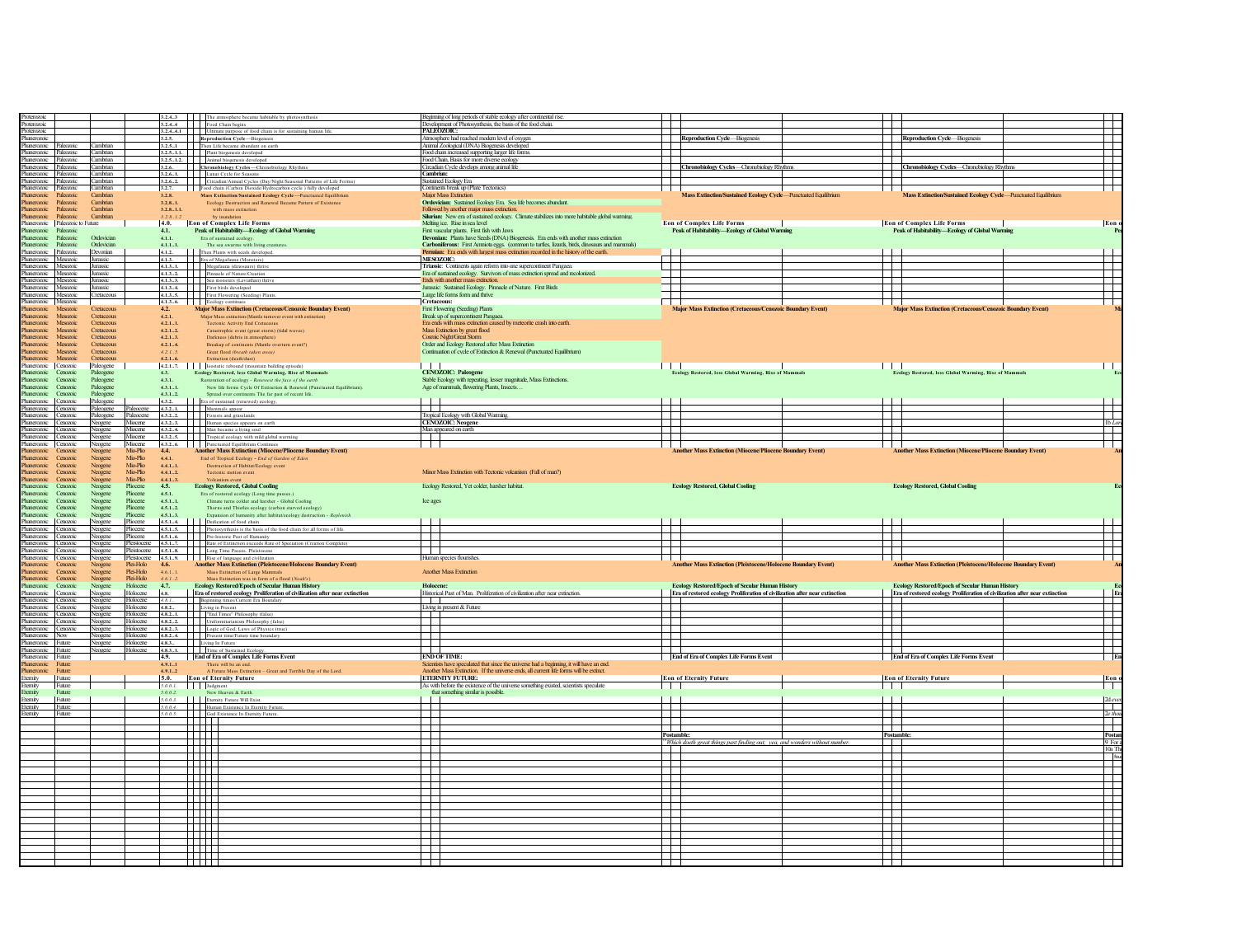| Creation Account 6: 1446 BC, Moses 1, Psalms 90                                          | Creation Account 07: 1445 BC Moses 2, Genesis 1                                                                                                                |                                                                       | Creation Account 08a: 1445 BC Moses 3a, Gen 1                                                                                                                                                   |                                                                                                 | Creation Account 08b: 1445 BC Moses 3b, Gen 1-2                                                        |                                   | Creation Account 09: 1445 BC Moses 4, Genesis 2                                                                                                                          |                                      |
|------------------------------------------------------------------------------------------|----------------------------------------------------------------------------------------------------------------------------------------------------------------|-----------------------------------------------------------------------|-------------------------------------------------------------------------------------------------------------------------------------------------------------------------------------------------|-------------------------------------------------------------------------------------------------|--------------------------------------------------------------------------------------------------------|-----------------------------------|--------------------------------------------------------------------------------------------------------------------------------------------------------------------------|--------------------------------------|
| <b>Everlasting to Everlasting</b>                                                        | <b>Introduction to Creation II</b>                                                                                                                             |                                                                       | <b>Seven Day Creation Account</b>                                                                                                                                                               | <b>Seven Day Creation Account</b>                                                               |                                                                                                        |                                   | <b>One-Day Creation Account</b>                                                                                                                                          |                                      |
|                                                                                          |                                                                                                                                                                |                                                                       |                                                                                                                                                                                                 | Note 1: This is a second pass through the chronology of the creation of the universe. This time |                                                                                                        |                                   |                                                                                                                                                                          |                                      |
| this account, verses 1 and 2 are in reverse chronology, starting with present,           | Note: This account appears to be an edited and condensed version of the<br>Introduction to Creation 1 account found in the book of Job. All the information in | First Pass th                                                         | Note 1: This is the first part of a two part account with two passes through the chronology<br>ronology: Days One through Three, Setting up the Food Chai                                       | mphasizing things important to zoology                                                          |                                                                                                        |                                   | Note: An erroneous interpretation can be made by insisting on a literal, non-fictitious,<br>interpretation of the word "day" indicating the actual schedule of creation- |                                      |
| going back to eternity past, then turning around and the remaining verses are in forward | this account is in the earlier account, but not all the information in the earlier account                                                                     |                                                                       | Note 2: Due to length, only chronologically significant and detail significant phrases are presented.                                                                                           |                                                                                                 |                                                                                                        |                                   | some do concerning the six days of the Seven-Day Creation Account                                                                                                        |                                      |
| chronology. The reverse chronology entries are made in italics. Forward are indented.    | is in this one.<br>Preambl                                                                                                                                     |                                                                       | Preamble: Six days shalt thou labour, and do all thy work: But the seventh day [is] the<br>sabbath of the LORD thy God: [in it] thou shalt not do any work, thou, nor thy son, nor thy          | <u>reamble</u>                                                                                  |                                                                                                        | <b>Preamble:</b>                  | 4a This is the chronology of the origins of the heavens (skylatmosphere) and                                                                                             |                                      |
|                                                                                          |                                                                                                                                                                |                                                                       | daughter, thy manservant, nor thy maidservant, nor thy cattle, nor thy stranger that is] within thy                                                                                             |                                                                                                 |                                                                                                        |                                   | of the earth (continents including ecology)                                                                                                                              |                                      |
| ayer of Moses the man of God:                                                            |                                                                                                                                                                |                                                                       | gates: For [in] six days the LORD made heaven and earth, the sea, and all that in them [is],<br>and rested the seventh day: wherefore the LORD blessed the sabbath day, and hallowed it Ex 20:4 |                                                                                                 |                                                                                                        |                                   | 4b when creation occurred in the day that the LORD God made the earth (continents<br>including ecology) and the heavens (sky/atmosphere)                                 |                                      |
| <b>f Eternity Past</b>                                                                   | <b>Eon of Eternity Past</b>                                                                                                                                    | <b>Eon of Eternity Past</b>                                           |                                                                                                                                                                                                 | <b>Con of Eternity Past</b>                                                                     |                                                                                                        |                                   | <b>Eon of Eternity Past</b>                                                                                                                                              |                                      |
| mity Past Existed                                                                        | <b>Eternity Past Existed</b>                                                                                                                                   | <b>Eternity Past Existed</b>                                          |                                                                                                                                                                                                 | <b>Eternity Past Existed</b>                                                                    |                                                                                                        |                                   | <b>Eternity Past Existed</b>                                                                                                                                             |                                      |
| ed even from everlasting to everlasting, (Note: repeated in forward chronology)          | 1a In the beginning<br>$\overline{\phantom{a}}$                                                                                                                | T                                                                     |                                                                                                                                                                                                 | $\mathbf{L}$                                                                                    |                                                                                                        |                                   | 4a This is the chronology of the origins<br>4b of the heavens and of the land                                                                                            |                                      |
| 2e thou [art] God                                                                        | 1b God                                                                                                                                                         | And God                                                               |                                                                                                                                                                                                 | And God                                                                                         |                                                                                                        |                                   | <sup>4</sup> when they were created in the day that the LORD God made                                                                                                    |                                      |
| itions Were Set Up to Start Universe<br>art] God.                                        | <b>Conditions Were Set Up to Start Universe</b><br>created                                                                                                     | <b>Conditions Were Set Up to Start Universe</b>                       |                                                                                                                                                                                                 | <b>Conditions Were Set Up to Start Universe</b><br>—<br> -                                      |                                                                                                        |                                   | <b>Conditions Were Set Up to Start Universe</b>                                                                                                                          | 4d (God was the cause/creator/maker) |
|                                                                                          |                                                                                                                                                                | $\overline{\phantom{a}}$<br>3b said,                                  |                                                                                                                                                                                                 | said,                                                                                           |                                                                                                        |                                   | <sup>4</sup> the LORD God made <sup>54</sup> every shrub of the ecology before it grew in the ground and                                                                 |                                      |
|                                                                                          |                                                                                                                                                                | 3c Let there be light                                                 |                                                                                                                                                                                                 | "Let there be                                                                                   | 1:15a And let them be for                                                                              |                                   | <sup>-4</sup> the LORD God made <sup>53</sup> all of the herbage of the ecology before it started sprouting                                                              |                                      |
| <b>Early Development</b>                                                                 | and the state<br><b>Eon of Early Development</b>                                                                                                               | 1:3e and there was light<br><b>Eon of Early Development</b>           |                                                                                                                                                                                                 | - 11<br><b>Eon of Early Development</b>                                                         |                                                                                                        |                                   | 4b when creation occurred in the day that the LORD God made the land and the heavens<br><b>Eon of Early Development</b>                                                  |                                      |
| Universe Formed - The Heavens                                                            | The Universe Formed - The Heavens                                                                                                                              | The Universe Formed - The Heaven.                                     |                                                                                                                                                                                                 | The Universe Formed - The Heavens                                                               |                                                                                                        |                                   | The Universe Formed - The Heavens                                                                                                                                        |                                      |
| from everlasting to everlasting                                                          | 1c-e created the sky and the land                                                                                                                              |                                                                       |                                                                                                                                                                                                 |                                                                                                 |                                                                                                        |                                   | 4a This is the chronology of the origins of the heavens and of the land                                                                                                  |                                      |
|                                                                                          | <sup>**</sup> In the beginning God created the sky and the land                                                                                                |                                                                       |                                                                                                                                                                                                 | $\overline{\phantom{a}}$                                                                        |                                                                                                        |                                   | 4b when they were created in the day that the LORD God made the land and the heavens                                                                                     |                                      |
|                                                                                          |                                                                                                                                                                | An And God saw the light, that [it was] good: and                     |                                                                                                                                                                                                 |                                                                                                 | lights in the expanse of the sky to give light upon the land: and it was so                            |                                   |                                                                                                                                                                          |                                      |
|                                                                                          |                                                                                                                                                                | :4b God [had]withdrawn the light<br>1:4c from the darkness            |                                                                                                                                                                                                 |                                                                                                 |                                                                                                        |                                   |                                                                                                                                                                          |                                      |
| <b>Expansion of the Universe</b>                                                         | The Expansion of the Universe                                                                                                                                  | The Expansion of the Universe                                         |                                                                                                                                                                                                 | The Expansion of the Universe                                                                   |                                                                                                        |                                   | The Expansion of the Universe                                                                                                                                            |                                      |
|                                                                                          |                                                                                                                                                                |                                                                       |                                                                                                                                                                                                 |                                                                                                 |                                                                                                        |                                   |                                                                                                                                                                          |                                      |
|                                                                                          |                                                                                                                                                                |                                                                       |                                                                                                                                                                                                 |                                                                                                 | 1:16a And God made two great lights; the greater<br>ight to rule the day, and the lesser light to rule |                                   |                                                                                                                                                                          |                                      |
|                                                                                          |                                                                                                                                                                |                                                                       |                                                                                                                                                                                                 |                                                                                                 | the night: [he has made] the stars also                                                                |                                   |                                                                                                                                                                          |                                      |
| Development of the Solar System - The Chambers of the South                              | The Development of the Solar System - The Chambers of the South                                                                                                |                                                                       | The Development of the Solar System - The Chambers of the South                                                                                                                                 | The Development of the Solar System                                                             | :17a And God set them in the expanse of the<br>sky to give light upon the earth,                       |                                   | The Development of the Solar System - The Chambers of the South                                                                                                          |                                      |
|                                                                                          |                                                                                                                                                                |                                                                       |                                                                                                                                                                                                 |                                                                                                 |                                                                                                        |                                   |                                                                                                                                                                          |                                      |
|                                                                                          |                                                                                                                                                                | fb (See 1.6b, 6e, and 7d below.)                                      |                                                                                                                                                                                                 |                                                                                                 |                                                                                                        |                                   |                                                                                                                                                                          |                                      |
|                                                                                          | $\mathbf{I}$                                                                                                                                                   | $\mathbf{1}$                                                          |                                                                                                                                                                                                 | $\mathbf{I}$                                                                                    |                                                                                                        | T                                 |                                                                                                                                                                          |                                      |
|                                                                                          |                                                                                                                                                                | 1.6b (See 1.6b, 6e, and 7d below.)                                    |                                                                                                                                                                                                 |                                                                                                 |                                                                                                        |                                   |                                                                                                                                                                          |                                      |
|                                                                                          | $\mathcal{A}$<br>$\top$                                                                                                                                        | ┱                                                                     |                                                                                                                                                                                                 |                                                                                                 |                                                                                                        | $\mathbb{R}$<br>ПT                |                                                                                                                                                                          |                                      |
|                                                                                          |                                                                                                                                                                |                                                                       |                                                                                                                                                                                                 |                                                                                                 |                                                                                                        | and the state of the state of the |                                                                                                                                                                          |                                      |
|                                                                                          |                                                                                                                                                                |                                                                       |                                                                                                                                                                                                 |                                                                                                 |                                                                                                        |                                   |                                                                                                                                                                          |                                      |
|                                                                                          |                                                                                                                                                                |                                                                       |                                                                                                                                                                                                 |                                                                                                 |                                                                                                        |                                   |                                                                                                                                                                          |                                      |
| <b>Development of the Planet Earth</b>                                                   | The Development of the Planet Earth                                                                                                                            | The Development of the Planet Earth                                   |                                                                                                                                                                                                 | The Development of the Planet Earth                                                             |                                                                                                        |                                   | The Development of the Planet Earth                                                                                                                                      |                                      |
| ie world,                                                                                |                                                                                                                                                                |                                                                       |                                                                                                                                                                                                 |                                                                                                 |                                                                                                        |                                   |                                                                                                                                                                          |                                      |
|                                                                                          |                                                                                                                                                                |                                                                       |                                                                                                                                                                                                 |                                                                                                 |                                                                                                        | J                                 |                                                                                                                                                                          |                                      |
|                                                                                          |                                                                                                                                                                |                                                                       |                                                                                                                                                                                                 |                                                                                                 |                                                                                                        |                                   |                                                                                                                                                                          |                                      |
|                                                                                          | $\blacksquare$                                                                                                                                                 | ┱                                                                     |                                                                                                                                                                                                 |                                                                                                 |                                                                                                        | Ŧ                                 |                                                                                                                                                                          |                                      |
|                                                                                          |                                                                                                                                                                |                                                                       |                                                                                                                                                                                                 |                                                                                                 |                                                                                                        |                                   |                                                                                                                                                                          |                                      |
|                                                                                          |                                                                                                                                                                |                                                                       |                                                                                                                                                                                                 |                                                                                                 |                                                                                                        |                                   |                                                                                                                                                                          |                                      |
|                                                                                          |                                                                                                                                                                |                                                                       |                                                                                                                                                                                                 |                                                                                                 |                                                                                                        |                                   | 5c [When] the LORD God had not yet made the rain on the earth (hydrologic cycle),                                                                                        |                                      |
|                                                                                          | 丰.                                                                                                                                                             |                                                                       |                                                                                                                                                                                                 |                                                                                                 |                                                                                                        |                                   | 5d /when] there existed no human to work the ground                                                                                                                      |                                      |
|                                                                                          |                                                                                                                                                                |                                                                       |                                                                                                                                                                                                 |                                                                                                 |                                                                                                        |                                   | 6a [When] vapor spewed up from the earth,<br>6b and caused water on all the panorama of the ground (whole surface.)                                                      |                                      |
| Development of the Atmosphere                                                            | The Development of the Atmosphere                                                                                                                              |                                                                       | The Development of the Atmosphere <sup>164</sup> And God said,                                                                                                                                  | The Development of the Atmosphere                                                               |                                                                                                        |                                   | The Development of the Atmosphere                                                                                                                                        |                                      |
|                                                                                          |                                                                                                                                                                | 1:6c and let it separate (set apart)                                  | 1.6b "let there be an atmosphere between the waters 11:7a And God made this atmosphere                                                                                                          |                                                                                                 |                                                                                                        |                                   | 6a /Whenl vapor spewed up from the earth                                                                                                                                 |                                      |
|                                                                                          |                                                                                                                                                                |                                                                       |                                                                                                                                                                                                 |                                                                                                 |                                                                                                        |                                   | 6b and caused water<br>6c on all the panorama of the ground (whole surface.)                                                                                             |                                      |
| <b>Development of the Oceans - The Deep</b>                                              | The Development of the Oceans - The Deep                                                                                                                       | The Development of the Oceans - The Deep                              | 1:7b and gathered (set apart) the waters [of the oceans]                                                                                                                                        | The Development of the Oceans - The Deep                                                        |                                                                                                        |                                   | The Development of the Oceans - The Deep                                                                                                                                 |                                      |
|                                                                                          |                                                                                                                                                                |                                                                       |                                                                                                                                                                                                 |                                                                                                 |                                                                                                        |                                   |                                                                                                                                                                          |                                      |
|                                                                                          |                                                                                                                                                                |                                                                       |                                                                                                                                                                                                 |                                                                                                 |                                                                                                        |                                   |                                                                                                                                                                          |                                      |
|                                                                                          | $\overline{\phantom{0}}$                                                                                                                                       | 1:6d water [onto the surface of the earth]<br>דר                      | $1:7c$ from                                                                                                                                                                                     |                                                                                                 |                                                                                                        | $\Box$                            |                                                                                                                                                                          |                                      |
|                                                                                          | $\overline{\phantom{0}}$                                                                                                                                       | 1:6e from water [in outer space.]"                                    | 1:7d the water above the atmosphere [in outer space.]                                                                                                                                           |                                                                                                 |                                                                                                        | $\sim$                            |                                                                                                                                                                          |                                      |
|                                                                                          | 2c f darkness covered the panorama of the ocean blew across the panorama of the waters                                                                         | $\mathbf{1}$                                                          | And God said, Let the waters under the sky be gathered together unto one place,                                                                                                                 |                                                                                                 |                                                                                                        | T                                 |                                                                                                                                                                          |                                      |
|                                                                                          |                                                                                                                                                                | God said                                                              |                                                                                                                                                                                                 |                                                                                                 |                                                                                                        |                                   |                                                                                                                                                                          |                                      |
|                                                                                          |                                                                                                                                                                |                                                                       |                                                                                                                                                                                                 |                                                                                                 |                                                                                                        |                                   |                                                                                                                                                                          |                                      |
| thou hadst formed the cor<br><b>Preparation for Complex Life Forms</b>                   | the land was not formed there was<br><b>Eon of Preparation for Complex Life Forms</b>                                                                          |                                                                       | wand let the dry [land] appear:<br>Eon of Preparation for Complex Life Forms                                                                                                                    | Eon of Preparation for Complex Life Forms                                                       |                                                                                                        |                                   | <b>Eon of Preparation for Complex Life Forms</b>                                                                                                                         |                                      |
| Emergence of the Continents - The Earth (Land)                                           | The Emergence of the Continents - The Earth (Land)                                                                                                             |                                                                       | The Emergence of the Continents - The Earth (Land)                                                                                                                                              | The Emergence of the Continents - The Earth (Land,                                              |                                                                                                        |                                   | The Emergence of the Continents - The Earth (Land)                                                                                                                       |                                      |
|                                                                                          | c-e and darkness covered the panorama of the ocean, and a powerful wind blew.                                                                                  |                                                                       |                                                                                                                                                                                                 |                                                                                                 |                                                                                                        |                                   |                                                                                                                                                                          |                                      |
|                                                                                          | <b>Contract Contract</b><br>┯                                                                                                                                  |                                                                       |                                                                                                                                                                                                 |                                                                                                 |                                                                                                        | F                                 |                                                                                                                                                                          |                                      |
|                                                                                          | 2e and a powerful wind (the wind of God) blew.                                                                                                                 |                                                                       |                                                                                                                                                                                                 |                                                                                                 |                                                                                                        | $\sim$                            |                                                                                                                                                                          |                                      |
|                                                                                          | 2c and darkness covered.                                                                                                                                       | $\top$<br>$\blacksquare$                                              |                                                                                                                                                                                                 |                                                                                                 |                                                                                                        | $\mathbf{I}$                      |                                                                                                                                                                          |                                      |
|                                                                                          | $\mathbf{I}$                                                                                                                                                   | 1:9d and it was so                                                    |                                                                                                                                                                                                 |                                                                                                 |                                                                                                        | T                                 |                                                                                                                                                                          |                                      |
|                                                                                          | T                                                                                                                                                              | :10a And God called the dry [land] continents;                        |                                                                                                                                                                                                 |                                                                                                 |                                                                                                        |                                   |                                                                                                                                                                          |                                      |
|                                                                                          | ┱                                                                                                                                                              |                                                                       | :10b and the gathering together of the waters called he oceans:                                                                                                                                 |                                                                                                 |                                                                                                        | ПT                                |                                                                                                                                                                          |                                      |
| re the mountains were brought forth,                                                     |                                                                                                                                                                |                                                                       |                                                                                                                                                                                                 |                                                                                                 |                                                                                                        |                                   |                                                                                                                                                                          |                                      |
|                                                                                          |                                                                                                                                                                |                                                                       |                                                                                                                                                                                                 |                                                                                                 |                                                                                                        |                                   |                                                                                                                                                                          |                                      |
| cles of Nature Established as the Basis of Enduring Ecology                              | Cycles of Nature Established as the Basis of Enduring Ecology                                                                                                  |                                                                       | Cycles of Nature Established as the Basis of Enduring Ecology                                                                                                                                   | Cycles of Nature Established as the Basis of Enduring Ecology                                   |                                                                                                        |                                   | Cycles of Nature Established as the Basis of Enduring Ecology                                                                                                            |                                      |
|                                                                                          |                                                                                                                                                                |                                                                       |                                                                                                                                                                                                 |                                                                                                 |                                                                                                        |                                   |                                                                                                                                                                          |                                      |
| Lithologic Cycle - Periodic Mountain Building and Eroding                                | Lithologic Cycle - Periodic Mountain Building and Eroding                                                                                                      |                                                                       | Lithologic Cycle - Periodic Mountain Building and Eroding                                                                                                                                       | Lithologic Cycle - Periodic Mountain Building and Eroding                                       |                                                                                                        |                                   | <b>Lithologic Cycle - Periodic Mountain Building and Eroding</b>                                                                                                         |                                      |
|                                                                                          |                                                                                                                                                                |                                                                       |                                                                                                                                                                                                 |                                                                                                 |                                                                                                        |                                   |                                                                                                                                                                          |                                      |
| Hydrologic Cycle - Evaporation/Condensation Transportation of Water                      |                                                                                                                                                                |                                                                       | Hydrologic Cycle - Evaporation/Condensation Transportation of Water                                                                                                                             | Hydrologic Cycle - Evaporation/Condensation Transportation of Water                             |                                                                                                        |                                   | Hydrologic Cycle - Evaporation/Condensation Transportation of Water                                                                                                      |                                      |
|                                                                                          |                                                                                                                                                                |                                                                       |                                                                                                                                                                                                 |                                                                                                 |                                                                                                        | $\mathbf{1}$                      |                                                                                                                                                                          |                                      |
|                                                                                          |                                                                                                                                                                |                                                                       |                                                                                                                                                                                                 |                                                                                                 |                                                                                                        |                                   |                                                                                                                                                                          |                                      |
|                                                                                          |                                                                                                                                                                |                                                                       |                                                                                                                                                                                                 |                                                                                                 |                                                                                                        |                                   |                                                                                                                                                                          |                                      |
|                                                                                          |                                                                                                                                                                | T<br>1:11a And God said, Let <b>111</b> <sup>b</sup> the earth sprout |                                                                                                                                                                                                 |                                                                                                 |                                                                                                        |                                   |                                                                                                                                                                          |                                      |
|                                                                                          |                                                                                                                                                                |                                                                       | 1:12a And the earth sprouted                                                                                                                                                                    |                                                                                                 |                                                                                                        |                                   |                                                                                                                                                                          |                                      |
| arbon Dioxide/Hydrocarbon Cycle-Food chain                                               | Carbon Dioxide/Hydrocarbon Cycle-Food chain                                                                                                                    |                                                                       | Carbon Dioxide/Hydrocarbon Cycle-Food chain                                                                                                                                                     | Carbon Dioxide/Hydrocarbon Cycle-Food chain                                                     |                                                                                                        |                                   | Carbon Dioxide/Hydrocarbon Cycle-Food chain                                                                                                                              |                                      |
|                                                                                          |                                                                                                                                                                | :11c green vegetation,                                                | 1:12b ereen vesetation                                                                                                                                                                          |                                                                                                 |                                                                                                        |                                   |                                                                                                                                                                          |                                      |
|                                                                                          |                                                                                                                                                                |                                                                       |                                                                                                                                                                                                 |                                                                                                 |                                                                                                        |                                   |                                                                                                                                                                          |                                      |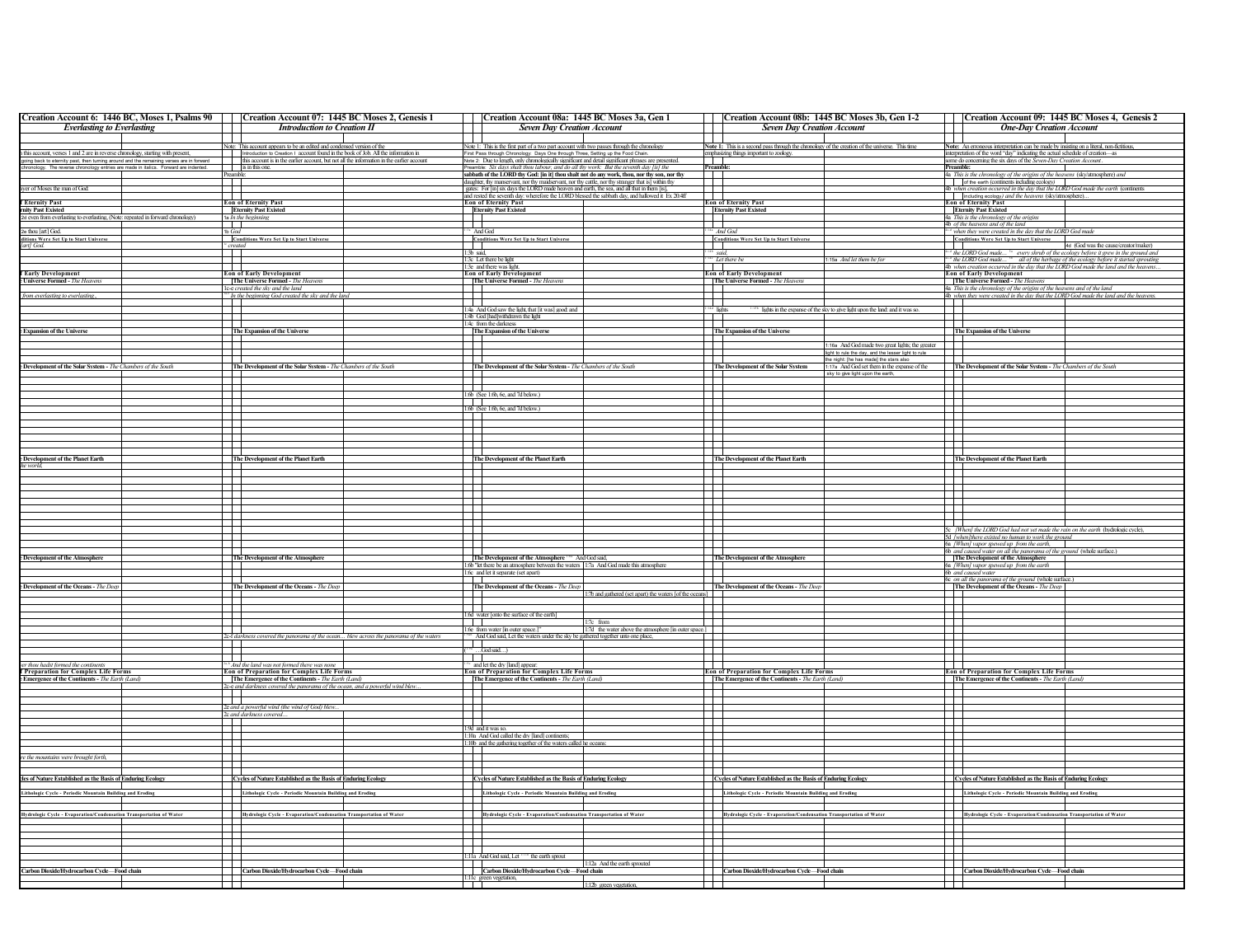|                                                                                                                                                                                              | ┱                           |                                                                             |                            |                                                                                                                                                                                                                                                                                          |                          |                                                                                                                                                                                                                                                                                                   |                                                                                                                                                                 |                          |                                                                                                                                            |  |
|----------------------------------------------------------------------------------------------------------------------------------------------------------------------------------------------|-----------------------------|-----------------------------------------------------------------------------|----------------------------|------------------------------------------------------------------------------------------------------------------------------------------------------------------------------------------------------------------------------------------------------------------------------------------|--------------------------|---------------------------------------------------------------------------------------------------------------------------------------------------------------------------------------------------------------------------------------------------------------------------------------------------|-----------------------------------------------------------------------------------------------------------------------------------------------------------------|--------------------------|--------------------------------------------------------------------------------------------------------------------------------------------|--|
|                                                                                                                                                                                              |                             |                                                                             |                            |                                                                                                                                                                                                                                                                                          |                          |                                                                                                                                                                                                                                                                                                   |                                                                                                                                                                 |                          |                                                                                                                                            |  |
| <b>Reproduction Cycle-Biogenesis</b>                                                                                                                                                         |                             | Reproduction Cycle—Biogenesis                                               |                            | Reproduction Cycle-Biogenesis                                                                                                                                                                                                                                                            |                          | Reproduction Cycle-Biogenesis                                                                                                                                                                                                                                                                     |                                                                                                                                                                 |                          | Reproduction Cycle-Biogenesis                                                                                                              |  |
|                                                                                                                                                                                              | ┱                           |                                                                             |                            |                                                                                                                                                                                                                                                                                          |                          | (Note: phrases in verses 21 and 22 below indicate the principle of biogenesis had already<br>developed before filling of the seas with life: 1,216 "after their kind,"                                                                                                                            | "after                                                                                                                                                          |                          |                                                                                                                                            |  |
| hronobiology Cycles-Chronobiology Rhythms                                                                                                                                                    |                             |                                                                             |                            | Chronobiology Cycles-Chronobiology Rhythms                                                                                                                                                                                                                                               |                          | his kind:<br>Chronobiology Cycles-Chronobiology Rhythms                                                                                                                                                                                                                                           | <sup>1:22a</sup> "And God blessed them, saying, Be fruitful, and multiply.")                                                                                    |                          | Chronobiology Cycles-Chronobiology Rhythms                                                                                                 |  |
|                                                                                                                                                                                              |                             | Chronobiology Cycles—Chronobiology Rhythms                                  |                            |                                                                                                                                                                                                                                                                                          |                          | 1:18a And to rule over the day and over 1:18a And to rule over the day and over                                                                                                                                                                                                                   |                                                                                                                                                                 |                          |                                                                                                                                            |  |
|                                                                                                                                                                                              |                             |                                                                             |                            |                                                                                                                                                                                                                                                                                          |                          | from the night; and let them be for signs, the night, and to divide the light from                                                                                                                                                                                                                |                                                                                                                                                                 |                          |                                                                                                                                            |  |
| <b>Aass Extinction/Sustained Ecology Cycle-Punctuated Equilibrium</b>                                                                                                                        | $\mathcal{L}$               | Mass Extinction/Sustained Ecology Cycle-Punctuated Equilibrium              |                            | Mass Extinction/Sustained Ecology Cycle-Punctuated Equilibrium                                                                                                                                                                                                                           |                          | and for seasons, and for days, and years: the darkness:<br>Mass Extinction/Sustained Ecology Cycle-Punctuated Equilibrium                                                                                                                                                                         |                                                                                                                                                                 |                          | Mass Extinction/Sustained Ecology Cycle-Punctuated Equilibrium                                                                             |  |
|                                                                                                                                                                                              |                             |                                                                             |                            |                                                                                                                                                                                                                                                                                          |                          |                                                                                                                                                                                                                                                                                                   |                                                                                                                                                                 |                          |                                                                                                                                            |  |
|                                                                                                                                                                                              |                             |                                                                             |                            |                                                                                                                                                                                                                                                                                          |                          |                                                                                                                                                                                                                                                                                                   |                                                                                                                                                                 |                          |                                                                                                                                            |  |
| <b>Complex Life Forms</b>                                                                                                                                                                    |                             | <b>Eon of Complex Life Forms</b>                                            |                            | Eon of Complex Life Forms<br> -<br>  Peak of Habitability—Ecology of Global Warming                                                                                                                                                                                                      |                          | <b>Eon of Complex Life Forms</b>                                                                                                                                                                                                                                                                  |                                                                                                                                                                 |                          | <b>Eon of Complex Life Forms</b>                                                                                                           |  |
| of Habitability-Ecology of Global Warning                                                                                                                                                    |                             | Peak of Habitability-Ecology of Global Warming                              |                            |                                                                                                                                                                                                                                                                                          |                          | Peak of Habitability-Ecology of Global Warming                                                                                                                                                                                                                                                    |                                                                                                                                                                 |                          | Peak of Habitability-Ecology of Global Warming                                                                                             |  |
|                                                                                                                                                                                              |                             |                                                                             |                            |                                                                                                                                                                                                                                                                                          |                          | 1:20a And God said,<br>1:20b Living souls shall be roamers of the waters                                                                                                                                                                                                                          |                                                                                                                                                                 |                          |                                                                                                                                            |  |
|                                                                                                                                                                                              |                             |                                                                             |                            | 1:11d the herb yielding seed,                                                                                                                                                                                                                                                            | 1:12c herb yielding seed |                                                                                                                                                                                                                                                                                                   |                                                                                                                                                                 |                          |                                                                                                                                            |  |
|                                                                                                                                                                                              | ┯                           |                                                                             |                            |                                                                                                                                                                                                                                                                                          |                          |                                                                                                                                                                                                                                                                                                   | 1:21a And God created wonderful monsters,                                                                                                                       | $\mathbf{I}$             |                                                                                                                                            |  |
|                                                                                                                                                                                              | 击                           |                                                                             |                            |                                                                                                                                                                                                                                                                                          |                          | ╤                                                                                                                                                                                                                                                                                                 |                                                                                                                                                                 |                          |                                                                                                                                            |  |
|                                                                                                                                                                                              |                             |                                                                             |                            |                                                                                                                                                                                                                                                                                          |                          | 20c and flyers above the earth in the                                                                                                                                                                                                                                                             | 1:21b and all the living souls that roam the waters<br>1.21d and every winged flyer                                                                             |                          |                                                                                                                                            |  |
|                                                                                                                                                                                              | $\mathcal{L}_{\mathcal{A}}$ |                                                                             |                            | 1.12  whose seed [was] in fisclf<br>1.12  whose seed [was] in fisclf<br>1.17 after his kind, $\frac{1.127}{1.11}$ after his kind, $\frac{1.127}{1.11}$ and God saw that [it was] good.<br><b>Major Mass Extinction (Cretaceous/Cenozoic</b><br>1:11e [and] the fruit tree yielding fruit |                          | open atmosphere of the sky.                                                                                                                                                                                                                                                                       |                                                                                                                                                                 |                          |                                                                                                                                            |  |
| Mass Extinction (Cretaceous/Cenozoic Boundary Event)                                                                                                                                         |                             | <b>Mass Extinction (Cretaceous/Cenozoic Bor</b>                             | ndary Event                | 1:11f after his kind.                                                                                                                                                                                                                                                                    |                          | . Be fruitful, and multiply and fill the waters in the seas, and let flyers increase on the land<br>Major Mass Extinction (Cretaceous/Cenozoic Boundary Event)                                                                                                                                    |                                                                                                                                                                 |                          |                                                                                                                                            |  |
|                                                                                                                                                                                              |                             | Major                                                                       |                            |                                                                                                                                                                                                                                                                                          |                          | 1:23a And the evening and the moming were the fifth day.                                                                                                                                                                                                                                          |                                                                                                                                                                 |                          | Major Mass Extinction (Cretaceous/Cenozoic Boundary Event)                                                                                 |  |
| ev Restored, less Global Warming, Rise of Mammals                                                                                                                                            | ا کا ک                      | Ecology Restored, less Global Warming, Rise of Mammals                      | $\Box$                     | Ecology Restored, less Global Warming, Rise of Mammals                                                                                                                                                                                                                                   |                          | Ecology Restored, less Global Warming, Rise of Mammals                                                                                                                                                                                                                                            |                                                                                                                                                                 | <b>ITT</b>               | <b>Ecology Restored, less Global Warming, Rise of Mammals</b>                                                                              |  |
|                                                                                                                                                                                              |                             |                                                                             |                            |                                                                                                                                                                                                                                                                                          |                          | 1:24a And God said, Let the land bring forth the<br>living creature after his kind,<br>cattle, and creeping thing,                                                                                                                                                                                | 1:25a And God made the beast of the land<br>after his kind, and cattle after their kind,<br>and every thing that creepeth upon the land<br>land after his kind: |                          |                                                                                                                                            |  |
|                                                                                                                                                                                              |                             |                                                                             |                            |                                                                                                                                                                                                                                                                                          |                          | and beast of the land after his kind:<br>and it was so.                                                                                                                                                                                                                                           |                                                                                                                                                                 |                          |                                                                                                                                            |  |
|                                                                                                                                                                                              |                             |                                                                             |                            |                                                                                                                                                                                                                                                                                          |                          |                                                                                                                                                                                                                                                                                                   |                                                                                                                                                                 |                          |                                                                                                                                            |  |
| thou hast been our dwelling place in all generations.                                                                                                                                        |                             |                                                                             |                            |                                                                                                                                                                                                                                                                                          |                          | 1:26a And God said, Let us make man<br>in our image, after our likeness                                                                                                                                                                                                                           | 1.27a So God created man in his [own] image<br>in the image of God created he him                                                                               |                          | And the LORD God formed man [of] the dust of the ground.<br>and breathed into his nostrils the breath of life and man became a living soul |  |
|                                                                                                                                                                                              | $\mathbf{r}$                |                                                                             |                            |                                                                                                                                                                                                                                                                                          |                          |                                                                                                                                                                                                                                                                                                   | male and female created he them                                                                                                                                 |                          |                                                                                                                                            |  |
| ther Mass Extinction (Miocene/Pliocene Boundary Event)                                                                                                                                       |                             | <b>Another Mass Extinction (Miocene/Pliocene Boundary Event)</b>            |                            | <b>Mass Extinction (Miocene/Pliocene Boundary Event)</b>                                                                                                                                                                                                                                 |                          | <b>Another Mass Extinction (Miocene/Pliocene Boundary Event)</b>                                                                                                                                                                                                                                  |                                                                                                                                                                 |                          | <b>Another Mass Extinction (Miocene/Pliocene Boundary Event)</b>                                                                           |  |
|                                                                                                                                                                                              |                             |                                                                             |                            |                                                                                                                                                                                                                                                                                          |                          |                                                                                                                                                                                                                                                                                                   |                                                                                                                                                                 |                          |                                                                                                                                            |  |
| 3a Thou causeth mortal humanity to return from destruction; and commandeth:                                                                                                                  |                             | <b>Ecology Restored, Global Cooling</b>                                     |                            | <b>Ecology Restored, Global Cooling</b>                                                                                                                                                                                                                                                  |                          | (Note: The exact same language is used in the next verse as when ordering Noah and his<br>extinction as was in the case of Noah and his sons after the flood.)                                                                                                                                    | sons to re-populate the earth That indicates that this is an event after a mass                                                                                 |                          |                                                                                                                                            |  |
|                                                                                                                                                                                              |                             |                                                                             |                            |                                                                                                                                                                                                                                                                                          |                          |                                                                                                                                                                                                                                                                                                   |                                                                                                                                                                 |                          |                                                                                                                                            |  |
| logy Restored, Global Cooling<br>b "Return, ye descendents of the human race."                                                                                                               |                             |                                                                             |                            |                                                                                                                                                                                                                                                                                          |                          | Ecology Restored, Global Cooling<br>1:28a And God blessed them, and God said unto them, Be fruitful, and multiply, and<br>replenish the earth, and subdue it: and have dominion over the fish of the sea,<br>and over the fowl of the air, and over every living thing that moveth upon the earth |                                                                                                                                                                 |                          | <b>Ecology Restored, Global Cooling</b>                                                                                                    |  |
|                                                                                                                                                                                              |                             |                                                                             |                            |                                                                                                                                                                                                                                                                                          |                          | 1:29a And God said, Behold, I have given you every herb bearing seed, which [is] upon                                                                                                                                                                                                             |                                                                                                                                                                 |                          |                                                                                                                                            |  |
|                                                                                                                                                                                              |                             |                                                                             |                            |                                                                                                                                                                                                                                                                                          |                          | the face of all the earth, and every tree, in the which [is] the fruit of a tree yielding seed;                                                                                                                                                                                                   |                                                                                                                                                                 |                          |                                                                                                                                            |  |
|                                                                                                                                                                                              |                             |                                                                             |                            |                                                                                                                                                                                                                                                                                          |                          | to you it shall be for meat. 1304 And to every beast of the earth, and to every fowl of the air.<br>2:1 Thus the heavens and the earth were finished, and all the host of them.                                                                                                                   |                                                                                                                                                                 |                          |                                                                                                                                            |  |
| a For a thousand years in thy sight [are but] as yesterday when it is past,                                                                                                                  |                             |                                                                             |                            |                                                                                                                                                                                                                                                                                          |                          | 2.2 And on the seventh day God ended his work which he had made; and he rested on the                                                                                                                                                                                                             |                                                                                                                                                                 |                          |                                                                                                                                            |  |
| her Mass Extinction (Pleistocene/Holocene Boundary Event)<br>a Thou carriest them away<br>with a flood; they go to sleep:                                                                    |                             | <b>Another Mass Extinction (Pleistocene/Holocene Boundary Event)</b>        |                            | <b>Another Mass Extinction (Pleistocene/Holocene Boundary Event)</b>                                                                                                                                                                                                                     |                          | seventh day from all his work which he had made.<br><b>Another Mass Extinction (Pleistocene/Holocene Boundary Event)</b>                                                                                                                                                                          |                                                                                                                                                                 |                          | <b>Another Mass Extinction (Pleistocene/Holocene Boundary Event)</b>                                                                       |  |
| ogy Restored/Epoch of Secular Human History                                                                                                                                                  |                             | <b>Ecology Restored/Epoch of Secular Human History</b>                      |                            | Ecology Restored/Epoch of Secular Human History                                                                                                                                                                                                                                          |                          | Ecology Restored/Epoch of Secular Human History                                                                                                                                                                                                                                                   |                                                                                                                                                                 |                          | Ecology Restored/Epoch of Secular Human History                                                                                            |  |
| of restored ecology Proliferation of civilization after near extinction<br>5c in the moming [they are] like grass [which] groweth up.                                                        |                             | Era of restored ecology Proliferation of civilization after near extinction |                            | Era of restored ecology Proliferation of civilization after near extinction                                                                                                                                                                                                              |                          | Era of restored ecology Proliferation of civilization after near extinction                                                                                                                                                                                                                       |                                                                                                                                                                 |                          | Era of restored ecology Proliferation of civilization after near extinction                                                                |  |
| 6a In the moming it flourisheth.                                                                                                                                                             |                             |                                                                             |                            |                                                                                                                                                                                                                                                                                          |                          |                                                                                                                                                                                                                                                                                                   |                                                                                                                                                                 |                          |                                                                                                                                            |  |
|                                                                                                                                                                                              |                             |                                                                             |                            |                                                                                                                                                                                                                                                                                          |                          |                                                                                                                                                                                                                                                                                                   |                                                                                                                                                                 |                          |                                                                                                                                            |  |
|                                                                                                                                                                                              |                             |                                                                             |                            |                                                                                                                                                                                                                                                                                          |                          |                                                                                                                                                                                                                                                                                                   |                                                                                                                                                                 |                          |                                                                                                                                            |  |
|                                                                                                                                                                                              | 丰                           |                                                                             |                            |                                                                                                                                                                                                                                                                                          |                          |                                                                                                                                                                                                                                                                                                   |                                                                                                                                                                 |                          |                                                                                                                                            |  |
| to and groweth up;                                                                                                                                                                           | $\overline{\phantom{0}}$    |                                                                             |                            |                                                                                                                                                                                                                                                                                          |                          |                                                                                                                                                                                                                                                                                                   |                                                                                                                                                                 |                          |                                                                                                                                            |  |
| of Era of Complex Life Forms Event<br>in the evening it is cut down, and witheret                                                                                                            |                             | End of Era of Complex Life Forms Event                                      |                            | <b>End of Era of Complex Life Forms Event</b>                                                                                                                                                                                                                                            |                          | <b>End of Era of Complex Life Forms Event</b>                                                                                                                                                                                                                                                     |                                                                                                                                                                 |                          | <b>End of Era of Complex Life Forms Event</b>                                                                                              |  |
| For we are consumed by thine anger, and by thy wrath are we troubled.                                                                                                                        |                             |                                                                             |                            |                                                                                                                                                                                                                                                                                          |                          |                                                                                                                                                                                                                                                                                                   |                                                                                                                                                                 |                          |                                                                                                                                            |  |
| <b>Eternity Future</b><br>Thou hast set our inquities before thee, our secret [sins] in the light of thy countenance.                                                                        |                             | <b>Eon of Eternity Future</b>                                               | .                          | <b>Eon of Eternity Future</b>                                                                                                                                                                                                                                                            |                          | <b>Eon of Eternity Future</b><br>$\mathbf{I}$                                                                                                                                                                                                                                                     |                                                                                                                                                                 | $\blacksquare$           | <b>Eon of Eternity Future</b>                                                                                                              |  |
|                                                                                                                                                                                              |                             |                                                                             |                            |                                                                                                                                                                                                                                                                                          |                          |                                                                                                                                                                                                                                                                                                   |                                                                                                                                                                 |                          |                                                                                                                                            |  |
| from everlasting to everlasting. Note: Repeated again at other end of everlasting                                                                                                            | TI.                         |                                                                             | $\blacksquare$             |                                                                                                                                                                                                                                                                                          |                          |                                                                                                                                                                                                                                                                                                   |                                                                                                                                                                 |                          |                                                                                                                                            |  |
| art] God.                                                                                                                                                                                    |                             |                                                                             |                            |                                                                                                                                                                                                                                                                                          |                          |                                                                                                                                                                                                                                                                                                   |                                                                                                                                                                 | $\mathbf{I}$             |                                                                                                                                            |  |
|                                                                                                                                                                                              | +丰                          |                                                                             |                            |                                                                                                                                                                                                                                                                                          |                          | ┯                                                                                                                                                                                                                                                                                                 |                                                                                                                                                                 |                          |                                                                                                                                            |  |
|                                                                                                                                                                                              | ───────<br>Postambl         |                                                                             | $\mathcal{L}$<br>Postamble |                                                                                                                                                                                                                                                                                          |                          | Postamble<br>2:3a And God blessed the seventh day, and sanctified it because that in it he had rested from                                                                                                                                                                                        |                                                                                                                                                                 | $\overline{\phantom{0}}$ |                                                                                                                                            |  |
| our days are passed away in thy wrath: we spend our years as a tale [that is told].                                                                                                          |                             |                                                                             |                            |                                                                                                                                                                                                                                                                                          |                          |                                                                                                                                                                                                                                                                                                   |                                                                                                                                                                 |                          |                                                                                                                                            |  |
| days of our years [are] threescore years and ten; and if by reason of strength [they be]<br>core years, yet [is] their strength labour and sorrow; for it is soon cut off, and we fly away.' |                             |                                                                             |                            |                                                                                                                                                                                                                                                                                          |                          | all his work which God created and made.<br>Exodus 31:15-17 Six days may work be done; but in the seventh [is] the sabbath of rest, holy to                                                                                                                                                       |                                                                                                                                                                 |                          |                                                                                                                                            |  |
|                                                                                                                                                                                              | Ħ                           |                                                                             |                            |                                                                                                                                                                                                                                                                                          |                          | the LORD: whosoever doeth [any] work in the sabbath day, he shall surely be put to death.<br>Wherefore the children of Israel shall keep the sabbath, to observe the sabbath throughout                                                                                                           |                                                                                                                                                                 | $\mathbb{Z}$             |                                                                                                                                            |  |
|                                                                                                                                                                                              |                             |                                                                             |                            |                                                                                                                                                                                                                                                                                          |                          | their generations, [for] a perpetual covenant. It [is] a sign between me and the children                                                                                                                                                                                                         |                                                                                                                                                                 |                          |                                                                                                                                            |  |
|                                                                                                                                                                                              | $\overline{\phantom{a}}$    |                                                                             |                            |                                                                                                                                                                                                                                                                                          |                          | of Israel for ever: For [in] six days the LORD made heaven and earth<br>and on the seventh day he rested, and was refreshed.                                                                                                                                                                      |                                                                                                                                                                 | $\top$                   |                                                                                                                                            |  |
|                                                                                                                                                                                              | ┱                           |                                                                             |                            |                                                                                                                                                                                                                                                                                          |                          |                                                                                                                                                                                                                                                                                                   |                                                                                                                                                                 |                          |                                                                                                                                            |  |
|                                                                                                                                                                                              | ┱                           |                                                                             | $\mathbf{r}$               |                                                                                                                                                                                                                                                                                          |                          |                                                                                                                                                                                                                                                                                                   |                                                                                                                                                                 | and the state            |                                                                                                                                            |  |
|                                                                                                                                                                                              |                             |                                                                             |                            |                                                                                                                                                                                                                                                                                          |                          |                                                                                                                                                                                                                                                                                                   |                                                                                                                                                                 | T                        |                                                                                                                                            |  |
|                                                                                                                                                                                              |                             |                                                                             |                            |                                                                                                                                                                                                                                                                                          |                          |                                                                                                                                                                                                                                                                                                   |                                                                                                                                                                 |                          |                                                                                                                                            |  |
|                                                                                                                                                                                              | 走                           |                                                                             |                            |                                                                                                                                                                                                                                                                                          |                          |                                                                                                                                                                                                                                                                                                   |                                                                                                                                                                 | — ⊥                      |                                                                                                                                            |  |
|                                                                                                                                                                                              | $+$<br>▜                    |                                                                             |                            |                                                                                                                                                                                                                                                                                          |                          | ┿┥                                                                                                                                                                                                                                                                                                |                                                                                                                                                                 |                          |                                                                                                                                            |  |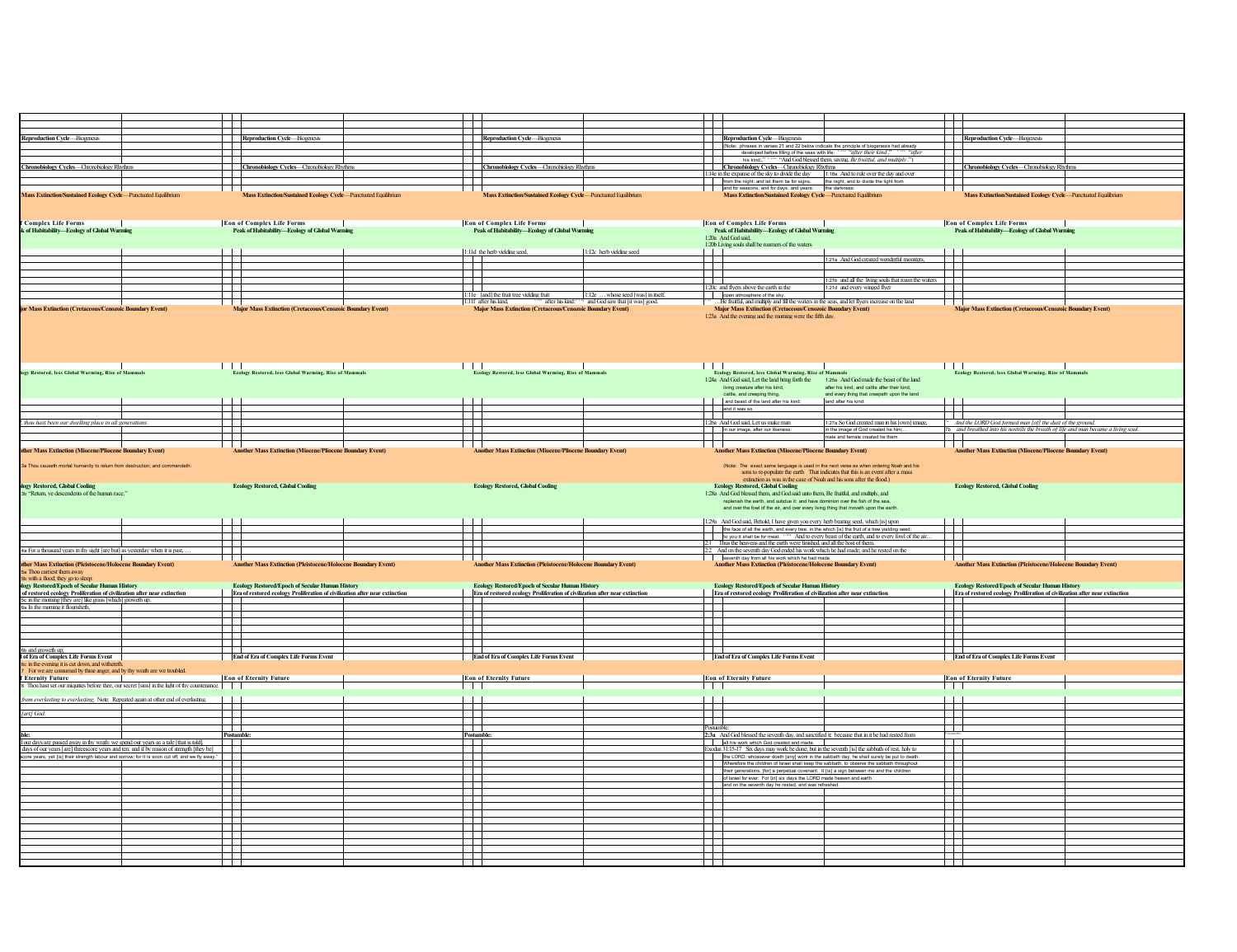| Creation Account 10: 1445 BC Moses 5, Gen 2-3                                                                                                                                                                                                                                                                   | Creation Account 14: 1015BC David 2, Psalms 102                                                                                      | Creation Account 15: 1015 BC, David 3, Psalms 104                                                                                                                              | Creation Account 16: 1015 BC David 4, Psalms 148                                                                                                                                                      | Creation Account 17: 970                                                                                                |
|-----------------------------------------------------------------------------------------------------------------------------------------------------------------------------------------------------------------------------------------------------------------------------------------------------------------|--------------------------------------------------------------------------------------------------------------------------------------|--------------------------------------------------------------------------------------------------------------------------------------------------------------------------------|-------------------------------------------------------------------------------------------------------------------------------------------------------------------------------------------------------|-------------------------------------------------------------------------------------------------------------------------|
| <b>The Ecology of Paradise</b>                                                                                                                                                                                                                                                                                  | <b>Ages Past and Future</b>                                                                                                          | <b>Chronological Order of Creation</b>                                                                                                                                         | <b>Before and After</b>                                                                                                                                                                               | Eyewitness To Crea                                                                                                      |
|                                                                                                                                                                                                                                                                                                                 |                                                                                                                                      |                                                                                                                                                                                |                                                                                                                                                                                                       | Note: Wisdom is speaking as a witness to the early                                                                      |
|                                                                                                                                                                                                                                                                                                                 |                                                                                                                                      |                                                                                                                                                                                | $\mathbf{I}$                                                                                                                                                                                          | The accuracy of this account is amazing, as no life f                                                                   |
|                                                                                                                                                                                                                                                                                                                 |                                                                                                                                      |                                                                                                                                                                                | Note:                                                                                                                                                                                                 | a witness in that inhospitable environment. The info<br>This is a two pass Chronology. The first pass is more           |
| F                                                                                                                                                                                                                                                                                                               |                                                                                                                                      | Ŧ                                                                                                                                                                              | The chronology in this account starts in the middle, and goes back to the beginning, then starts in<br>the middle again and goes forward in time. The verse numbers in this presentation will be seen | second is more of a statement of what God did about                                                                     |
| Preamble:                                                                                                                                                                                                                                                                                                       | Preamble:                                                                                                                            | Preamble                                                                                                                                                                       | starting with verse six and going down to one, then continuing from seven on to the end. To read                                                                                                      | Preamble:                                                                                                               |
| <sup>24</sup> The LORD God planted a garden in the luxurious [ecology] of the ancient past;<br>and there He placed the man whom He had formed                                                                                                                                                                   |                                                                                                                                      | <sup>14</sup> Bless the LORD, O my soul. O LORD my God,                                                                                                                        | the account in the order written, start at verse one and read up to six then read down from seven.                                                                                                    | <sup>41</sup> Doth not wisdom cry? and understanding put fo                                                             |
|                                                                                                                                                                                                                                                                                                                 |                                                                                                                                      |                                                                                                                                                                                |                                                                                                                                                                                                       | <sup>2</sup> I wisdom dwell with prudence, and find out kno                                                             |
| <b>Eon of Eternity Past</b><br><b>Eternity Past Existed</b>                                                                                                                                                                                                                                                     | <b>Eon of Eternity Past</b>                                                                                                          | <b>Eon of Eternity Past</b>                                                                                                                                                    | <sup>14</sup> Praise ye the LORD.<br><b>Eon of Eternity Past</b>                                                                                                                                      | <b>Eon of Eternity Past</b>                                                                                             |
|                                                                                                                                                                                                                                                                                                                 | <b>Eternity Past Existed</b>                                                                                                         | <b>Eternity Past Existed</b>                                                                                                                                                   | <b>Eternity Past Existed</b>                                                                                                                                                                          | <b>Eternity Past Existed</b>                                                                                            |
|                                                                                                                                                                                                                                                                                                                 | In ages past                                                                                                                         |                                                                                                                                                                                |                                                                                                                                                                                                       | <sup>12</sup> The LORD possessed me (Wisdom) in the be-                                                                 |
|                                                                                                                                                                                                                                                                                                                 | $\blacksquare$<br>and the heavens (are) the work of thy hands                                                                        | $\mathbf{I}$<br><sup>13</sup> Thou art very great; thou art clothed with honour and majesty.                                                                                   | $\top$<br>ibid.                                                                                                                                                                                       | <sup>126</sup> before his works of old<br><sup>14</sup> I was set up from everlasting                                   |
|                                                                                                                                                                                                                                                                                                                 | <b>Conditions Were Set Up to Start Universe</b>                                                                                      | <b>Conditions Were Set Up to Start Universe</b>                                                                                                                                | <b>Conditions Were Set Up to Start Universe</b>                                                                                                                                                       | <b>Conditions Were Set Up to Start Universe</b>                                                                         |
| <b>Conditions Were Set Up to Start Universe</b>                                                                                                                                                                                                                                                                 | and the heavens [are] the work of thy hands                                                                                          | <sup>*</sup> Who coverest [thyself]                                                                                                                                            | <sup>63</sup> He gave statute(s) (laws of physics) which shall endur                                                                                                                                  |                                                                                                                         |
|                                                                                                                                                                                                                                                                                                                 |                                                                                                                                      | a kara                                                                                                                                                                         | <sup>64</sup> He is designing [a universe] to endure for future con.                                                                                                                                  |                                                                                                                         |
|                                                                                                                                                                                                                                                                                                                 |                                                                                                                                      | and the state                                                                                                                                                                  | $\mathbf{I}$                                                                                                                                                                                          | Note: It is Wisdom who is speaking.<br>—<br> -                                                                          |
| <b>Example 2</b><br><b>Example 2</b><br><b>Example 2</b><br><b>CONFIDE 2</b><br><b>CONFIDE 2</b><br><b>CONFIDE 2</b><br><b>CONFIDE 2</b><br><b>CONFIDE 2</b><br><b>CONFIDE 2</b><br><b>CONFIDE 2</b><br><b>CONFIDE 2</b><br><b>CONFIDE 2</b><br><b>CONFIDE 2</b><br><b>CONFIDE 2</b>                            | <b>Eon of Early Development</b>                                                                                                      | <b>Eon of Early Development</b>                                                                                                                                                | <b>Eon of Early Development</b>                                                                                                                                                                       | <b>Eon of Early Development</b>                                                                                         |
|                                                                                                                                                                                                                                                                                                                 | The Universe Formed - The Heavens                                                                                                    | <b>The Universe Formed - The Heavens</b>                                                                                                                                       | The Universe Formed - The Heavens                                                                                                                                                                     | The Universe Formed - The Heavens                                                                                       |
|                                                                                                                                                                                                                                                                                                                 |                                                                                                                                      |                                                                                                                                                                                | <sup>55</sup> He instructed, and they (elements of that universe) came into existence.                                                                                                                |                                                                                                                         |
|                                                                                                                                                                                                                                                                                                                 | and the heavens [are] the work of thy hands                                                                                          | $\mathbf{I}$                                                                                                                                                                   | <sup>54</sup> So they shall praise the name of the LORD:<br>$\top$                                                                                                                                    | <sup>23b</sup> from the beginning                                                                                       |
| $\overline{\phantom{0}}$                                                                                                                                                                                                                                                                                        | <sup>th</sup> In <b>ages</b> past the heavens [are] the work of thy hands                                                            | <sup>3</sup> with light                                                                                                                                                        |                                                                                                                                                                                                       |                                                                                                                         |
|                                                                                                                                                                                                                                                                                                                 |                                                                                                                                      | as [with] a garment:                                                                                                                                                           | Ŧ                                                                                                                                                                                                     |                                                                                                                         |
|                                                                                                                                                                                                                                                                                                                 |                                                                                                                                      |                                                                                                                                                                                |                                                                                                                                                                                                       |                                                                                                                         |
| The Expansion of the Universe                                                                                                                                                                                                                                                                                   | The Expansion of the Universe                                                                                                        | The Expansion of the Universe                                                                                                                                                  | The Expansion of the Universe<br>┱                                                                                                                                                                    | The Expansion of the Universe                                                                                           |
|                                                                                                                                                                                                                                                                                                                 |                                                                                                                                      | who stretchest out<br>the heavens (cosmos) like a curtain                                                                                                                      | <sup>13</sup> [Praise him,] ye waters that [be] above the atmosph                                                                                                                                     |                                                                                                                         |
|                                                                                                                                                                                                                                                                                                                 |                                                                                                                                      | (2d Cosmos includes galaxies, water, stars, sun                                                                                                                                | Praise him, all ye stars of light                                                                                                                                                                     |                                                                                                                         |
|                                                                                                                                                                                                                                                                                                                 |                                                                                                                                      | (2d Cosmos includes galaxies, water, stars, sun)                                                                                                                               | " Praise ye him, sun and moon:                                                                                                                                                                        |                                                                                                                         |
| The Development of the Solar System - The Chambers of the South                                                                                                                                                                                                                                                 | The Development of the Solar System - The Chambers of the South                                                                      | The Development of the Solar System - The Chambers of the South                                                                                                                | The Development of the Solar System - The Chambers of the South                                                                                                                                       | The Development of the Solar System - 77                                                                                |
|                                                                                                                                                                                                                                                                                                                 |                                                                                                                                      | Who constructs his chambers of heaven (planets)                                                                                                                                | $\mathcal{L}$                                                                                                                                                                                         | $\mathbf{L}$                                                                                                            |
| $\Box$                                                                                                                                                                                                                                                                                                          |                                                                                                                                      | (3a Planets, "chambers", include the earth also)<br>(3a Calling planets "chambers" in the waters implies storehouses for water.)                                               | Ŧ                                                                                                                                                                                                     |                                                                                                                         |
|                                                                                                                                                                                                                                                                                                                 |                                                                                                                                      | <sup>10</sup> in the waters [of outer space]:                                                                                                                                  |                                                                                                                                                                                                       |                                                                                                                         |
| Ħ                                                                                                                                                                                                                                                                                                               |                                                                                                                                      | m                                                                                                                                                                              | 또                                                                                                                                                                                                     | 壬                                                                                                                       |
| 1 I I                                                                                                                                                                                                                                                                                                           |                                                                                                                                      | <sup>34</sup> who set up the dark clouds                                                                                                                                       |                                                                                                                                                                                                       |                                                                                                                         |
| T                                                                                                                                                                                                                                                                                                               |                                                                                                                                      |                                                                                                                                                                                | ibid                                                                                                                                                                                                  |                                                                                                                         |
|                                                                                                                                                                                                                                                                                                                 |                                                                                                                                      | <sup>34</sup> to be his [water] conveyors (Small Cornets?):                                                                                                                    |                                                                                                                                                                                                       |                                                                                                                         |
|                                                                                                                                                                                                                                                                                                                 |                                                                                                                                      |                                                                                                                                                                                | ──┌                                                                                                                                                                                                   |                                                                                                                         |
|                                                                                                                                                                                                                                                                                                                 |                                                                                                                                      | $^{3+}$ who carries [water] upon the far reaches of the winds [winds of heaven] (Solar Winds) $^{4+}$ Who maketh his messengers winds [of heaven]; $^{3+}$ who carries [water] |                                                                                                                                                                                                       |                                                                                                                         |
|                                                                                                                                                                                                                                                                                                                 |                                                                                                                                      | his servants a flaming fire                                                                                                                                                    | The Development of the Planet Earth                                                                                                                                                                   |                                                                                                                         |
| The Development of the Planet Earth                                                                                                                                                                                                                                                                             | The Development of the Planet Earth                                                                                                  | The Development of the Planet Earth                                                                                                                                            |                                                                                                                                                                                                       | The Development of the Planet Earth                                                                                     |
|                                                                                                                                                                                                                                                                                                                 | thou hast laid the foundation of the contin                                                                                          | <sup>*</sup> [Who] laid the foundations of the continents, (liquid mantle)                                                                                                     |                                                                                                                                                                                                       |                                                                                                                         |
|                                                                                                                                                                                                                                                                                                                 |                                                                                                                                      | <sup>26</sup> [that] it (continents) should not be removed for ever.                                                                                                           |                                                                                                                                                                                                       |                                                                                                                         |
| Ħ                                                                                                                                                                                                                                                                                                               |                                                                                                                                      | F.                                                                                                                                                                             | H                                                                                                                                                                                                     |                                                                                                                         |
|                                                                                                                                                                                                                                                                                                                 |                                                                                                                                      |                                                                                                                                                                                |                                                                                                                                                                                                       | <b>1. In the set of the set of the set of the set of the set of the set of the set of the set of the set of the s</b>   |
| Ħ                                                                                                                                                                                                                                                                                                               |                                                                                                                                      |                                                                                                                                                                                | ─⊤                                                                                                                                                                                                    | $\blacksquare$<br>ever the earth was.                                                                                   |
| H                                                                                                                                                                                                                                                                                                               |                                                                                                                                      |                                                                                                                                                                                |                                                                                                                                                                                                       | .                                                                                                                       |
| $\overline{\phantom{a}}$                                                                                                                                                                                                                                                                                        |                                                                                                                                      |                                                                                                                                                                                | $\overline{\phantom{a}}$                                                                                                                                                                              | <sup>14</sup> When [there were] no depths, I was brought fo                                                             |
|                                                                                                                                                                                                                                                                                                                 |                                                                                                                                      |                                                                                                                                                                                | ┱                                                                                                                                                                                                     | <sup>45</sup> When [there were] no                                                                                      |
|                                                                                                                                                                                                                                                                                                                 |                                                                                                                                      |                                                                                                                                                                                | $\overline{\phantom{0}}$                                                                                                                                                                              | $\mathbf{L}$                                                                                                            |
|                                                                                                                                                                                                                                                                                                                 |                                                                                                                                      |                                                                                                                                                                                |                                                                                                                                                                                                       | fountains abounding with water                                                                                          |
| The Development of the Atmosphere                                                                                                                                                                                                                                                                               | The Development of the Atmosphere                                                                                                    | The Development of the Atmosphere                                                                                                                                              | The Development of the Atmosphere                                                                                                                                                                     | The Development of the Atmosphere                                                                                       |
|                                                                                                                                                                                                                                                                                                                 |                                                                                                                                      |                                                                                                                                                                                |                                                                                                                                                                                                       |                                                                                                                         |
|                                                                                                                                                                                                                                                                                                                 |                                                                                                                                      |                                                                                                                                                                                |                                                                                                                                                                                                       |                                                                                                                         |
|                                                                                                                                                                                                                                                                                                                 |                                                                                                                                      |                                                                                                                                                                                |                                                                                                                                                                                                       |                                                                                                                         |
| The Development of the Oceans - The Deep                                                                                                                                                                                                                                                                        | The Development of the Oceans - The Deep                                                                                             | The Development of the Oceans - The Deep                                                                                                                                       | The Development of the Oceans - The Deep                                                                                                                                                              | The Development of the Oceans - The Deep                                                                                |
|                                                                                                                                                                                                                                                                                                                 |                                                                                                                                      |                                                                                                                                                                                |                                                                                                                                                                                                       |                                                                                                                         |
| Ħ                                                                                                                                                                                                                                                                                                               |                                                                                                                                      | H                                                                                                                                                                              | Æ                                                                                                                                                                                                     | ╅                                                                                                                       |
| <b>TT</b>                                                                                                                                                                                                                                                                                                       |                                                                                                                                      |                                                                                                                                                                                |                                                                                                                                                                                                       |                                                                                                                         |
|                                                                                                                                                                                                                                                                                                                 |                                                                                                                                      | m                                                                                                                                                                              | ─┌                                                                                                                                                                                                    |                                                                                                                         |
| H                                                                                                                                                                                                                                                                                                               |                                                                                                                                      | <sup>44</sup> Thou coveredst it (mantle) with the ocean as [with] a garment:                                                                                                   | ─ा                                                                                                                                                                                                    | $\overline{\phantom{a}}$                                                                                                |
| <b>TT</b>                                                                                                                                                                                                                                                                                                       |                                                                                                                                      | $\sim$ 4.4 $\pm$                                                                                                                                                               |                                                                                                                                                                                                       |                                                                                                                         |
| m                                                                                                                                                                                                                                                                                                               |                                                                                                                                      |                                                                                                                                                                                | Ħ                                                                                                                                                                                                     | <b>1. The Second Street</b>                                                                                             |
|                                                                                                                                                                                                                                                                                                                 |                                                                                                                                      |                                                                                                                                                                                |                                                                                                                                                                                                       |                                                                                                                         |
|                                                                                                                                                                                                                                                                                                                 | <sup>25h</sup> thou hast laid the foundation of the continents (See note below.)<br><b>Eon of Preparation for Complex Life Forms</b> | <sup>45</sup> the waters stood above the mountains.<br><b>Eon of Preparation for Complex Life Forms.</b>                                                                       | <b>Eon of Preparation for Complex Life Forms</b>                                                                                                                                                      | <b>Eon of Preparation for Complex Life Fo</b>                                                                           |
|                                                                                                                                                                                                                                                                                                                 |                                                                                                                                      |                                                                                                                                                                                |                                                                                                                                                                                                       |                                                                                                                         |
|                                                                                                                                                                                                                                                                                                                 | The Emergence of the Continents - The Earth (Land)                                                                                   |                                                                                                                                                                                |                                                                                                                                                                                                       |                                                                                                                         |
|                                                                                                                                                                                                                                                                                                                 | Note: The foundations, and the continents are separate and distinct                                                                  | The Emergence of the Continents - The Earth (Land,<br>at the voice of thy thunder<br><sup>72</sup> At thy rebuke                                                               | The Emergence of the Continents - The Earth (Land)                                                                                                                                                    | The Emergence of the Continents - The Ear                                                                               |
|                                                                                                                                                                                                                                                                                                                 | $\Box$                                                                                                                               | $\overline{\phantom{a}}$                                                                                                                                                       |                                                                                                                                                                                                       |                                                                                                                         |
|                                                                                                                                                                                                                                                                                                                 | thou hast laid  the continents                                                                                                       |                                                                                                                                                                                |                                                                                                                                                                                                       |                                                                                                                         |
|                                                                                                                                                                                                                                                                                                                 |                                                                                                                                      |                                                                                                                                                                                | <sup>24</sup> Praise the LORD from the earth,                                                                                                                                                         |                                                                                                                         |
|                                                                                                                                                                                                                                                                                                                 |                                                                                                                                      | ─────────                                                                                                                                                                      |                                                                                                                                                                                                       |                                                                                                                         |
|                                                                                                                                                                                                                                                                                                                 |                                                                                                                                      | <sup>75</sup> they(the waters) fled;<br>they(the waters) hasted away                                                                                                           | $\blacksquare$                                                                                                                                                                                        |                                                                                                                         |
|                                                                                                                                                                                                                                                                                                                 |                                                                                                                                      |                                                                                                                                                                                |                                                                                                                                                                                                       |                                                                                                                         |
|                                                                                                                                                                                                                                                                                                                 |                                                                                                                                      | a Tan                                                                                                                                                                          | ┯                                                                                                                                                                                                     |                                                                                                                         |
|                                                                                                                                                                                                                                                                                                                 |                                                                                                                                      | <sup>2</sup> The mountains go un                                                                                                                                               | praise him in the raised mountains                                                                                                                                                                    | <sup>154</sup> Before the mountains were settled,                                                                       |
|                                                                                                                                                                                                                                                                                                                 |                                                                                                                                      | the valleys go down                                                                                                                                                            |                                                                                                                                                                                                       |                                                                                                                         |
|                                                                                                                                                                                                                                                                                                                 |                                                                                                                                      | unto the place which thou hast founded for them (where they are in equilibrium                                                                                                 |                                                                                                                                                                                                       | before the hills was I brought forth                                                                                    |
|                                                                                                                                                                                                                                                                                                                 | Cycles of Nature Established as the Basis of Enduring Ecology                                                                        | Cycles of Nature Established as the Basis of Enduring Ecology                                                                                                                  | Cycles of Nature Established as the Basis of Enduring Ecology                                                                                                                                         | <b>Cycles of Nature Established as the Basis</b>                                                                        |
|                                                                                                                                                                                                                                                                                                                 |                                                                                                                                      | <sup>62</sup> Thou hast set a bound that they (the oceans) may not pass over;                                                                                                  |                                                                                                                                                                                                       |                                                                                                                         |
|                                                                                                                                                                                                                                                                                                                 | Lithologic Cycle - Periodic Mountain Building and Eroding                                                                            | Lithologic Cycle - Periodic Mountain Building and Eroding                                                                                                                      |                                                                                                                                                                                                       | Lithologic Cycle - Periodic Mountain Buile                                                                              |
|                                                                                                                                                                                                                                                                                                                 |                                                                                                                                      | that they (the oceans) turn not again to cover the ear                                                                                                                         | Lithologic Cycle - Periodic Mountain Building and Eroding                                                                                                                                             | <sup>14</sup> While as yet he had not made the earth<br><sup>146</sup> nor the fields, nor the highest part of the dust |
|                                                                                                                                                                                                                                                                                                                 | Hydrologic Cycle - Evaporation/Condensation Transportation of Water                                                                  | <br> -<br>  Hydrologic Cycle - Evaporation/Condensation Transportation of Water                                                                                                |                                                                                                                                                                                                       | Hydrologic Cycle - Evaporation/Condensa                                                                                 |
| <b>Example 1</b><br><b>Example 1</b> Forms of Preparation for Complex Life Forms<br>The Emergence of the Continents - The Earth (Land)<br>$\overline{\phantom{0}}$<br>Ħ<br>$\Box$<br>Cycles of Nature Established as the Basis of Enduring Ecology<br>Lithologic Cycle - Periodic Mountain Building and Eroding |                                                                                                                                      | <sup>10</sup> He sendeth the springs into the valleys.[which] run among the hills.                                                                                             |                                                                                                                                                                                                       |                                                                                                                         |
|                                                                                                                                                                                                                                                                                                                 |                                                                                                                                      |                                                                                                                                                                                |                                                                                                                                                                                                       |                                                                                                                         |
|                                                                                                                                                                                                                                                                                                                 |                                                                                                                                      | <sup>11</sup> They give drink to every beast of the field: the wild asses [shall] quench their thirst.12                                                                       |                                                                                                                                                                                                       |                                                                                                                         |
|                                                                                                                                                                                                                                                                                                                 |                                                                                                                                      | " from his chambers of heaven:<br><sup>13</sup> He watereth the hills                                                                                                          |                                                                                                                                                                                                       |                                                                                                                         |
|                                                                                                                                                                                                                                                                                                                 |                                                                                                                                      | the earth is satisfied with the fruit of thy works.                                                                                                                            |                                                                                                                                                                                                       |                                                                                                                         |
|                                                                                                                                                                                                                                                                                                                 |                                                                                                                                      | ™ He causeti                                                                                                                                                                   |                                                                                                                                                                                                       |                                                                                                                         |
| Carbon Dioxide/Hydrocarbon Cycle-Food chain<br>FT                                                                                                                                                                                                                                                               | Carbon Dioxide/Hydrocarbon Cycle-Food chain                                                                                          | Carbon Dioxide/Hydrocarbon Cycle-Food chain<br>the grass<br>" and herl                                                                                                         | Carbon Dioxide/Hydrocarbon Cycle-Food chain                                                                                                                                                           | Carbon Dioxide/Hydrocarbon Cycle-                                                                                       |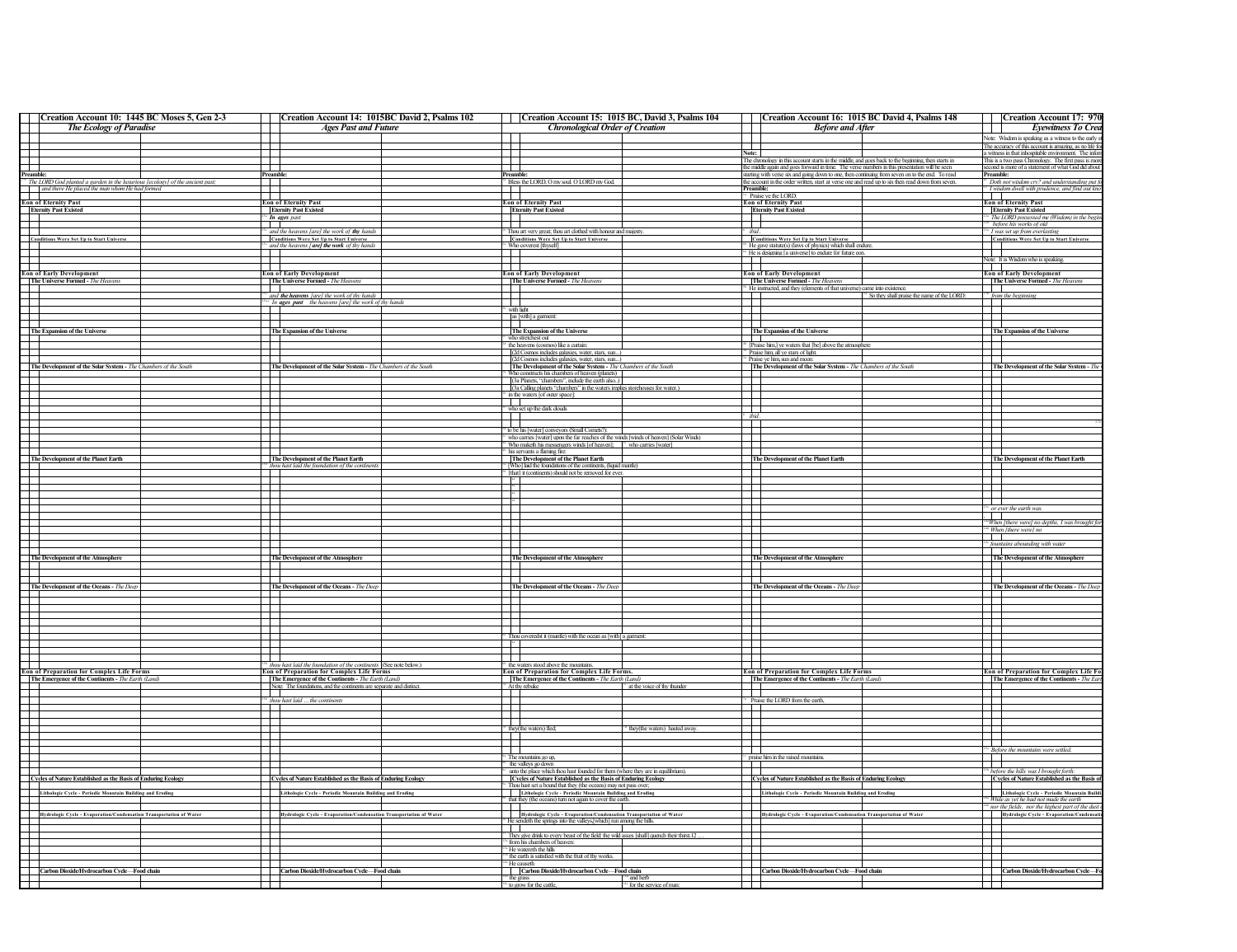|                                                                                                                                                                                                                                                                                                                                           |                                                                                                                                 | that he may bring forth food out of the earth;                                                                                                                                                       | Praise ye the LORD [back in time] from the atmospher                                                                                                                                |                                                                                                  |
|-------------------------------------------------------------------------------------------------------------------------------------------------------------------------------------------------------------------------------------------------------------------------------------------------------------------------------------------|---------------------------------------------------------------------------------------------------------------------------------|------------------------------------------------------------------------------------------------------------------------------------------------------------------------------------------------------|-------------------------------------------------------------------------------------------------------------------------------------------------------------------------------------|--------------------------------------------------------------------------------------------------|
| ┯                                                                                                                                                                                                                                                                                                                                         | $\overline{\phantom{a}}$                                                                                                        | And wine [that] maketh glad the heart of man, [and] oil to make [his] face to shine,                                                                                                                 |                                                                                                                                                                                     |                                                                                                  |
| Reproduction Cycle-Biogenesis                                                                                                                                                                                                                                                                                                             | Reproduction Cycle-Biogenesis                                                                                                   | Reproduction Cycle-Biogenesis<br>and bread strengtheneth man's heart                                                                                                                                 | <b>Reproduction Cycle-Biogenesis</b>                                                                                                                                                | Reproduction Cycle-Biogenesis                                                                    |
| $\mathord{\text{--}}$                                                                                                                                                                                                                                                                                                                     |                                                                                                                                 |                                                                                                                                                                                                      |                                                                                                                                                                                     |                                                                                                  |
|                                                                                                                                                                                                                                                                                                                                           |                                                                                                                                 | The trees of the LORD are full [of sap]; the cedars of Lebanon, which he hath planted;                                                                                                               |                                                                                                                                                                                     |                                                                                                  |
| Chronobiology Cycles-Chronobiology Rhythm                                                                                                                                                                                                                                                                                                 | Chronobiology Cycles-Chronobiology Rhythms                                                                                      | Where the birds make their nests:<br>a refuge for the wild goats<br>Chronobiology Cycles-Chronobiology Rhythms                                                                                       | Chronobiology Cycles-Chronobiology Rhythr                                                                                                                                           | Chronobiology Cycles-Chronobiology I                                                             |
|                                                                                                                                                                                                                                                                                                                                           |                                                                                                                                 | He appointed the moon for seasons: 190 the sun knoweth his going down.                                                                                                                               |                                                                                                                                                                                     |                                                                                                  |
| $\mathsf T$                                                                                                                                                                                                                                                                                                                               |                                                                                                                                 | Thou makest darkness, and it is night: wherein all the beasts of the forest do creep [forth].                                                                                                        |                                                                                                                                                                                     |                                                                                                  |
|                                                                                                                                                                                                                                                                                                                                           |                                                                                                                                 | The young lions roar after their prey, and seek their meat from God.                                                                                                                                 |                                                                                                                                                                                     |                                                                                                  |
| Mass Extinction/Sustained Ecology Cycle-Punctuated Equilibrium                                                                                                                                                                                                                                                                            | Mass Extinction/Sustained Ecology Cycle-Punctuated Equilibrium                                                                  | <sup>22</sup> The sun ariseth, they gather themselves                                                                                                                                                | tained Ecology Cycle-Punctuated Equilibrium<br><b>Mass Extinction/Sus</b>                                                                                                           | <b>Mass Extinction/Sustained Ecology Cyr</b>                                                     |
|                                                                                                                                                                                                                                                                                                                                           |                                                                                                                                 | together, and lay them down in their dens.<br><sup>3</sup> Man goeth forth unto his work<br>and to his labour until the evening                                                                      |                                                                                                                                                                                     |                                                                                                  |
| <b>Eon of Complex Life Forms</b>                                                                                                                                                                                                                                                                                                          | <b>Eon of Complex Life Forms</b>                                                                                                | <b>Eon of Complex Life Forms.</b>                                                                                                                                                                    | <b>Eon of Complex Life Forms</b>                                                                                                                                                    | <b>Eon of Complex Life Forms</b>                                                                 |
| Peak of Habitability-Ecology of Global Warning                                                                                                                                                                                                                                                                                            | Peak of Habitability-Ecology of Global Warming                                                                                  | Peak of Habitability-Ecology of Global Warming                                                                                                                                                       | Peak of Habitability-Ecology of Global Warming                                                                                                                                      | Peak of Habitability-Ecology of Global War                                                       |
|                                                                                                                                                                                                                                                                                                                                           |                                                                                                                                 | <sup>24</sup> O LORD, how manifold are thy works! in wisdom hast thou made them all: the earth is full of thy riches.<br>[So is] this great and wide sea, wherein [are] things creeping innumerable, |                                                                                                                                                                                     |                                                                                                  |
|                                                                                                                                                                                                                                                                                                                                           |                                                                                                                                 | (See v. 16 above. Above mention is planning, here is the execution of the plan.)                                                                                                                     |                                                                                                                                                                                     |                                                                                                  |
|                                                                                                                                                                                                                                                                                                                                           |                                                                                                                                 | both small and great beasts.                                                                                                                                                                         | Praise Him] ye monsters,                                                                                                                                                            |                                                                                                  |
| The LORD God planted a garden in the luxurious [ecology] of the ancient past;                                                                                                                                                                                                                                                             | $\mathbf{I}$                                                                                                                    |                                                                                                                                                                                                      | $\blacksquare$                                                                                                                                                                      | $\mathbf{r}$                                                                                     |
|                                                                                                                                                                                                                                                                                                                                           |                                                                                                                                 |                                                                                                                                                                                                      |                                                                                                                                                                                     |                                                                                                  |
| the LORD God formed every beast of the                                                                                                                                                                                                                                                                                                    | ┯                                                                                                                               | There go the ships: [there is] that leviathan, [whom] thou hast made to play therein                                                                                                                 |                                                                                                                                                                                     | ╅                                                                                                |
| Π<br>ecology and every bird of the sky,                                                                                                                                                                                                                                                                                                   |                                                                                                                                 | (See v. 17 above. Above mention is planning, here is the execution of the plan.)                                                                                                                     |                                                                                                                                                                                     |                                                                                                  |
| the LORD God caused to grow every                                                                                                                                                                                                                                                                                                         |                                                                                                                                 |                                                                                                                                                                                                      |                                                                                                                                                                                     |                                                                                                  |
| tree that is pleasing to the sight and good for food                                                                                                                                                                                                                                                                                      |                                                                                                                                 | You give their meat in due season. <sup>23</sup> you give  they gather: you open your hand, they are filled.                                                                                         |                                                                                                                                                                                     |                                                                                                  |
| Major Mass Extinction (Cretaceous/Cenozoic Boundary Event)                                                                                                                                                                                                                                                                                | <b>Major Mass Extinction (Cretaceous/Cenozoic Boundary Event)</b>                                                               | <b>Major Mass Extinction (Cretaceous/Cenozoic Boundary Event)</b><br>(The following, verse 29 in it's entirety, is description of a major mass extinction.)                                          | Major Mass Extinction (Cretaceous/Cenozoic Boundary Event)<br>And all the oceans, <sup>24</sup> fire and falling judgment, falling white and toxic furne, tempestuous wind,<br>ihid | <b>Major Mass Extinction (Cretaceous/Ceno</b>                                                    |
|                                                                                                                                                                                                                                                                                                                                           |                                                                                                                                 | <sup>29</sup> Thou hidest thy face,                                                                                                                                                                  | ihid                                                                                                                                                                                |                                                                                                  |
|                                                                                                                                                                                                                                                                                                                                           |                                                                                                                                 | <sup>they</sup> are troubled:                                                                                                                                                                        |                                                                                                                                                                                     |                                                                                                  |
|                                                                                                                                                                                                                                                                                                                                           |                                                                                                                                 | <sup>192</sup> Thou takest away their breath,                                                                                                                                                        | ibid.                                                                                                                                                                               |                                                                                                  |
|                                                                                                                                                                                                                                                                                                                                           |                                                                                                                                 | they die, and return to their dust.                                                                                                                                                                  | ibid.                                                                                                                                                                               |                                                                                                  |
|                                                                                                                                                                                                                                                                                                                                           | டட                                                                                                                              |                                                                                                                                                                                                      | Mountains, and all hills:                                                                                                                                                           | $\mathbf{I}$                                                                                     |
| <b>Feology Restored, less Global Warming, Rise of Mammals</b>                                                                                                                                                                                                                                                                             | <b>Ecology Restored, less Global Warming, Rise of Mammals</b>                                                                   | Ecology Restored, less Global Warming, Rise of Mammals                                                                                                                                               | Ecology Restored, less Global Warming, Rise of Mammals                                                                                                                              | <b>Ecology Restored, less Global Warming, Rise</b>                                               |
| (Long description of ecology of that era.)                                                                                                                                                                                                                                                                                                |                                                                                                                                 | (The following, verse 30 in it's entirety, describes a new re-creation phase of punctuated equilibria)                                                                                               | Fruit trees, and all cedars:                                                                                                                                                        |                                                                                                  |
|                                                                                                                                                                                                                                                                                                                                           |                                                                                                                                 | <sup>102</sup> Thou sendest forth thy spirit, they are created:                                                                                                                                      | The living things, and cattle, animals that move, and birds that fly,                                                                                                               |                                                                                                  |
|                                                                                                                                                                                                                                                                                                                                           |                                                                                                                                 | And thou renewest the face of the earth.                                                                                                                                                             |                                                                                                                                                                                     |                                                                                                  |
|                                                                                                                                                                                                                                                                                                                                           |                                                                                                                                 | The glory of the LORD shall endure for ever:                                                                                                                                                         |                                                                                                                                                                                     |                                                                                                  |
| all the cattle<br>Ħ                                                                                                                                                                                                                                                                                                                       |                                                                                                                                 | (See v. 18 above. Above mention is planning, here is the execution of the plan.)                                                                                                                     | <sup>*</sup> ibid.                                                                                                                                                                  | 千                                                                                                |
|                                                                                                                                                                                                                                                                                                                                           |                                                                                                                                 |                                                                                                                                                                                                      | ibid.                                                                                                                                                                               |                                                                                                  |
| Then the LORD God took the man and put him                                                                                                                                                                                                                                                                                                |                                                                                                                                 |                                                                                                                                                                                                      | <sup>1</sup> Kings of the earth, and all nations                                                                                                                                    |                                                                                                  |
| into the Ecology of Paradise to cultivate it and keep it.                                                                                                                                                                                                                                                                                 | $\mathbf{I}$                                                                                                                    |                                                                                                                                                                                                      |                                                                                                                                                                                     | $\top$                                                                                           |
| And the man and his wife were both naked<br>and were not ashamed.                                                                                                                                                                                                                                                                         |                                                                                                                                 | <sup>15</sup> the LORD shall rejoice in his works                                                                                                                                                    |                                                                                                                                                                                     |                                                                                                  |
| <b>Another Mass Extinction (End of Eden)</b><br>Therefore the LORD God sent him forth                                                                                                                                                                                                                                                     | <b>Another Mass Extinction (Miocene/Pliocene Boundary Event)</b>                                                                | <b>Another Mass Extinction (Miocene/Pliocene Boundary Event)</b>                                                                                                                                     | <b>Another Mass Extinction (Miocene/Pliocene Boundary Event)</b>                                                                                                                    | <b>Another Mass Extinction (Miocene/Plioce</b>                                                   |
| (in time) from the Ecology of Paradise,<br>cursed [is] the ground.<br>Thoms also and thistles.<br>to till the ground from whence he was taken<br>. he replaced the Ecology of Paradise with                                                                                                                                               |                                                                                                                                 | <sup>124</sup> He looketh on the earth.<br>and it trembleth:                                                                                                                                         |                                                                                                                                                                                     |                                                                                                  |
| volcanoes, and hot lava flowing in every direction                                                                                                                                                                                                                                                                                        |                                                                                                                                 |                                                                                                                                                                                                      |                                                                                                                                                                                     |                                                                                                  |
|                                                                                                                                                                                                                                                                                                                                           |                                                                                                                                 | He toucheth the bills and they smoke                                                                                                                                                                 |                                                                                                                                                                                     |                                                                                                  |
| <b>Ecology Restored, Global Cooling</b><br>cursed [is] the ground for thy sake; in sorrow shalt thou eat [of] it all the days of thy life;<br>God made coats of skins, and clothed them.<br>Thoms also and thistles shall it bring forth to                                                                                               | <b>Ecology Restored, Global Cooling</b>                                                                                         | <b>Ecology Restored, Global Cooling</b><br><sup>13</sup> I will sing unto the LORD as long as I live:                                                                                                | <b>Ecology Restored, Global Cooling</b>                                                                                                                                             | <b>Ecology Restored, Global Cooling</b>                                                          |
| thee: and thou shalt eat the herb of the field:                                                                                                                                                                                                                                                                                           |                                                                                                                                 |                                                                                                                                                                                                      |                                                                                                                                                                                     |                                                                                                  |
|                                                                                                                                                                                                                                                                                                                                           |                                                                                                                                 |                                                                                                                                                                                                      |                                                                                                                                                                                     |                                                                                                  |
|                                                                                                                                                                                                                                                                                                                                           | $\top$                                                                                                                          | $\overline{\phantom{a}}$                                                                                                                                                                             |                                                                                                                                                                                     |                                                                                                  |
|                                                                                                                                                                                                                                                                                                                                           |                                                                                                                                 |                                                                                                                                                                                                      |                                                                                                                                                                                     | $\overline{\phantom{a}}$                                                                         |
|                                                                                                                                                                                                                                                                                                                                           |                                                                                                                                 |                                                                                                                                                                                                      |                                                                                                                                                                                     |                                                                                                  |
|                                                                                                                                                                                                                                                                                                                                           | $\blacksquare$                                                                                                                  | <sup>3</sup> I will sing praise to my God while I have my being                                                                                                                                      |                                                                                                                                                                                     | $\mathbf{r}$                                                                                     |
| <b>Another Mass Extinction (Pleistocene/Holocene Boundary Event)</b>                                                                                                                                                                                                                                                                      | <b>Another Mass Extinction (Pleistocene/Holocene Boundary Event)</b>                                                            | <b>Another Mass Extinction (Pleistocene/Holocene Boundary Event)</b>                                                                                                                                 | Rulers and all in charge of the earth:<br><b>Another Mass Extinction (Pleistocene/Holocene Boundary Event)</b>                                                                      | <b>Another Mass Extinction (Pleistocene/Hole</b>                                                 |
|                                                                                                                                                                                                                                                                                                                                           | Ecology Restored/Epoch of Secular Human History<br> Era of restored ecology Proliferation of civilization after near extinction | ${\bf Ecology\, Restored / Epoch\ of\ Secular\ Human\ History}\\ {\bf Era\ of\ restored\ ecology\ Proliferation\ of\ civilization\ after\ near\ extinction}$                                         | Ecology Restored/Epoch of Secular Human History<br>Era of restored ecology Proliferation of civilization after near extinction                                                      | <b>Ecology Restored/Epoch of Secular Human</b><br>Era of restored ecology Proliferation of civil |
|                                                                                                                                                                                                                                                                                                                                           | and the state                                                                                                                   | <sup>4</sup> My meditation of him shall be sweet: I will be glad in the LORD.                                                                                                                        | $\mathbf{1}$                                                                                                                                                                        | and the state of the state of the                                                                |
|                                                                                                                                                                                                                                                                                                                                           |                                                                                                                                 |                                                                                                                                                                                                      | <sup>2</sup> Both young men, and maidens; Old men, and children                                                                                                                     |                                                                                                  |
|                                                                                                                                                                                                                                                                                                                                           | ──                                                                                                                              |                                                                                                                                                                                                      |                                                                                                                                                                                     | $\top$                                                                                           |
|                                                                                                                                                                                                                                                                                                                                           |                                                                                                                                 |                                                                                                                                                                                                      |                                                                                                                                                                                     |                                                                                                  |
|                                                                                                                                                                                                                                                                                                                                           | and the state of the state of the                                                                                               |                                                                                                                                                                                                      |                                                                                                                                                                                     | $\mathbf{I}$                                                                                     |
|                                                                                                                                                                                                                                                                                                                                           | $\top$                                                                                                                          |                                                                                                                                                                                                      |                                                                                                                                                                                     | ┯                                                                                                |
|                                                                                                                                                                                                                                                                                                                                           |                                                                                                                                 |                                                                                                                                                                                                      |                                                                                                                                                                                     |                                                                                                  |
|                                                                                                                                                                                                                                                                                                                                           |                                                                                                                                 |                                                                                                                                                                                                      |                                                                                                                                                                                     | End of Era of Complex Life Forms Event                                                           |
|                                                                                                                                                                                                                                                                                                                                           | <b>End of Era of Complex Life Forms Event</b><br>They shall perish                                                              | <b>End of Era of Complex Life Forms Event</b>                                                                                                                                                        | <b>End of Era of Complex Life Forms Event</b>                                                                                                                                       |                                                                                                  |
|                                                                                                                                                                                                                                                                                                                                           |                                                                                                                                 | <sup>14</sup> Let the sinners be consumed out of the earth,                                                                                                                                          |                                                                                                                                                                                     |                                                                                                  |
|                                                                                                                                                                                                                                                                                                                                           | <sup>264</sup> as a vesture shalt thou change them<br>Eon of Eternity Future                                                    | <b>Eon of Eternity Future</b>                                                                                                                                                                        | <b>Eon of Eternity Future</b>                                                                                                                                                       | <b>Eon of Eternity Future</b>                                                                    |
|                                                                                                                                                                                                                                                                                                                                           | <b>TITLE</b>                                                                                                                    | and let the wicked be no more.                                                                                                                                                                       | <u>a ma</u>                                                                                                                                                                         | ГП                                                                                               |
|                                                                                                                                                                                                                                                                                                                                           | and they shall be changed                                                                                                       |                                                                                                                                                                                                      | They shall praise the one whose name is "Existence of Existence."                                                                                                                   |                                                                                                  |
|                                                                                                                                                                                                                                                                                                                                           | <sup>7</sup> But thou [art] the same and thy years shall have no end                                                            |                                                                                                                                                                                                      | <sup>33</sup> That the name of him alone is indestructible                                                                                                                          |                                                                                                  |
|                                                                                                                                                                                                                                                                                                                                           | <sup>28</sup> The children of thy servants shall continue and their seed shall be established before thee                       | <sup>12</sup> Bless thou the LORD, O my soul.                                                                                                                                                        | <sup>14</sup> He also increases the strength of the people who belong to him.                                                                                                       | m t                                                                                              |
|                                                                                                                                                                                                                                                                                                                                           | <sup>266</sup> but thou shalt endure <sup>22</sup> But thou [art] the same and thy years shall have no end                      | <sup>4</sup> Praise ve the LORD.                                                                                                                                                                     | The splendor of him [is] greater than [the splendor of] the earth and heaven                                                                                                        |                                                                                                  |
|                                                                                                                                                                                                                                                                                                                                           | Postamble                                                                                                                       |                                                                                                                                                                                                      |                                                                                                                                                                                     |                                                                                                  |
|                                                                                                                                                                                                                                                                                                                                           |                                                                                                                                 |                                                                                                                                                                                                      | ╅╅                                                                                                                                                                                  | $\overline{\phantom{0}}$                                                                         |
|                                                                                                                                                                                                                                                                                                                                           |                                                                                                                                 |                                                                                                                                                                                                      | Postamble                                                                                                                                                                           |                                                                                                  |
|                                                                                                                                                                                                                                                                                                                                           |                                                                                                                                 |                                                                                                                                                                                                      | <sup>16</sup> The praise of all his faithful ones; The descendents of Israel, A people near unto him,<br>Praise ye the LORD.                                                        | Postamble                                                                                        |
|                                                                                                                                                                                                                                                                                                                                           | ┲                                                                                                                               |                                                                                                                                                                                                      |                                                                                                                                                                                     |                                                                                                  |
|                                                                                                                                                                                                                                                                                                                                           |                                                                                                                                 |                                                                                                                                                                                                      |                                                                                                                                                                                     | ۳                                                                                                |
|                                                                                                                                                                                                                                                                                                                                           | $\blacksquare$                                                                                                                  |                                                                                                                                                                                                      |                                                                                                                                                                                     |                                                                                                  |
|                                                                                                                                                                                                                                                                                                                                           | T                                                                                                                               |                                                                                                                                                                                                      |                                                                                                                                                                                     | Ŧ                                                                                                |
|                                                                                                                                                                                                                                                                                                                                           |                                                                                                                                 |                                                                                                                                                                                                      |                                                                                                                                                                                     |                                                                                                  |
|                                                                                                                                                                                                                                                                                                                                           |                                                                                                                                 | $\mathbf{r}$                                                                                                                                                                                         |                                                                                                                                                                                     |                                                                                                  |
|                                                                                                                                                                                                                                                                                                                                           | Ŧ                                                                                                                               |                                                                                                                                                                                                      |                                                                                                                                                                                     | 千                                                                                                |
|                                                                                                                                                                                                                                                                                                                                           | $\top$                                                                                                                          |                                                                                                                                                                                                      |                                                                                                                                                                                     | $\blacksquare$                                                                                   |
|                                                                                                                                                                                                                                                                                                                                           | $\blacksquare$                                                                                                                  |                                                                                                                                                                                                      |                                                                                                                                                                                     | ─┌                                                                                               |
|                                                                                                                                                                                                                                                                                                                                           | $\mathbf{r}$                                                                                                                    |                                                                                                                                                                                                      |                                                                                                                                                                                     |                                                                                                  |
|                                                                                                                                                                                                                                                                                                                                           | $\top$                                                                                                                          | $\mathbf{I}$                                                                                                                                                                                         |                                                                                                                                                                                     |                                                                                                  |
|                                                                                                                                                                                                                                                                                                                                           |                                                                                                                                 |                                                                                                                                                                                                      |                                                                                                                                                                                     | $\overline{\phantom{a}}$                                                                         |
|                                                                                                                                                                                                                                                                                                                                           | $\mathbb{R}^n$                                                                                                                  |                                                                                                                                                                                                      |                                                                                                                                                                                     | $\blacksquare$<br>$\mathbf{I}$                                                                   |
| Γ<br>$\blacksquare$<br>Ecology Restored/Epoch of Secular Human History<br> Era of restored ecology Proliferation of civilization after near extinction<br>$\Box$<br>Ħ<br>End of Era of Complex Life Forms Event<br><b>Eon of Eternity Future</b><br>T T<br>Ŧ<br>$\pm$<br>Postamble:<br><b>Example:</b><br>$\frac{1}{\sqrt{2}}$<br>丰<br>三十 | $\mathbf{1}$                                                                                                                    |                                                                                                                                                                                                      |                                                                                                                                                                                     | Т                                                                                                |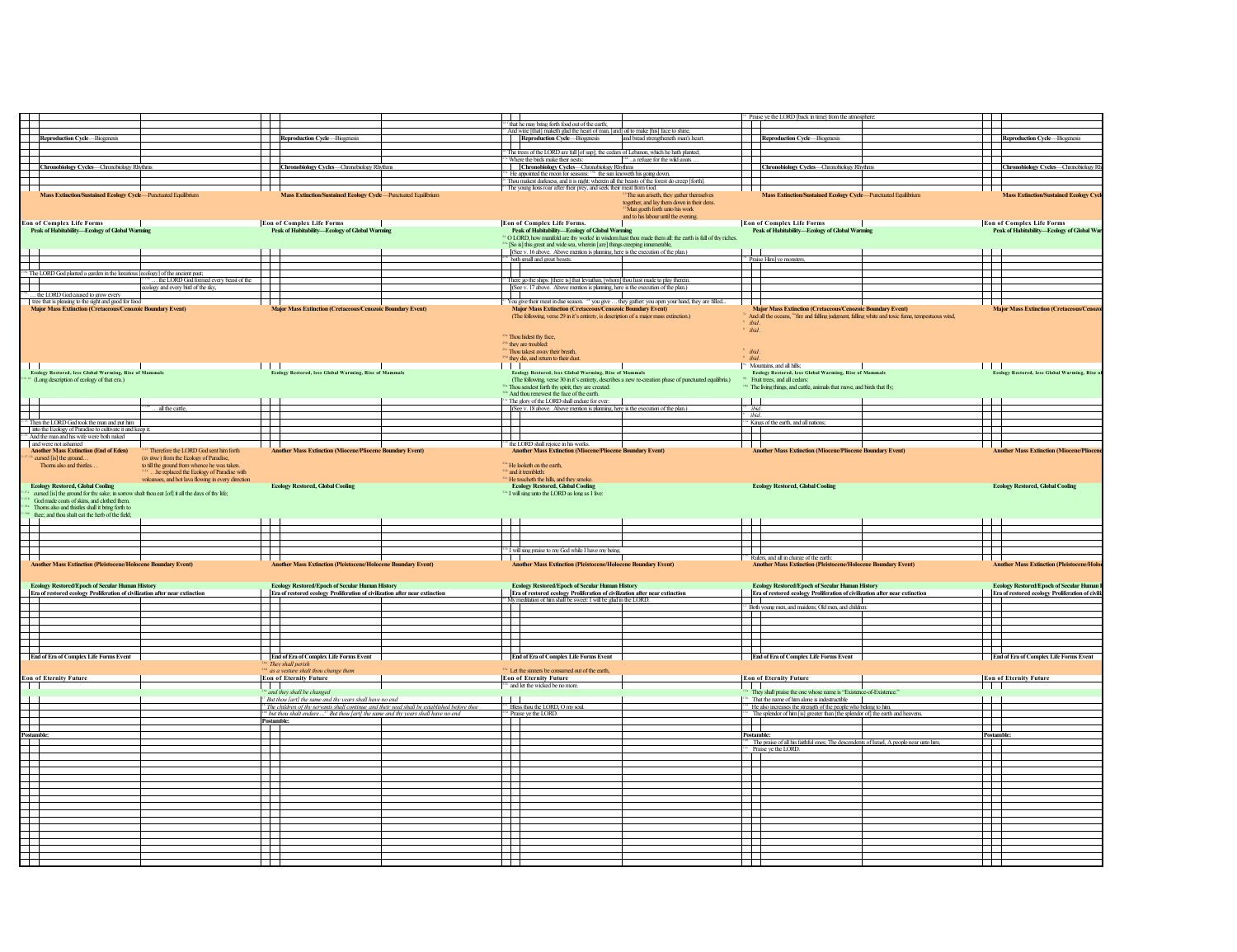| 930 BC Wisdom, Proverbs 8   Creation Account 18: 930 BC Solomon 1 Proverbs 3                             |                                                                 |                        |                                                                                                                                         | Creation Account 19: 930 BC Solomon 2 Ecclesiastes 3            |                                            | Creation Account 20: 760-750 BC Amos, Amos 4                                                               | Creation Account 21: 700-680BC Isaiah 1, Is 40                                                                                                                       |
|----------------------------------------------------------------------------------------------------------|-----------------------------------------------------------------|------------------------|-----------------------------------------------------------------------------------------------------------------------------------------|-----------------------------------------------------------------|--------------------------------------------|------------------------------------------------------------------------------------------------------------|----------------------------------------------------------------------------------------------------------------------------------------------------------------------|
|                                                                                                          |                                                                 | <b>Plan and Design</b> |                                                                                                                                         | <b>Insignificance of Time</b>                                   |                                            | Amos' Details of Creation                                                                                  | <b>Early Planning and Detail</b>                                                                                                                                     |
| es of the formation of the earth                                                                         |                                                                 |                        |                                                                                                                                         |                                                                 |                                            |                                                                                                            |                                                                                                                                                                      |
| n as we know it could exist to be                                                                        |                                                                 |                        |                                                                                                                                         |                                                                 |                                            |                                                                                                            | Note: This account contains a series of mini-sequences, each one containing a separate<br><b>Note</b>                                                                |
| on had to come from divine revelation<br>of a statement of what was. The                                 |                                                                 |                        |                                                                                                                                         |                                                                 |                                            |                                                                                                            | Chronology of a part of the overall chronology. These mini-sequences are examples and<br>are interspersed with application, as though Isaiah were preaching a semon. |
|                                                                                                          |                                                                 |                        | m                                                                                                                                       |                                                                 |                                            | $\mathcal{L}$                                                                                              | .                                                                                                                                                                    |
|                                                                                                          | Preamble                                                        |                        | Preamb                                                                                                                                  |                                                                 |                                            | Preamble:                                                                                                  | Preamble<br>Pres                                                                                                                                                     |
| th her voice?                                                                                            |                                                                 |                        | F                                                                                                                                       |                                                                 | ' so that no man can find out the work tha | <sup>25</sup> Prepare to meet thy God, O Israel,,                                                          | H                                                                                                                                                                    |
| dge of witty inven<br>It is Wisdom who is speaking                                                       |                                                                 |                        |                                                                                                                                         |                                                                 |                                            |                                                                                                            |                                                                                                                                                                      |
|                                                                                                          | <b>Eon of Eternity Past</b>                                     |                        |                                                                                                                                         | <b>Eon of Eternity Past</b>                                     |                                            | <b>Eon of Eternity Past</b>                                                                                | <b>Eon of Eternity Past</b><br>Eon                                                                                                                                   |
|                                                                                                          | <b>Eternity Past Existed</b>                                    |                        |                                                                                                                                         | <b>Eternity Past Existed</b>                                    |                                            | <b>Eternity Past Existed</b>                                                                               | <b>Eternity Past Existed</b>                                                                                                                                         |
| ing of his way                                                                                           |                                                                 |                        |                                                                                                                                         |                                                                 |                                            |                                                                                                            | <sup>5</sup> the everlasting God<br>────────                                                                                                                         |
|                                                                                                          | <sup>134</sup> The LORD                                         |                        |                                                                                                                                         |                                                                 | God                                        |                                                                                                            | `` 1<br>the LORD,                                                                                                                                                    |
|                                                                                                          | <b>Conditions Were Set Up to Start Univer</b>                   |                        |                                                                                                                                         | <b>Conditions Were Set Up to Start Universe</b>                 |                                            | <b>Conditions Were Set Up to Start Universe</b>                                                            | <b>Conditions Were Set Up to Start Universe</b>                                                                                                                      |
|                                                                                                          |                                                                 |                        |                                                                                                                                         |                                                                 |                                            | <sup>13</sup> <sup>2</sup> Take notice (of Him).                                                           | hath measured the waters<br><sup>54</sup> the Creator of the ends of the earth<br><sup>52</sup> [there is] no searching of his understan                             |
|                                                                                                          |                                                                 |                        | <sup>*</sup> By intelligence <sup>200</sup> By his knowledge                                                                            |                                                                 |                                            |                                                                                                            | and meted out heaven                                                                                                                                                 |
|                                                                                                          | <sup>*</sup> by wisdo                                           |                        |                                                                                                                                         |                                                                 |                                            |                                                                                                            | and comprehended the du<br><sup>42</sup> He giveth power to the faint;                                                                                               |
|                                                                                                          | <b>Eon of Early Development</b>                                 |                        |                                                                                                                                         | <b>Eon of Early Development</b>                                 |                                            | <b>Eon of Early Development</b>                                                                            | Eon of Early Development<br>Eon                                                                                                                                      |
|                                                                                                          | The Universe Formed - The Heavens                               |                        |                                                                                                                                         | The Universe Formed - The Heavens                               |                                            | The Universe Formed - The Heaven.                                                                          | The Universe Formed - The Heavens<br>$\overline{\phantom{a}}$                                                                                                        |
|                                                                                                          |                                                                 |                        |                                                                                                                                         | hath made                                                       |                                            |                                                                                                            | from<br>$\mathbf{I}$                                                                                                                                                 |
|                                                                                                          |                                                                 |                        | <sup>197</sup> hath he established the heavens                                                                                          | <sup>114</sup> every [thing] beautiful<br>in his time           | from the beginning                         |                                                                                                            | the beginning                                                                                                                                                        |
|                                                                                                          |                                                                 |                        |                                                                                                                                         |                                                                 |                                            |                                                                                                            | F                                                                                                                                                                    |
|                                                                                                          |                                                                 |                        |                                                                                                                                         |                                                                 |                                            |                                                                                                            |                                                                                                                                                                      |
|                                                                                                          |                                                                 |                        |                                                                                                                                         |                                                                 |                                            |                                                                                                            |                                                                                                                                                                      |
|                                                                                                          | The Expansion of the Universe                                   |                        |                                                                                                                                         | The Expansion of the Universe                                   |                                            | The Expansion of the Universe                                                                              | The Expansion of the Universe<br>224 and spreadeth them out as a tent to dwell in:<br>$\Box$                                                                         |
|                                                                                                          |                                                                 |                        |                                                                                                                                         |                                                                 |                                            | . .                                                                                                        | <sup>124</sup> Who hath measured the waters in the hollow of his hand,                                                                                               |
|                                                                                                          |                                                                 |                        |                                                                                                                                         |                                                                 |                                            |                                                                                                            | <sup>25</sup> and meted out heaven with the span,<br><sup>22c</sup> that stretcheth out the heavens as a curtain                                                     |
|                                                                                                          |                                                                 |                        |                                                                                                                                         |                                                                 |                                            |                                                                                                            |                                                                                                                                                                      |
| mbers of the South                                                                                       | The Development of the Solar System - The Chambers of the South |                        |                                                                                                                                         | The Development of the Solar System - The Chambers of the South |                                            | The Development of the Solar System - The Chambers of the South                                            | The Development of the Solar System - The Chambers of the South                                                                                                      |
|                                                                                                          |                                                                 |                        |                                                                                                                                         |                                                                 |                                            | $\mathbf{I}$                                                                                               |                                                                                                                                                                      |
|                                                                                                          |                                                                 |                        |                                                                                                                                         |                                                                 |                                            |                                                                                                            | $\frac{12a}{12}$ and comprehended the dust of the earth in a measure.                                                                                                |
|                                                                                                          |                                                                 |                        |                                                                                                                                         |                                                                 |                                            |                                                                                                            |                                                                                                                                                                      |
|                                                                                                          |                                                                 |                        |                                                                                                                                         |                                                                 |                                            | ╄╄                                                                                                         | $\Box$                                                                                                                                                               |
| 'When he prepared the heavens, I [was] there:                                                            |                                                                 |                        |                                                                                                                                         |                                                                 |                                            |                                                                                                            | П                                                                                                                                                                    |
| en he set a compass upon the face of the depth:                                                          |                                                                 |                        |                                                                                                                                         |                                                                 |                                            |                                                                                                            | $\Box$                                                                                                                                                               |
|                                                                                                          |                                                                 |                        |                                                                                                                                         |                                                                 |                                            |                                                                                                            | $\mathbf{I}$                                                                                                                                                         |
|                                                                                                          |                                                                 |                        |                                                                                                                                         |                                                                 |                                            |                                                                                                            | $\mathbf{I}$                                                                                                                                                         |
|                                                                                                          |                                                                 |                        |                                                                                                                                         |                                                                 |                                            |                                                                                                            | ┌─┌─                                                                                                                                                                 |
|                                                                                                          | The Development of the Planet Earth                             |                        |                                                                                                                                         | The Development of the Planet Earth                             |                                            | The Development of the Planet Earth                                                                        | The Development of the Planet Earth                                                                                                                                  |
|                                                                                                          | <sup>54</sup> hath laid the foundation                          |                        |                                                                                                                                         |                                                                 |                                            |                                                                                                            | <b>The Street</b><br><sup>24</sup> He that sitteth upon the sphere of the earth                                                                                      |
|                                                                                                          |                                                                 |                        |                                                                                                                                         |                                                                 |                                            |                                                                                                            | F                                                                                                                                                                    |
|                                                                                                          | $\sigma$ of the earth.                                          |                        |                                                                                                                                         |                                                                 |                                            |                                                                                                            | from the foundations<br>1 I I                                                                                                                                        |
|                                                                                                          |                                                                 |                        |                                                                                                                                         |                                                                 |                                            |                                                                                                            |                                                                                                                                                                      |
|                                                                                                          |                                                                 |                        |                                                                                                                                         |                                                                 |                                            | F                                                                                                          | E                                                                                                                                                                    |
|                                                                                                          |                                                                 |                        |                                                                                                                                         |                                                                 |                                            |                                                                                                            | $\mathbf{I}$<br>of the earth?                                                                                                                                        |
|                                                                                                          |                                                                 |                        |                                                                                                                                         |                                                                 |                                            |                                                                                                            | H                                                                                                                                                                    |
|                                                                                                          |                                                                 |                        |                                                                                                                                         |                                                                 |                                            |                                                                                                            |                                                                                                                                                                      |
|                                                                                                          |                                                                 |                        |                                                                                                                                         |                                                                 |                                            |                                                                                                            | F                                                                                                                                                                    |
|                                                                                                          |                                                                 |                        |                                                                                                                                         |                                                                 |                                            |                                                                                                            |                                                                                                                                                                      |
|                                                                                                          |                                                                 |                        |                                                                                                                                         |                                                                 |                                            |                                                                                                            |                                                                                                                                                                      |
| "When he established the clouds above:                                                                   | The Development of the Atmosphere                               |                        |                                                                                                                                         | The Development of the Atmosphere                               |                                            | The Development of the Atmosphere                                                                          | The Development of the Atmosphere                                                                                                                                    |
|                                                                                                          |                                                                 |                        |                                                                                                                                         |                                                                 |                                            |                                                                                                            |                                                                                                                                                                      |
|                                                                                                          |                                                                 |                        |                                                                                                                                         |                                                                 |                                            |                                                                                                            |                                                                                                                                                                      |
|                                                                                                          | The Development of the Oceans - The Dee                         |                        |                                                                                                                                         | The Development of the Oceans - The Deep                        |                                            | The Development of the Oceans - The Deep                                                                   | The Development of the Oceans - The Deep                                                                                                                             |
| "When he strengthened the fountai                                                                        |                                                                 |                        |                                                                                                                                         |                                                                 |                                            |                                                                                                            | 1 I I                                                                                                                                                                |
| of the deep:                                                                                             |                                                                 |                        |                                                                                                                                         |                                                                 |                                            | $\mathbf{I}$                                                                                               | $\mathbf{I}$                                                                                                                                                         |
|                                                                                                          |                                                                 |                        |                                                                                                                                         |                                                                 |                                            | $\Box$                                                                                                     | H                                                                                                                                                                    |
|                                                                                                          |                                                                 |                        |                                                                                                                                         |                                                                 |                                            |                                                                                                            |                                                                                                                                                                      |
|                                                                                                          |                                                                 |                        |                                                                                                                                         |                                                                 |                                            | $\mathbf{I}$                                                                                               | $\Box$                                                                                                                                                               |
|                                                                                                          |                                                                 |                        |                                                                                                                                         |                                                                 |                                            |                                                                                                            |                                                                                                                                                                      |
|                                                                                                          |                                                                 |                        |                                                                                                                                         |                                                                 |                                            | $\mathbf{I}$                                                                                               | F                                                                                                                                                                    |
|                                                                                                          |                                                                 |                        |                                                                                                                                         |                                                                 |                                            |                                                                                                            |                                                                                                                                                                      |
|                                                                                                          | Eon of Preparation for Complex Life Forms                       |                        |                                                                                                                                         | Eon of Preparation for Complex Life Forms                       |                                            | Eon of Preparation for Complex Life Forms                                                                  | Eon of Preparation for Complex Life Forms<br>Eon                                                                                                                     |
|                                                                                                          | The Emergence of the Continents - The Earth (Land)              |                        |                                                                                                                                         | The Emergence of the Continents - The Earth (Land)              |                                            | The Emergence of the Continents - The Earth (Land)                                                         | The Emergence of the Continents - The Earth (Land)                                                                                                                   |
| <sup>14</sup> When he gave to the sea his decree, that the                                               |                                                                 |                        |                                                                                                                                         |                                                                 |                                            | The One forming the mo                                                                                     |                                                                                                                                                                      |
| waters should not pass his comm                                                                          |                                                                 |                        |                                                                                                                                         |                                                                 |                                            | F                                                                                                          | $\overline{\phantom{a}}$                                                                                                                                             |
|                                                                                                          |                                                                 |                        |                                                                                                                                         |                                                                 |                                            |                                                                                                            | $rac{1}{\sqrt{1-\frac{1}{2}}}$                                                                                                                                       |
|                                                                                                          |                                                                 |                        |                                                                                                                                         |                                                                 |                                            | $\frac{1}{10}$ The One creating the wind                                                                   | $\pm$                                                                                                                                                                |
|                                                                                                          |                                                                 |                        |                                                                                                                                         |                                                                 |                                            | $\mathbf{I}$                                                                                               |                                                                                                                                                                      |
|                                                                                                          |                                                                 |                        |                                                                                                                                         |                                                                 |                                            |                                                                                                            | ╟<br>$\overline{\phantom{0}}$                                                                                                                                        |
| "When he appointed the foundation.                                                                       |                                                                 |                        |                                                                                                                                         |                                                                 |                                            |                                                                                                            |                                                                                                                                                                      |
|                                                                                                          |                                                                 |                        |                                                                                                                                         |                                                                 |                                            |                                                                                                            | F                                                                                                                                                                    |
|                                                                                                          |                                                                 |                        |                                                                                                                                         |                                                                 |                                            |                                                                                                            | and weighed the mountains in scales,                                                                                                                                 |
|                                                                                                          |                                                                 |                        |                                                                                                                                         |                                                                 |                                            |                                                                                                            | <sup>124</sup> and the hills in a balanc                                                                                                                             |
|                                                                                                          |                                                                 |                        |                                                                                                                                         |                                                                 |                                            |                                                                                                            |                                                                                                                                                                      |
|                                                                                                          |                                                                 |                        |                                                                                                                                         |                                                                 |                                            |                                                                                                            | <sup>12f</sup> in a balance?                                                                                                                                         |
|                                                                                                          | Cycles of Nature Established as the Basis of Enduring Ecology   |                        |                                                                                                                                         | Cycles of Nature Established as the Basis of Enduring Ecology   |                                            | Cycles of Nature Established as the Basis of Enduring Ecology                                              | Cycles of Nature Established as the Basis of Enduring Ecology                                                                                                        |
|                                                                                                          |                                                                 |                        |                                                                                                                                         |                                                                 |                                            |                                                                                                            |                                                                                                                                                                      |
|                                                                                                          |                                                                 |                        | Lithologic Cycle - Periodic Mountain Building and Eroding                                                                               | Lithologic Cycle - Periodic Mountain Building and Eroding       |                                            | Lithologic Cycle - Periodic Mountain Building and Eroding<br>Lithologic Cycle - Periodic Mountain Building | Lithologic Cycle - Periodic Mountain Building and Eroding                                                                                                            |
|                                                                                                          |                                                                 |                        |                                                                                                                                         |                                                                 |                                            |                                                                                                            |                                                                                                                                                                      |
|                                                                                                          |                                                                 |                        | Hydrologic Cycle - Evaporation/Condensation Transportation of Water Hydrologic Cycle - Evaporation/Condensation Transportation of Water |                                                                 |                                            |                                                                                                            |                                                                                                                                                                      |
| " of the earth:<br><b>Induring Ecology</b><br>and Eroding<br>the world<br><b>Transportation of Water</b> |                                                                 |                        | <sup>146</sup> the depths are broken up, and the clouds drop down the dew                                                               |                                                                 |                                            | Hydrologic Cycle - Evaporation/Condensation Transportation of Water                                        | Hydrologic Cycle - Evaporation/Condensation Transportation of Water                                                                                                  |
|                                                                                                          |                                                                 |                        |                                                                                                                                         |                                                                 |                                            |                                                                                                            |                                                                                                                                                                      |
|                                                                                                          |                                                                 |                        |                                                                                                                                         |                                                                 |                                            |                                                                                                            |                                                                                                                                                                      |
|                                                                                                          |                                                                 |                        |                                                                                                                                         |                                                                 |                                            |                                                                                                            |                                                                                                                                                                      |
|                                                                                                          |                                                                 |                        |                                                                                                                                         |                                                                 |                                            |                                                                                                            |                                                                                                                                                                      |
|                                                                                                          |                                                                 |                        |                                                                                                                                         |                                                                 |                                            |                                                                                                            | <sup>32</sup> and                                                                                                                                                    |
| * Rejoicing in the habitable part of his earth;<br>hain                                                  |                                                                 |                        | Carbon Dioxide/Hydrocarbon Cycle-Food chain                                                                                             | Carbon Dioxide/Hydrocarbon Cycle-Food chair                     |                                            | Carbon Dioxide/Hydrocarbon Cycle-Food chain                                                                | Carbon Dioxide/Hydrocarbon Cycle-Food chain                                                                                                                          |
|                                                                                                          |                                                                 |                        |                                                                                                                                         |                                                                 |                                            |                                                                                                            | ╧                                                                                                                                                                    |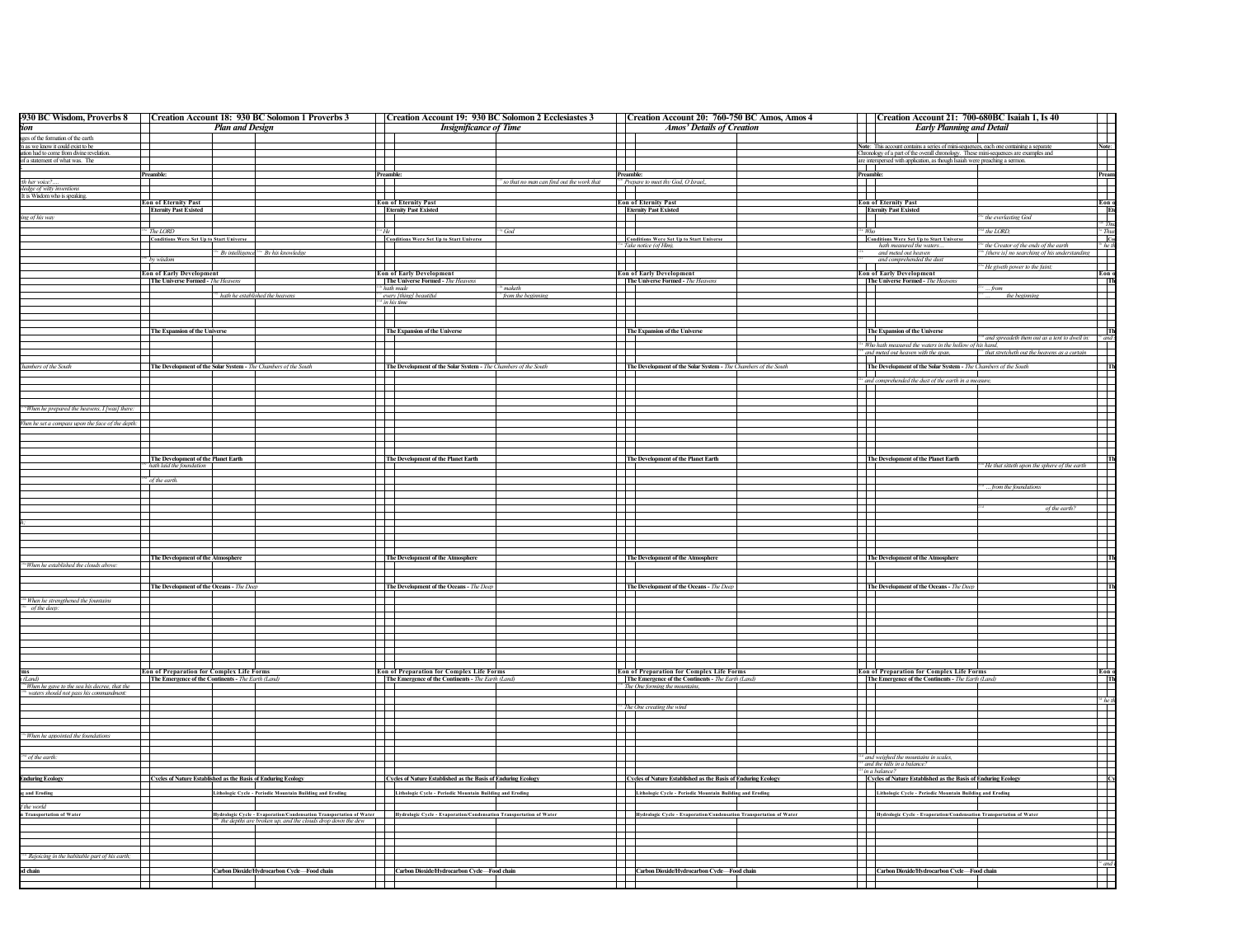| Rejoicing in the habitable part of his earth; |                                                                                        |                                                                                                                                                                                                                                                   |                                                                                                                                 |                                                                                                                                                                                                                                                                                                                                                                                                                                                                                    |                                                                                                                                           |
|-----------------------------------------------|----------------------------------------------------------------------------------------|---------------------------------------------------------------------------------------------------------------------------------------------------------------------------------------------------------------------------------------------------|---------------------------------------------------------------------------------------------------------------------------------|------------------------------------------------------------------------------------------------------------------------------------------------------------------------------------------------------------------------------------------------------------------------------------------------------------------------------------------------------------------------------------------------------------------------------------------------------------------------------------|-------------------------------------------------------------------------------------------------------------------------------------------|
|                                               |                                                                                        | $\!$                                                                                                                                                                                                                                              |                                                                                                                                 | FFI                                                                                                                                                                                                                                                                                                                                                                                                                                                                                |                                                                                                                                           |
|                                               |                                                                                        |                                                                                                                                                                                                                                                   |                                                                                                                                 |                                                                                                                                                                                                                                                                                                                                                                                                                                                                                    |                                                                                                                                           |
|                                               | <b>Reproduction Cycle-Biogenesis</b>                                                   | Reproduction Cycle-Biogenesis                                                                                                                                                                                                                     | Reproduction Cycle-Biogenesis                                                                                                   |                                                                                                                                                                                                                                                                                                                                                                                                                                                                                    | Reproduction Cycle—Biogenesis                                                                                                             |
|                                               |                                                                                        |                                                                                                                                                                                                                                                   |                                                                                                                                 | <b>TELE</b>                                                                                                                                                                                                                                                                                                                                                                                                                                                                        |                                                                                                                                           |
|                                               |                                                                                        |                                                                                                                                                                                                                                                   |                                                                                                                                 |                                                                                                                                                                                                                                                                                                                                                                                                                                                                                    |                                                                                                                                           |
|                                               | Chronobiology Cycles-Chronobiology Rhythms                                             | Chronobiology Cycles-Chronobiology Rhythms                                                                                                                                                                                                        | Chronobiology Cycles-Chronobiology Rhythms                                                                                      |                                                                                                                                                                                                                                                                                                                                                                                                                                                                                    | Chronobiology Cycles-Chronobiology Rhythms                                                                                                |
|                                               |                                                                                        | a a tha an                                                                                                                                                                                                                                        |                                                                                                                                 | Ŧ                                                                                                                                                                                                                                                                                                                                                                                                                                                                                  |                                                                                                                                           |
|                                               |                                                                                        |                                                                                                                                                                                                                                                   |                                                                                                                                 | $\Box$                                                                                                                                                                                                                                                                                                                                                                                                                                                                             |                                                                                                                                           |
| Punctuated Equilibrium                        | ned Ecology Cycle-Punctuated Equi                                                      | Mass Extinction/Sustained Ecology Cycle-Punctuated Equilibrium                                                                                                                                                                                    | Mass Extinction/Sustained Ecology Cycle-Punctuated Equilibrium                                                                  |                                                                                                                                                                                                                                                                                                                                                                                                                                                                                    | Mass Extinction/Sustained Ecology Cycle-Punctuated Equilibrium                                                                            |
|                                               |                                                                                        |                                                                                                                                                                                                                                                   |                                                                                                                                 |                                                                                                                                                                                                                                                                                                                                                                                                                                                                                    |                                                                                                                                           |
|                                               | Eon of Complex Life Forms   <br> -<br>  Peak of Habitability—Ecology of Global Warming | <b>Eon of Complex Life Forms</b><br>Peak of Habitability—Ecology of Global Warning                                                                                                                                                                | Eon of Complex Life Forms<br> -<br>  Peak of Habitability—Ecology of Global Warming                                             |                                                                                                                                                                                                                                                                                                                                                                                                                                                                                    | Eon of Complex Life Forms   <br> -<br>  Peak of Habitability—Ecology of Global Warming                                                    |
|                                               |                                                                                        |                                                                                                                                                                                                                                                   |                                                                                                                                 |                                                                                                                                                                                                                                                                                                                                                                                                                                                                                    |                                                                                                                                           |
|                                               |                                                                                        |                                                                                                                                                                                                                                                   |                                                                                                                                 |                                                                                                                                                                                                                                                                                                                                                                                                                                                                                    |                                                                                                                                           |
|                                               |                                                                                        | $\Box$                                                                                                                                                                                                                                            |                                                                                                                                 | Ш                                                                                                                                                                                                                                                                                                                                                                                                                                                                                  |                                                                                                                                           |
|                                               |                                                                                        |                                                                                                                                                                                                                                                   |                                                                                                                                 |                                                                                                                                                                                                                                                                                                                                                                                                                                                                                    |                                                                                                                                           |
|                                               |                                                                                        |                                                                                                                                                                                                                                                   |                                                                                                                                 |                                                                                                                                                                                                                                                                                                                                                                                                                                                                                    |                                                                                                                                           |
|                                               |                                                                                        |                                                                                                                                                                                                                                                   |                                                                                                                                 |                                                                                                                                                                                                                                                                                                                                                                                                                                                                                    |                                                                                                                                           |
|                                               |                                                                                        |                                                                                                                                                                                                                                                   |                                                                                                                                 |                                                                                                                                                                                                                                                                                                                                                                                                                                                                                    |                                                                                                                                           |
| <b>Indary Event</b> )                         |                                                                                        | ndary Event)                                                                                                                                                                                                                                      |                                                                                                                                 | dary Event                                                                                                                                                                                                                                                                                                                                                                                                                                                                         | <b>Major Mass Extinction (C)</b><br>ndary Event)                                                                                          |
| mmals                                         | <br>  Ecology Restored, less Global Warming, Rise of Mammals                           | $\blacksquare$<br>Ecology Restored, less Global Warming, Rise of Mammals                                                                                                                                                                          | <b>Explorer Contract Control</b><br>Ecology Restored, less Global Warming, Rise of Mammals                                      | <b>TERRIT</b>                                                                                                                                                                                                                                                                                                                                                                                                                                                                      | Ecology Restored, less Global Warming, Rise of Mammals                                                                                    |
|                                               |                                                                                        |                                                                                                                                                                                                                                                   |                                                                                                                                 |                                                                                                                                                                                                                                                                                                                                                                                                                                                                                    |                                                                                                                                           |
|                                               |                                                                                        |                                                                                                                                                                                                                                                   |                                                                                                                                 |                                                                                                                                                                                                                                                                                                                                                                                                                                                                                    |                                                                                                                                           |
|                                               |                                                                                        | ╘                                                                                                                                                                                                                                                 |                                                                                                                                 | H                                                                                                                                                                                                                                                                                                                                                                                                                                                                                  |                                                                                                                                           |
| And my delights [were] with the sons of men.  |                                                                                        |                                                                                                                                                                                                                                                   |                                                                                                                                 |                                                                                                                                                                                                                                                                                                                                                                                                                                                                                    | <sup>154</sup> Behold, the nations [are] as a drop of a bucket                                                                            |
|                                               |                                                                                        | F                                                                                                                                                                                                                                                 |                                                                                                                                 | Ħ                                                                                                                                                                                                                                                                                                                                                                                                                                                                                  |                                                                                                                                           |
|                                               |                                                                                        |                                                                                                                                                                                                                                                   |                                                                                                                                 |                                                                                                                                                                                                                                                                                                                                                                                                                                                                                    |                                                                                                                                           |
| <b>Indary Event</b> )                         | er Mass Ext<br>on (Mi<br>dary Event)                                                   | cene Boundary Event)<br>Mass Extinction (Miocene/Pli                                                                                                                                                                                              | her Mass Extinction (Miocene/Pliocene Boundary Event)                                                                           |                                                                                                                                                                                                                                                                                                                                                                                                                                                                                    | <b>Another Mass Extinction (Miocene/Pliocene Boundary Event)</b>                                                                          |
|                                               |                                                                                        |                                                                                                                                                                                                                                                   |                                                                                                                                 |                                                                                                                                                                                                                                                                                                                                                                                                                                                                                    | <sup>153</sup> and are counted as the small dust of the balance:<br>behold, he lifts up the coastlands as though they were nearly nothing |
|                                               | <b>Ecology Restored, Global Cooling</b>                                                | <b>Ecology Restored, Global Cooling</b>                                                                                                                                                                                                           | <b>Ecology Restored, Global Cooling</b>                                                                                         |                                                                                                                                                                                                                                                                                                                                                                                                                                                                                    | <b>Ecology Restored, Global Cooling</b>                                                                                                   |
| <b>Boundary Event)</b>                        | Another Mass Extinction (Pleistocene/Holocene Boundary Event)                          | F<br><b>Another Mass Extinction (Pleistocene/Holocene Boundary Event)</b>                                                                                                                                                                         | <sup>4</sup> The One revealing unto humans his thought,<br><b>Another Mass Extinction (Pleistocene/Holocene Boundary Event)</b> | 丗<br>$\Box^-$<br>┯                                                                                                                                                                                                                                                                                                                                                                                                                                                                 | <b>Another Mass Extinction (Pleistocene/Holocene Boundary Event)</b>                                                                      |
|                                               | <b>Ecology Restored/Epoch of Secular Human History</b>                                 | <b>Ecology Restored/Epoch of Secular Human History</b>                                                                                                                                                                                            | <b>Ecology Restored/Epoch of Secular Human History</b>                                                                          |                                                                                                                                                                                                                                                                                                                                                                                                                                                                                    | <b>Ecology Restored/Epoch of Secular Human History</b>                                                                                    |
| ation after near extinction                   | Era of restored ecology Proliferation of civilization after near extinction            | Era of restored ecology Proliferation of civilization after near extinction                                                                                                                                                                       | Era of restored ecology Proliferation of civilization after near extinction                                                     |                                                                                                                                                                                                                                                                                                                                                                                                                                                                                    | Era of restored ecology Proliferation of civilization after near extinction                                                               |
|                                               |                                                                                        | .                                                                                                                                                                                                                                                 |                                                                                                                                 | $\overline{\phantom{0}}$                                                                                                                                                                                                                                                                                                                                                                                                                                                           |                                                                                                                                           |
|                                               |                                                                                        | <sup>114</sup> also he hath set the world in their heart                                                                                                                                                                                          | <sup>134</sup> The One making faint thoughts dawn upon them                                                                     | $\Box$                                                                                                                                                                                                                                                                                                                                                                                                                                                                             |                                                                                                                                           |
|                                               |                                                                                        |                                                                                                                                                                                                                                                   | <sup>134</sup> and the One pressing them out in the places of higher learning throughout the land,                              |                                                                                                                                                                                                                                                                                                                                                                                                                                                                                    |                                                                                                                                           |
|                                               |                                                                                        |                                                                                                                                                                                                                                                   |                                                                                                                                 |                                                                                                                                                                                                                                                                                                                                                                                                                                                                                    |                                                                                                                                           |
|                                               |                                                                                        |                                                                                                                                                                                                                                                   |                                                                                                                                 | H                                                                                                                                                                                                                                                                                                                                                                                                                                                                                  |                                                                                                                                           |
|                                               | <b>End of Era of Complex Life Forms Event</b>                                          | 畢<br><b>End of Era of Complex Life Forms Event</b><br>to the end                                                                                                                                                                                  | <b>End of Era of Complex Life Forms Event</b>                                                                                   |                                                                                                                                                                                                                                                                                                                                                                                                                                                                                    | <b>End of Era of Complex Life Forms Event</b><br>the everlasting God, the LORD, the Creator of the ends of the earth,                     |
|                                               |                                                                                        |                                                                                                                                                                                                                                                   |                                                                                                                                 |                                                                                                                                                                                                                                                                                                                                                                                                                                                                                    | <sup>38</sup> Even the youths shall faint and be weary, and the young men shall utterly fall:                                             |
|                                               | <b>Eon of Eternity Future</b>                                                          | <b>Eon of Eternity Future</b>                                                                                                                                                                                                                     | <b>Eon of Eternity Future</b>                                                                                                   |                                                                                                                                                                                                                                                                                                                                                                                                                                                                                    |                                                                                                                                           |
|                                               |                                                                                        | $\Box$<br>ГП                                                                                                                                                                                                                                      |                                                                                                                                 |                                                                                                                                                                                                                                                                                                                                                                                                                                                                                    | Eon of Eternity Future<br><sup>314</sup> But they that wait upon the LORD<br>shall renew [their] strength;                                |
|                                               |                                                                                        | <b>ITT</b>                                                                                                                                                                                                                                        |                                                                                                                                 | ПT                                                                                                                                                                                                                                                                                                                                                                                                                                                                                 |                                                                                                                                           |
|                                               |                                                                                        |                                                                                                                                                                                                                                                   |                                                                                                                                 |                                                                                                                                                                                                                                                                                                                                                                                                                                                                                    | <sup>314</sup> they shall mount up with wings as eagles; they shall run, and not be weary;<br>they shall walk, and not faint              |
|                                               |                                                                                        |                                                                                                                                                                                                                                                   |                                                                                                                                 |                                                                                                                                                                                                                                                                                                                                                                                                                                                                                    |                                                                                                                                           |
|                                               | Postamble                                                                              | $\overline{\phantom{0}}$                                                                                                                                                                                                                          |                                                                                                                                 |                                                                                                                                                                                                                                                                                                                                                                                                                                                                                    | <sup>23</sup> the everlasting God, fainteth not                                                                                           |
|                                               |                                                                                        |                                                                                                                                                                                                                                                   | Postamble:<br><sup>13g</sup> The LORD, The God of hosts, [is] his name . (MOST)                                                 |                                                                                                                                                                                                                                                                                                                                                                                                                                                                                    |                                                                                                                                           |
|                                               |                                                                                        |                                                                                                                                                                                                                                                   |                                                                                                                                 |                                                                                                                                                                                                                                                                                                                                                                                                                                                                                    |                                                                                                                                           |
|                                               |                                                                                        | Postamble:<br>and the contract of the contract of the contract of the contract of the contract of the contract of the contract of the contract of the contract of the contract of the contract of the contract of the contract o<br>and the state |                                                                                                                                 |                                                                                                                                                                                                                                                                                                                                                                                                                                                                                    |                                                                                                                                           |
|                                               |                                                                                        |                                                                                                                                                                                                                                                   |                                                                                                                                 |                                                                                                                                                                                                                                                                                                                                                                                                                                                                                    |                                                                                                                                           |
|                                               |                                                                                        | $\Box$                                                                                                                                                                                                                                            |                                                                                                                                 | $\begin{tabular}{ c c } \hline \multicolumn{3}{ c }{Postamble:} \hline \multicolumn{3}{ c }{\textbf{\textit{Postamble}}} \hline \multicolumn{3}{ c }{\textbf{\textit{}}}} \multicolumn{3}{ c }{\textbf{\textit{}}}} \multicolumn{3}{ c }{\textbf{\textit{}}}} \multicolumn{3}{ c }{\textbf{\textit{}}}} \multicolumn{3}{ c }{\textbf{\textit{}}}} \multicolumn{3}{ c }{\textbf{\textit{}}}} \multicolumn{3}{ c }{\textbf{\textit{}}}} \multicolumn{3}{ c }{\textbf{\textit{}}}} \$ |                                                                                                                                           |
|                                               |                                                                                        |                                                                                                                                                                                                                                                   |                                                                                                                                 |                                                                                                                                                                                                                                                                                                                                                                                                                                                                                    |                                                                                                                                           |
|                                               |                                                                                        |                                                                                                                                                                                                                                                   |                                                                                                                                 |                                                                                                                                                                                                                                                                                                                                                                                                                                                                                    |                                                                                                                                           |
|                                               |                                                                                        | $\mathbb{H}$                                                                                                                                                                                                                                      |                                                                                                                                 |                                                                                                                                                                                                                                                                                                                                                                                                                                                                                    |                                                                                                                                           |
|                                               |                                                                                        |                                                                                                                                                                                                                                                   |                                                                                                                                 |                                                                                                                                                                                                                                                                                                                                                                                                                                                                                    |                                                                                                                                           |
|                                               |                                                                                        | T                                                                                                                                                                                                                                                 |                                                                                                                                 |                                                                                                                                                                                                                                                                                                                                                                                                                                                                                    |                                                                                                                                           |
|                                               |                                                                                        |                                                                                                                                                                                                                                                   |                                                                                                                                 |                                                                                                                                                                                                                                                                                                                                                                                                                                                                                    |                                                                                                                                           |
|                                               |                                                                                        | $\mathbb H$<br>m                                                                                                                                                                                                                                  |                                                                                                                                 | $\frac{1}{\sqrt{2}}$                                                                                                                                                                                                                                                                                                                                                                                                                                                               |                                                                                                                                           |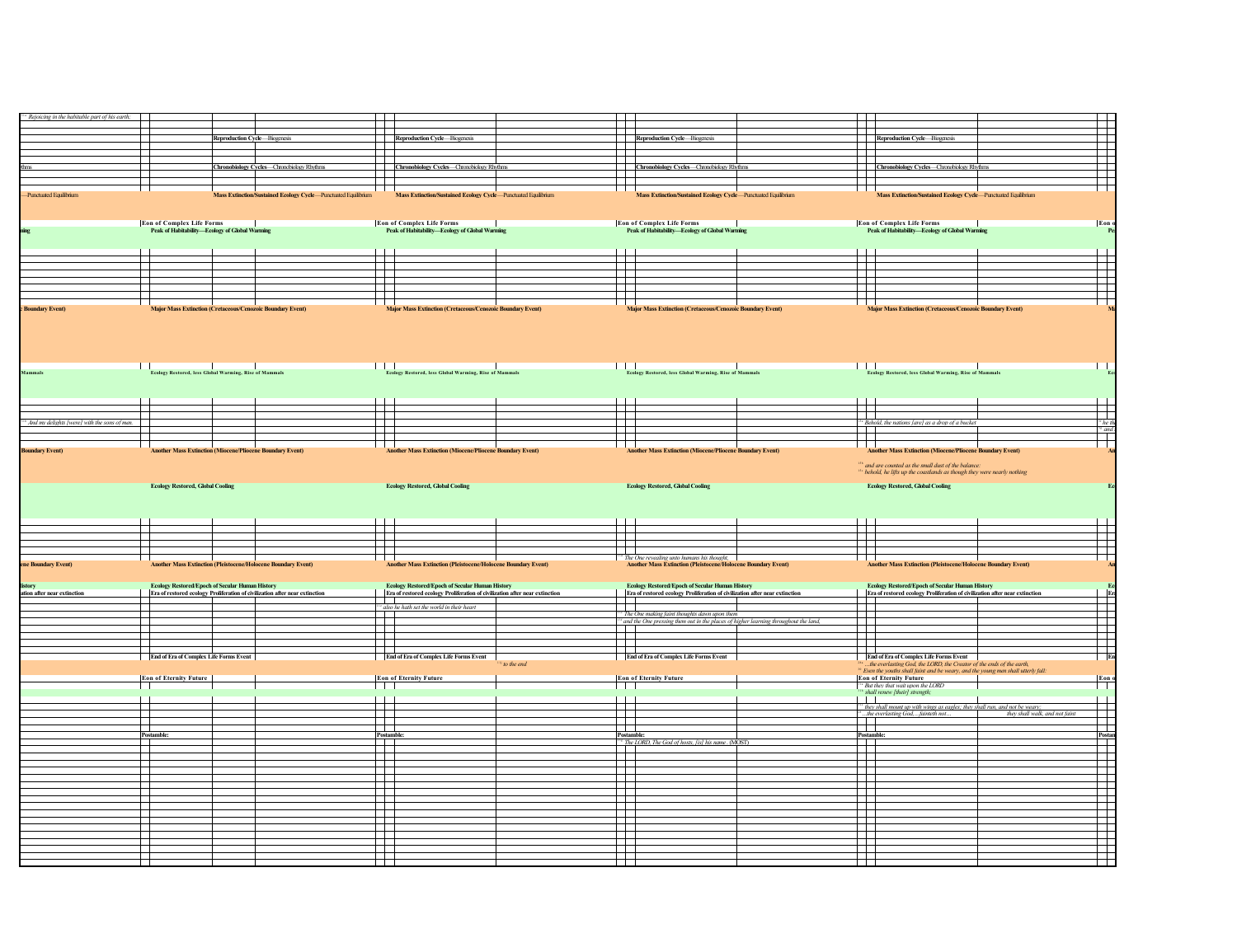| Creation Account 22: 700-680 BC Isaiah 2, Is. 42                                 |                          | Creation Account 25: 700-680 BC Isaiah 5, Is 48                                      |                          | Creation Account 26: 700-680 BC Isaiah 6, Is 65                     |           | Creation Account 27: 585-580 BC Jeremiah Jer. 10,51                                                                                             | <b>Creation Account 28: 520</b>                                                                              |
|----------------------------------------------------------------------------------|--------------------------|--------------------------------------------------------------------------------------|--------------------------|---------------------------------------------------------------------|-----------|-------------------------------------------------------------------------------------------------------------------------------------------------|--------------------------------------------------------------------------------------------------------------|
| <b>The Expanding Universe</b>                                                    |                          | <b>Early Creation Details</b>                                                        | $\mathbf{I}$             | <b>Future Creation Details</b>                                      |           | <b>The Triune Creator</b>                                                                                                                       | <b>Zechariah's Details</b>                                                                                   |
|                                                                                  |                          |                                                                                      |                          |                                                                     |           |                                                                                                                                                 |                                                                                                              |
| This account contains a series of mini-sequences, each one containing a separate |                          | Note: This account is directly from God to Isaiah. It is God's version of a reverse  | $\mathbf{I}$             |                                                                     |           | Note: Jeremiah explains how the three different aspects of the nature of God<br>I I                                                             |                                                                                                              |
|                                                                                  |                          | chronology of three significant early events of creation, back from the laying       |                          |                                                                     |           | took part in the creation.                                                                                                                      |                                                                                                              |
|                                                                                  | $\overline{\phantom{a}}$ | of the mantle (foundation of the earth) to the "Big Bang" that started the universe. | Ŧ                        |                                                                     | ┯         |                                                                                                                                                 | Ŧ                                                                                                            |
|                                                                                  | Preamble:                |                                                                                      |                          |                                                                     |           |                                                                                                                                                 | Preamble                                                                                                     |
|                                                                                  | $+\!$                    |                                                                                      | <b>Preamble</b>          |                                                                     | Preamble: |                                                                                                                                                 | $\sim$                                                                                                       |
|                                                                                  |                          |                                                                                      |                          |                                                                     |           |                                                                                                                                                 |                                                                                                              |
| <b>Eternity Past</b>                                                             |                          | <b>Eon of Eternity Past</b>                                                          |                          | <b>Eon of Eternity Past</b>                                         |           | <b>Eon of Eternity Past</b>                                                                                                                     | <b>Eon of Eternity Past</b>                                                                                  |
| mity Past Existed                                                                |                          | <b>Eternity Past Existed</b>                                                         |                          | <b>Eternity Past Existed</b>                                        |           | <b>Eternity Past Existed</b>                                                                                                                    | <b>Eternity Past Existed</b>                                                                                 |
|                                                                                  |                          |                                                                                      |                          |                                                                     |           |                                                                                                                                                 |                                                                                                              |
| saith God the LORD, he that created the heavens,,                                |                          |                                                                                      |                          |                                                                     |           |                                                                                                                                                 |                                                                                                              |
| saith God the LORD.<br>ditions Were Set Up to Start Universe                     |                          | <b>Conditions Were Set Up to Start Universe</b>                                      |                          | <b>Conditions Were Set Up to Start Universe</b>                     |           | <sup>*</sup> But the LORD [is] the true God, he [is] the living God, and an everlasting king<br><b>Conditions Were Set Up to Start Universe</b> |                                                                                                              |
| created the heave                                                                |                          | I shouted, they (the heavens) come into exis                                         |                          |                                                                     |           | The gods that have not made the heavens and the earth, [even] they shall perish                                                                 | <b>Conditions Were Set Up to Start Universe</b><br><sup>*</sup> The burden of the word of the LORD for Israe |
|                                                                                  |                          |                                                                                      |                          |                                                                     |           | and hath stretched out the heavens by his intelligence.                                                                                         |                                                                                                              |
|                                                                                  |                          |                                                                                      | $\mathbb{R}$             |                                                                     |           | he hath established the world by his wisdom,                                                                                                    |                                                                                                              |
| <b>f Early Development</b>                                                       |                          | <b>Eon of Early Development</b>                                                      | ┱                        | <b>Eon of Early Development</b>                                     |           | <sup>2</sup> He hath made the earth by his power,<br>Eon of Early Development                                                                   | <b>Eon of Early Development</b>                                                                              |
| <b>Universe Formed - The Heavens</b>                                             |                          | The Universe Formed - The Heavens                                                    |                          | The Universe Formed - The Heaven.                                   |           | The Universe Formed - The Heavens                                                                                                               | The Universe Formed - The Heavens                                                                            |
|                                                                                  |                          |                                                                                      |                          |                                                                     |           |                                                                                                                                                 |                                                                                                              |
|                                                                                  |                          | <i>I shouted</i> (Big Bang)<br><i>they</i> (the heavens) <i>come into existence</i>  | $\overline{\phantom{a}}$ |                                                                     |           |                                                                                                                                                 |                                                                                                              |
|                                                                                  |                          |                                                                                      |                          |                                                                     |           |                                                                                                                                                 |                                                                                                              |
|                                                                                  |                          |                                                                                      | $\mathbf{I}$             |                                                                     |           |                                                                                                                                                 |                                                                                                              |
|                                                                                  |                          |                                                                                      |                          |                                                                     |           |                                                                                                                                                 |                                                                                                              |
| <b>Expansion of the Universe</b>                                                 |                          | The Expansion of the Universe                                                        |                          | The Expansion of the Universe                                       |           | The Expansion of the Universe                                                                                                                   | The Expansion of the Universe                                                                                |
| retched them out:                                                                |                          | and my right hand spread out the heavens                                             | $\overline{\phantom{a}}$ |                                                                     |           | <sup>24</sup> and hath stretched out the heavens by his intelligence                                                                            | which stretcheth forth the heavens.                                                                          |
|                                                                                  |                          |                                                                                      |                          |                                                                     |           | <sup>*</sup> When he uttereth his voice, [there is] a multitude of waters in the heavens                                                        |                                                                                                              |
|                                                                                  |                          |                                                                                      |                          |                                                                     |           | $\blacksquare$                                                                                                                                  |                                                                                                              |
| Development of the Solar System - The Chambers of the South                      |                          | The Development of the Solar System - The Chambers of the South                      |                          | The Development of the Solar System - The Chambers of the South     |           | The Development of the Solar System - The Chambers of the South                                                                                 | The Development of the Solar System - The                                                                    |
|                                                                                  |                          |                                                                                      | $\mathbb{R}$             |                                                                     |           | $\mathbf{I}$                                                                                                                                    |                                                                                                              |
|                                                                                  |                          |                                                                                      |                          |                                                                     |           | П                                                                                                                                               |                                                                                                              |
|                                                                                  |                          |                                                                                      | $\overline{\phantom{0}}$ |                                                                     |           | $\mathbf{I}$                                                                                                                                    |                                                                                                              |
|                                                                                  |                          |                                                                                      | $\mathbf{I}$             |                                                                     |           |                                                                                                                                                 |                                                                                                              |
|                                                                                  |                          |                                                                                      | F                        |                                                                     |           |                                                                                                                                                 |                                                                                                              |
|                                                                                  |                          |                                                                                      |                          |                                                                     |           | Т                                                                                                                                               |                                                                                                              |
|                                                                                  |                          |                                                                                      |                          |                                                                     |           |                                                                                                                                                 |                                                                                                              |
|                                                                                  |                          |                                                                                      | $\overline{\phantom{a}}$ |                                                                     |           |                                                                                                                                                 |                                                                                                              |
|                                                                                  |                          |                                                                                      |                          |                                                                     |           |                                                                                                                                                 |                                                                                                              |
|                                                                                  |                          |                                                                                      |                          | The Development of the Planet Earth                                 |           |                                                                                                                                                 |                                                                                                              |
| <b>Development of the Planet Earth</b>                                           |                          | The Development of the Planet Earth                                                  |                          |                                                                     |           | The Development of the Planet Earth                                                                                                             | The Development of the Planet Earth<br>and layeth the foundation.                                            |
|                                                                                  |                          | Mine hand also hath laid the foundation of the earth,                                | $\mathbf{I}$             |                                                                     |           |                                                                                                                                                 |                                                                                                              |
|                                                                                  |                          |                                                                                      |                          |                                                                     |           |                                                                                                                                                 |                                                                                                              |
|                                                                                  |                          |                                                                                      | $\mathcal{L}$            |                                                                     |           |                                                                                                                                                 |                                                                                                              |
|                                                                                  |                          |                                                                                      | Ŧ                        |                                                                     |           | $\Box$                                                                                                                                          |                                                                                                              |
|                                                                                  |                          |                                                                                      |                          |                                                                     |           |                                                                                                                                                 |                                                                                                              |
|                                                                                  |                          |                                                                                      | T                        |                                                                     |           |                                                                                                                                                 |                                                                                                              |
|                                                                                  |                          |                                                                                      | a Tinggi                 |                                                                     |           |                                                                                                                                                 |                                                                                                              |
|                                                                                  |                          |                                                                                      | $\sim$                   |                                                                     |           | $\Box$                                                                                                                                          |                                                                                                              |
|                                                                                  |                          |                                                                                      |                          |                                                                     |           |                                                                                                                                                 |                                                                                                              |
|                                                                                  |                          |                                                                                      |                          |                                                                     |           |                                                                                                                                                 |                                                                                                              |
| <b>Development of the Atmosphere</b>                                             |                          | The Development of the Atmosphere                                                    |                          | The Development of the Atmosphere                                   |           | The Development of the Atmosphere                                                                                                               | The Development of the Atmosphere                                                                            |
|                                                                                  |                          |                                                                                      | $\mathbf{I}$             |                                                                     |           |                                                                                                                                                 | $\overline{\phantom{a}}$                                                                                     |
|                                                                                  |                          |                                                                                      |                          |                                                                     |           |                                                                                                                                                 |                                                                                                              |
|                                                                                  |                          |                                                                                      |                          |                                                                     |           |                                                                                                                                                 |                                                                                                              |
| <b>Development of the Oceans</b> - The Deep                                      |                          | The Development of the Oceans - The Deep                                             |                          | The Development of the Oceans - The Deep                            |           | The Development of the Oceans - The Deep                                                                                                        | The Development of the Oceans - The Deep                                                                     |
|                                                                                  |                          |                                                                                      |                          |                                                                     |           |                                                                                                                                                 |                                                                                                              |
|                                                                                  |                          |                                                                                      | $\Box$                   |                                                                     |           | $\Box$                                                                                                                                          |                                                                                                              |
|                                                                                  |                          |                                                                                      |                          |                                                                     |           |                                                                                                                                                 |                                                                                                              |
|                                                                                  | $\blacksquare$           |                                                                                      | $\overline{\phantom{a}}$ |                                                                     |           | $\mathbf{L}$                                                                                                                                    |                                                                                                              |
|                                                                                  |                          |                                                                                      | Ŧ                        |                                                                     |           |                                                                                                                                                 |                                                                                                              |
|                                                                                  |                          |                                                                                      | $\overline{\phantom{a}}$ |                                                                     |           |                                                                                                                                                 |                                                                                                              |
|                                                                                  |                          |                                                                                      |                          |                                                                     |           |                                                                                                                                                 |                                                                                                              |
|                                                                                  |                          |                                                                                      |                          |                                                                     |           |                                                                                                                                                 |                                                                                                              |
| f Preparation for Complex Life Forms                                             |                          | <b>Eon of Preparation for Complex Life Forms</b>                                     |                          | <b>Eon of Preparation for Complex Life Forms</b>                    |           | <b>Eon of Preparation for Complex Life Forms</b>                                                                                                | Eon of Preparation for Complex Life Fo                                                                       |
| Emergence of the Continents - The Earth (Land)                                   |                          | The Emergence of the Continents - The Earth (Land)                                   |                          | The Emergence of the Continents - The Earth (Land)                  |           | The Emergence of the Continents - The Earth (Land)                                                                                              | The Emergence of the Continents - The East                                                                   |
|                                                                                  |                          |                                                                                      |                          |                                                                     |           |                                                                                                                                                 | F                                                                                                            |
|                                                                                  |                          |                                                                                      |                          |                                                                     |           |                                                                                                                                                 |                                                                                                              |
| t spread forth the earth                                                         |                          |                                                                                      | $\Box$                   |                                                                     |           |                                                                                                                                                 | $\frac{1}{2}$ of the earth                                                                                   |
|                                                                                  |                          |                                                                                      | $\mathbf{L}$             |                                                                     |           | $\blacksquare$                                                                                                                                  |                                                                                                              |
|                                                                                  |                          |                                                                                      |                          |                                                                     |           | 丑                                                                                                                                               |                                                                                                              |
|                                                                                  |                          |                                                                                      | $\Box$                   |                                                                     |           |                                                                                                                                                 |                                                                                                              |
|                                                                                  |                          |                                                                                      | $\Box$                   |                                                                     |           |                                                                                                                                                 |                                                                                                              |
|                                                                                  | $\blacksquare$           |                                                                                      |                          |                                                                     |           | $\mathbf{1}$                                                                                                                                    |                                                                                                              |
|                                                                                  |                          |                                                                                      |                          |                                                                     |           |                                                                                                                                                 |                                                                                                              |
|                                                                                  |                          |                                                                                      | $\overline{\phantom{a}}$ |                                                                     |           | $\mathsf{I}$                                                                                                                                    |                                                                                                              |
|                                                                                  |                          |                                                                                      |                          |                                                                     |           |                                                                                                                                                 |                                                                                                              |
| cles of Nature Established as the Basis of Enduring Ecology                      |                          | Cycles of Nature Established as the Basis of Enduring Ecology                        |                          | Cycles of Nature Established as the Basis of Enduring Ecology       |           | Cycles of Nature Established as the Basis of Enduring Ecology                                                                                   | Cycles of Nature Established as the Basis of<br>Lithologic Cycle - Periodic Mountain Build                   |
|                                                                                  |                          |                                                                                      |                          |                                                                     |           |                                                                                                                                                 |                                                                                                              |
| Lithologic Cycle - Periodic Mountain Building and Eroding                        |                          | Lithologic Cycle - Periodic Mountain Building and Eroding                            |                          | Lithologic Cycle - Periodic Mountain Building and Eroding           |           | Lithologic Cycle - Periodic Mountain Building and Eroding                                                                                       |                                                                                                              |
|                                                                                  |                          |                                                                                      |                          |                                                                     |           |                                                                                                                                                 |                                                                                                              |
| Hydrologic Cycle - Evaporation/Condensation Transportation of Water              |                          | Hydrologic Cycle - Evaporation/Condensation Transportation of Water                  |                          | Hydrologic Cycle - Evaporation/Condensation Transportation of Water |           | Hydrologic Cycle - Evaporation/Condensation Transportation of Water                                                                             | Hydrologic Cycle - Evaporation/Condens                                                                       |
|                                                                                  |                          |                                                                                      | $\mathbf{r}$             |                                                                     |           | the causeth the vapours to ascend from the ends of the earth; he maketh rain,<br>$\mathbf{1}$                                                   |                                                                                                              |
|                                                                                  |                          |                                                                                      |                          |                                                                     |           | and bringeth forth the wind out of his treasures. (treasures=Laws of Physics)                                                                   |                                                                                                              |
|                                                                                  |                          |                                                                                      | $\mathbf{I}$<br>m        |                                                                     |           |                                                                                                                                                 |                                                                                                              |
|                                                                                  |                          |                                                                                      |                          |                                                                     |           |                                                                                                                                                 |                                                                                                              |
|                                                                                  |                          |                                                                                      |                          |                                                                     |           |                                                                                                                                                 |                                                                                                              |
| at which cometh out of it:                                                       |                          |                                                                                      |                          |                                                                     |           |                                                                                                                                                 |                                                                                                              |
| Carbon Dioxide/Hydrocarbon Cycle-Food chain                                      |                          | Carbon Dioxide/Hydrocarbon Cycle-Food chain                                          |                          | Carbon Dioxide/Hydrocarbon Cycle-Food chain                         |           | Carbon Dioxide/Hydrocarbon Cycle-Food chain                                                                                                     | Carbon Dioxide/Hydrocarbon Cycle-F                                                                           |
|                                                                                  | $^{\rm +}$               |                                                                                      | ┽┥                       |                                                                     |           | ┿┿                                                                                                                                              |                                                                                                              |
|                                                                                  |                          |                                                                                      |                          |                                                                     |           |                                                                                                                                                 |                                                                                                              |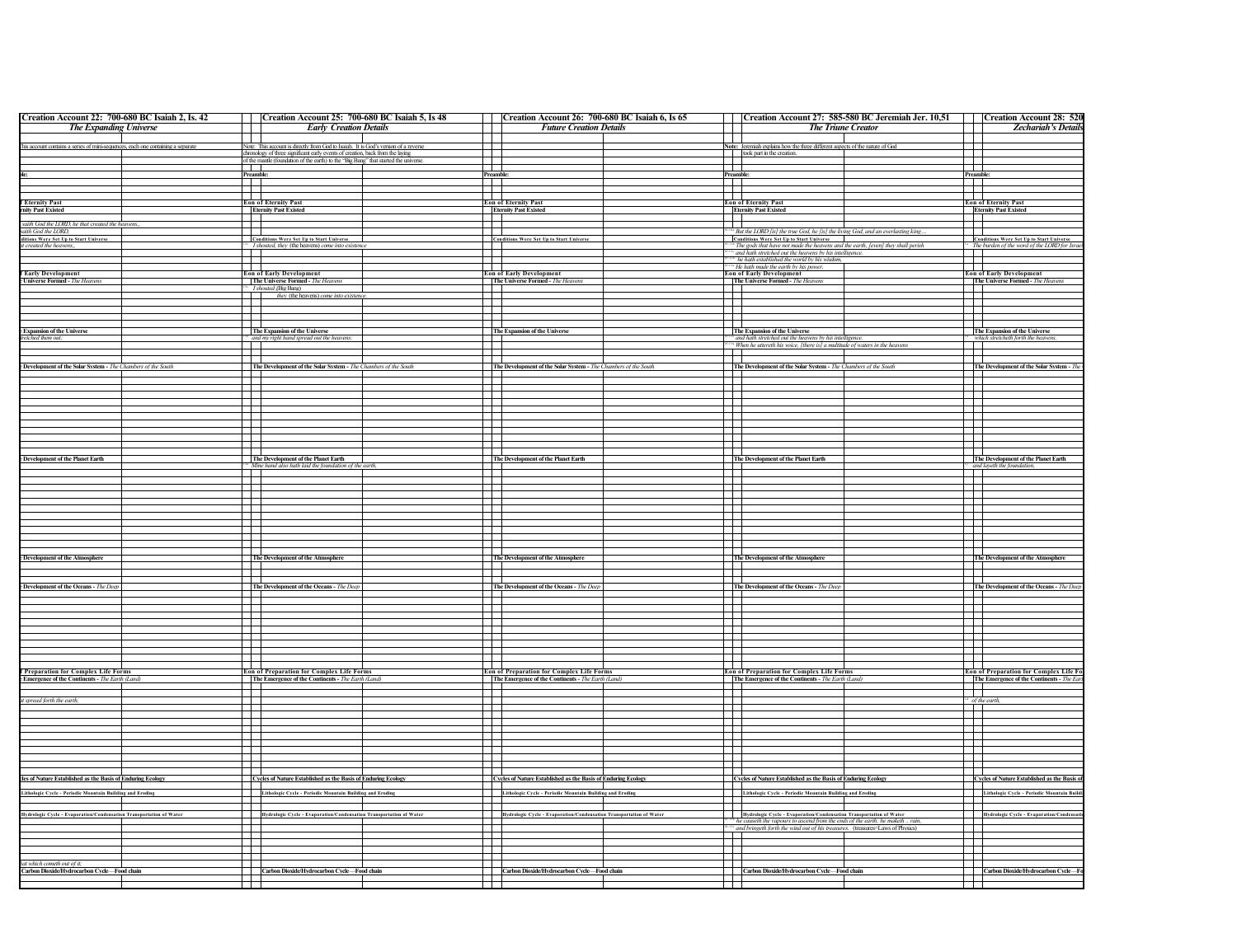|                                                                                                                                                                                                                                                        |                                                                                                                                                | $\mathbf{I}$<br>$\mathcal{L}$                                                                                                  | $\mathbf{r}$<br>┱                                                   |                                                                                                                                       | T           |                                                                                            |
|--------------------------------------------------------------------------------------------------------------------------------------------------------------------------------------------------------------------------------------------------------|------------------------------------------------------------------------------------------------------------------------------------------------|--------------------------------------------------------------------------------------------------------------------------------|---------------------------------------------------------------------|---------------------------------------------------------------------------------------------------------------------------------------|-------------|--------------------------------------------------------------------------------------------|
| Reproduction Cycle-Biogenesis                                                                                                                                                                                                                          | Reproduction Cycle-Biogenesis                                                                                                                  | Reproduction Cycle-Biogenesis                                                                                                  |                                                                     | Reproduction Cycle-Biogenesis                                                                                                         |             | Reproduction Cycle-Biogenesis                                                              |
|                                                                                                                                                                                                                                                        |                                                                                                                                                |                                                                                                                                |                                                                     |                                                                                                                                       |             |                                                                                            |
|                                                                                                                                                                                                                                                        |                                                                                                                                                |                                                                                                                                |                                                                     |                                                                                                                                       | H           |                                                                                            |
| Chronobiology Cycles-Chronobiology Rhythms                                                                                                                                                                                                             | Chronobiology Cycles-Chronobiology Rhythms<br>$\mathcal{L}$                                                                                    | Chronobiology Cycles-Chronobiology Rhythms<br>$\Box$                                                                           |                                                                     | Chronobiology Cycles-Chronobiology Rhythms                                                                                            |             | <b>Chronobiology Cycles—Chronobiology RM</b>                                               |
|                                                                                                                                                                                                                                                        |                                                                                                                                                | Т                                                                                                                              |                                                                     |                                                                                                                                       |             |                                                                                            |
| Mass Extinction/Sustained Ecology Cycle-Punctuated Equilibrium                                                                                                                                                                                         | $\Box$<br>Mass Extinction/Sustained Ecology Cycle-Punctuated Equilibrium                                                                       | T                                                                                                                              | П<br>Mass Extinction/Sustained Ecology Cycle-Punctuated Equilibrium | Mass Extinction/Sustained Ecology Cycle-Punctuated Equilibrium                                                                        | $\Box$      | <b>Mass Extinction/Sustained Ecology Cy</b>                                                |
|                                                                                                                                                                                                                                                        |                                                                                                                                                |                                                                                                                                |                                                                     |                                                                                                                                       |             |                                                                                            |
|                                                                                                                                                                                                                                                        |                                                                                                                                                |                                                                                                                                |                                                                     |                                                                                                                                       |             |                                                                                            |
| <br>  Complex Life Forms<br> k of Habitability—Ecology of Global Warming                                                                                                                                                                               | <b>Eon of Complex Life Forms</b><br>Peak of Habitability—Ecology of Global Warming                                                             | Eon of Complex Life Forms<br> -<br>  Peak of Habitability—Ecology of Global Warming                                            |                                                                     | Eon of Complex Life Forms<br> -<br>  Peak of Habitability—Ecology of Global Warming                                                   |             | <b>Eon of Complex Life Forms</b><br>Peak of Habitability-Ecology of Global Wa              |
|                                                                                                                                                                                                                                                        |                                                                                                                                                |                                                                                                                                |                                                                     |                                                                                                                                       |             |                                                                                            |
|                                                                                                                                                                                                                                                        |                                                                                                                                                |                                                                                                                                |                                                                     |                                                                                                                                       |             |                                                                                            |
|                                                                                                                                                                                                                                                        | ┯                                                                                                                                              | ┯                                                                                                                              | ┯                                                                   |                                                                                                                                       | T           |                                                                                            |
|                                                                                                                                                                                                                                                        | Ŧ                                                                                                                                              | T                                                                                                                              | ┱                                                                   |                                                                                                                                       | 昔           |                                                                                            |
|                                                                                                                                                                                                                                                        | H.                                                                                                                                             | F                                                                                                                              | F                                                                   |                                                                                                                                       |             |                                                                                            |
|                                                                                                                                                                                                                                                        | ┯                                                                                                                                              |                                                                                                                                | ┯                                                                   |                                                                                                                                       |             |                                                                                            |
|                                                                                                                                                                                                                                                        |                                                                                                                                                |                                                                                                                                |                                                                     |                                                                                                                                       |             |                                                                                            |
| or Mass Extinction (Cretaceous/Cenozoic Boundary Event)                                                                                                                                                                                                | <b>Major Mass Extinction (Cretaceous/Cenozoic Boundary Event)</b>                                                                              | <b>Major Mass Extinction (Cretaceous/Cenozoic Boundary Event)</b>                                                              |                                                                     | <b>Major Mass Extinction (Cretaceous/Cenozoic Boundary Event)</b>                                                                     |             | <b>Major Mass Extinction (Cretaceous/C</b>                                                 |
|                                                                                                                                                                                                                                                        |                                                                                                                                                |                                                                                                                                |                                                                     |                                                                                                                                       |             |                                                                                            |
|                                                                                                                                                                                                                                                        | T T T                                                                                                                                          |                                                                                                                                |                                                                     | $\Box$                                                                                                                                | $\Box$      |                                                                                            |
| gy Restored, less Global Warming, Rise of Mammals                                                                                                                                                                                                      | Ecology Restored, less Global Warming, Rise of Mammals                                                                                         | <b>Explorer Contact Section</b><br>Ecology Restored, less Global Warming, Rise of Mammals                                      |                                                                     | Ecology Restored, less Global Warming, Rise of Mammals                                                                                |             | Ecology Restored, less Global Warming, Rise                                                |
|                                                                                                                                                                                                                                                        |                                                                                                                                                |                                                                                                                                |                                                                     |                                                                                                                                       |             |                                                                                            |
|                                                                                                                                                                                                                                                        |                                                                                                                                                |                                                                                                                                |                                                                     |                                                                                                                                       |             |                                                                                            |
|                                                                                                                                                                                                                                                        | T                                                                                                                                              |                                                                                                                                |                                                                     |                                                                                                                                       | Ŧ           |                                                                                            |
|                                                                                                                                                                                                                                                        | ┰<br>$\mathbf{I}$                                                                                                                              | $\parallel$                                                                                                                    | $\mathbb{R}$<br>$\mathbf{I}$                                        |                                                                                                                                       | T           |                                                                                            |
| t giveth breath unto the people upon it,<br>pirit to them that walk therein.                                                                                                                                                                           |                                                                                                                                                | 丰                                                                                                                              |                                                                     |                                                                                                                                       |             | and formeth the spirit of man within him.                                                  |
|                                                                                                                                                                                                                                                        |                                                                                                                                                |                                                                                                                                |                                                                     |                                                                                                                                       |             |                                                                                            |
| other Mass Extinction (Miocene/Pliocene Boundary Event)                                                                                                                                                                                                | <b>Another Mass Extinction (Miocene/Pliocene Boundary Event)</b>                                                                               | <b>Another Mass Extinction (Miocene/Pliocene Boundary Event)</b>                                                               |                                                                     | <b>Another Mass Extinction (Miocene/Pliocene Boundary Event)</b>                                                                      |             | <b>Another Mass Extinction (Miocene/Plioce</b>                                             |
| logy Restored, Global Cooling                                                                                                                                                                                                                          | <b>Ecology Restored, Global Cooling</b>                                                                                                        | <b>Ecology Restored, Global Cooling</b>                                                                                        |                                                                     | <b>Ecology Restored, Global Cooling</b>                                                                                               |             | <b>Ecology Restored, Global Cooling</b>                                                    |
|                                                                                                                                                                                                                                                        |                                                                                                                                                |                                                                                                                                |                                                                     |                                                                                                                                       |             |                                                                                            |
|                                                                                                                                                                                                                                                        |                                                                                                                                                |                                                                                                                                |                                                                     |                                                                                                                                       |             |                                                                                            |
|                                                                                                                                                                                                                                                        |                                                                                                                                                |                                                                                                                                |                                                                     |                                                                                                                                       |             |                                                                                            |
|                                                                                                                                                                                                                                                        | $\mathbf{I}$                                                                                                                                   |                                                                                                                                |                                                                     |                                                                                                                                       |             |                                                                                            |
|                                                                                                                                                                                                                                                        | $\mathcal{L}$                                                                                                                                  |                                                                                                                                | ╤                                                                   |                                                                                                                                       |             |                                                                                            |
|                                                                                                                                                                                                                                                        |                                                                                                                                                | $\Box$                                                                                                                         | Ŧ                                                                   |                                                                                                                                       |             |                                                                                            |
|                                                                                                                                                                                                                                                        | <b>Another Mass Extinction (Pleistocene/Holocene Boundary Event)</b>                                                                           | <b>Another Mass Extinction (Pleistocene/Holocene Boundary Event)</b>                                                           |                                                                     | <b>Another Mass Extinction (Pleistocene/Holocene Boundary Event)</b>                                                                  |             | <b>Another Mass Extinction (Pleistocene/Hold</b>                                           |
|                                                                                                                                                                                                                                                        |                                                                                                                                                |                                                                                                                                |                                                                     |                                                                                                                                       |             |                                                                                            |
|                                                                                                                                                                                                                                                        | Ecology Restored/Epoch of Secular Human History<br>Era of restored ecology Proliferation of civilization after near extinction<br>$\mathbf{1}$ | Ecology Restored/Epoch of Secular Human History<br>Era of restored ecology Proliferation of civilization after near extinction |                                                                     | Ecology Restored/Epoch of Secular Human History<br>Era of restored ecology Proliferation of civilization after near extinction<br>III |             | Ecology Restored/Epoch of Secular Human<br>Era of restored ecology Proliferation of civili |
|                                                                                                                                                                                                                                                        |                                                                                                                                                |                                                                                                                                |                                                                     |                                                                                                                                       |             |                                                                                            |
|                                                                                                                                                                                                                                                        | 壬<br>a a tha an                                                                                                                                | $\mathbb{L}$<br>$\mathbf{1}$                                                                                                   | and the state                                                       | T                                                                                                                                     |             |                                                                                            |
|                                                                                                                                                                                                                                                        | $\top$                                                                                                                                         |                                                                                                                                | ┱                                                                   |                                                                                                                                       | F           |                                                                                            |
|                                                                                                                                                                                                                                                        |                                                                                                                                                | $\Box$                                                                                                                         |                                                                     |                                                                                                                                       | Ħ           |                                                                                            |
|                                                                                                                                                                                                                                                        | 77<br><b>End of Era of Complex Life Forms Event</b>                                                                                            | T T<br><b>End of Era of Complex Life Forms Event</b>                                                                           |                                                                     | $\overline{\phantom{a}}$<br><b>End of Era of Complex Life Forms Event</b>                                                             |             | <b>End of Era of Complex Life Forms Event</b>                                              |
|                                                                                                                                                                                                                                                        |                                                                                                                                                |                                                                                                                                |                                                                     |                                                                                                                                       |             |                                                                                            |
|                                                                                                                                                                                                                                                        | <b>Eon of Eternity Future</b>                                                                                                                  | <b>Eon of Eternity Future</b>                                                                                                  |                                                                     | <b>Eon of Eternity Future</b>                                                                                                         |             | <b>Eon of Eternity Future</b>                                                              |
|                                                                                                                                                                                                                                                        | IТ                                                                                                                                             | $\blacksquare$                                                                                                                 |                                                                     | III                                                                                                                                   |             | a di I                                                                                     |
|                                                                                                                                                                                                                                                        |                                                                                                                                                | For, behold, I create new heavens and a new earth:<br>and the former shall not be remembered, nor come into mind.              |                                                                     |                                                                                                                                       |             |                                                                                            |
|                                                                                                                                                                                                                                                        | m t                                                                                                                                            | ──────────                                                                                                                     | $\top$                                                              |                                                                                                                                       | H           |                                                                                            |
|                                                                                                                                                                                                                                                        |                                                                                                                                                |                                                                                                                                |                                                                     |                                                                                                                                       |             |                                                                                            |
|                                                                                                                                                                                                                                                        | Postamble:                                                                                                                                     | H<br><b>Postamble</b>                                                                                                          |                                                                     | Postamble:                                                                                                                            | $\Box$      | Postamble:                                                                                 |
|                                                                                                                                                                                                                                                        |                                                                                                                                                |                                                                                                                                |                                                                     |                                                                                                                                       |             |                                                                                            |
|                                                                                                                                                                                                                                                        | $\frac{1}{2}$                                                                                                                                  | $\overline{\phantom{a}}$                                                                                                       |                                                                     | $\begin{array}{c}\n\hline\n\text{. of an.} \\ \hline\n\end{array}$<br>$\top$                                                          | ËĪ          |                                                                                            |
|                                                                                                                                                                                                                                                        | $\overline{\phantom{a}}$                                                                                                                       | ▆                                                                                                                              |                                                                     |                                                                                                                                       |             |                                                                                            |
|                                                                                                                                                                                                                                                        | FF                                                                                                                                             | E                                                                                                                              | H                                                                   |                                                                                                                                       |             |                                                                                            |
|                                                                                                                                                                                                                                                        | H                                                                                                                                              |                                                                                                                                | $\Box$                                                              |                                                                                                                                       |             |                                                                                            |
|                                                                                                                                                                                                                                                        |                                                                                                                                                |                                                                                                                                |                                                                     |                                                                                                                                       |             |                                                                                            |
|                                                                                                                                                                                                                                                        |                                                                                                                                                | and the state                                                                                                                  | F                                                                   |                                                                                                                                       |             |                                                                                            |
|                                                                                                                                                                                                                                                        | T                                                                                                                                              |                                                                                                                                | $\overline{\phantom{a}}$                                            |                                                                                                                                       |             |                                                                                            |
|                                                                                                                                                                                                                                                        | $\mathcal{L}$                                                                                                                                  | $\Box$<br>$\top$                                                                                                               | $\blacksquare$                                                      |                                                                                                                                       | $\Box$      |                                                                                            |
|                                                                                                                                                                                                                                                        |                                                                                                                                                |                                                                                                                                |                                                                     |                                                                                                                                       |             |                                                                                            |
| other Mass Extinction (Pleistocene/Holocene Boundary Event)<br>logy Restored/Epoch of Secular Human History<br>of restored ecology Proliferation of civilization after near extinction<br>of Era of Complex Life Forms Event<br><b>Eternity Future</b> | H                                                                                                                                              | F<br>┯                                                                                                                         | $\overline{\phantom{0}}$                                            |                                                                                                                                       | $\Box$<br>┯ |                                                                                            |
|                                                                                                                                                                                                                                                        | $\overline{\phantom{0}}$                                                                                                                       | FT                                                                                                                             |                                                                     | $\overline{\phantom{0}}$                                                                                                              | FF          |                                                                                            |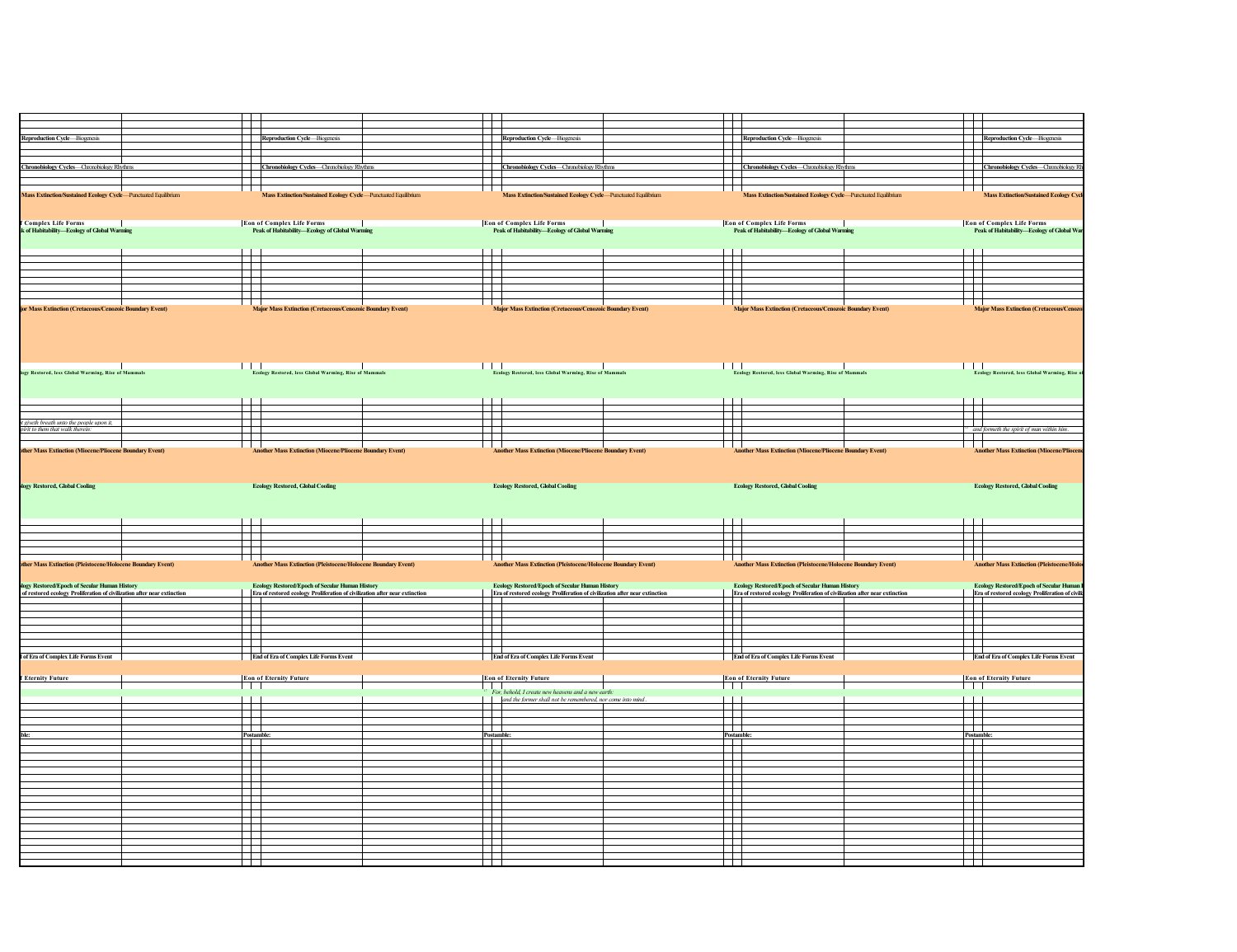| <b>BC Zechariah Zech. 12</b>                                             |                | Creation Account 29: <450 BC Anonymous, Ps 136                                                                                        | Creation Account 30: 50 AD Paul 1 Acts 17                                                                |                |                          | Creation Account 34: c68 AD, Peter, I Peter 3                                                                                                                                                   |  |
|--------------------------------------------------------------------------|----------------|---------------------------------------------------------------------------------------------------------------------------------------|----------------------------------------------------------------------------------------------------------|----------------|--------------------------|-------------------------------------------------------------------------------------------------------------------------------------------------------------------------------------------------|--|
| of Creation                                                              |                | <b>Introduction to Creation I</b>                                                                                                     | <b>Speech on Mars Hill</b>                                                                               |                |                          | <b>Eternity to Eternity</b>                                                                                                                                                                     |  |
|                                                                          |                |                                                                                                                                       |                                                                                                          |                |                          |                                                                                                                                                                                                 |  |
|                                                                          |                |                                                                                                                                       |                                                                                                          |                | $\blacksquare$           |                                                                                                                                                                                                 |  |
|                                                                          |                |                                                                                                                                       |                                                                                                          |                | Preamble:                | This second epistle, beloved, I now write unto you; in [both] which I stir up your pure                                                                                                         |  |
|                                                                          | F              |                                                                                                                                       |                                                                                                          |                |                          | minds by way of remembrance: $2$ That ye may be mindful of the words which were spoken                                                                                                          |  |
|                                                                          | Preamble:      |                                                                                                                                       | Preamble:                                                                                                |                |                          | before by the holy prophets, and of the commandment of us the apostles of the Lord and Saviour: <sup>3</sup> Knowing this first, that there shall come in the last days scoffers, walking after |  |
|                                                                          | $-\Box$        |                                                                                                                                       |                                                                                                          |                |                          | their own lusts, " And saying, Where is the promise of his coming? for since the fathers fell                                                                                                   |  |
|                                                                          |                |                                                                                                                                       |                                                                                                          |                |                          |                                                                                                                                                                                                 |  |
|                                                                          |                | <b>Eon of Eternity Past</b>                                                                                                           | <b>Eon of Eternity Past</b>                                                                              |                |                          | asleep,<br>Eon of Eternity Past                                                                                                                                                                 |  |
|                                                                          |                | <b>Eternity Past Existed</b>                                                                                                          | <b>Eternity Past Existed</b>                                                                             |                |                          | <b>Eternity Past Existed</b>                                                                                                                                                                    |  |
|                                                                          |                |                                                                                                                                       |                                                                                                          |                |                          | all things continue as [they were]                                                                                                                                                              |  |
|                                                                          | I I I          |                                                                                                                                       | $\mathbf{1}$                                                                                             |                | $\mathbf{1}$             | from the beginning of the creation.                                                                                                                                                             |  |
|                                                                          |                | <sup>3</sup> O give thanks to the Lord of lords: for his mercy [endureth] for ever<br><b>Conditions Were Set Up to Start Universe</b> | God that made<br><b>Conditions Were Set Up to Start Universe</b>                                         |                |                          | <b>Conditions Were Set Up to Start Universe</b>                                                                                                                                                 |  |
| aith the LORD                                                            |                | <sup>3</sup> O give thanks to the Lord of lords: for his mercy [endureth] for ever                                                    | the world and all things therein heaven and earth,                                                       |                |                          | For this they willingly are ignorant of,                                                                                                                                                        |  |
|                                                                          | $\Box$         |                                                                                                                                       |                                                                                                          |                |                          | that by the intelligence of God                                                                                                                                                                 |  |
|                                                                          |                | <sup>5</sup> To him that by wisdom                                                                                                    |                                                                                                          |                | a kara                   |                                                                                                                                                                                                 |  |
|                                                                          |                | <b>Example 2</b><br><b>Example 2</b><br><b>Example 2</b><br><b>Example 2</b>                                                          | <b>Eon of Early Development</b>                                                                          |                | $\Box$                   | <b>Eon of Early Development</b>                                                                                                                                                                 |  |
|                                                                          |                | The Universe Formed - The Heavens                                                                                                     | The Universe Formed - The Heavens                                                                        |                |                          | The Universe Formed - The Heavens                                                                                                                                                               |  |
|                                                                          | $\mathbf{1}$   |                                                                                                                                       |                                                                                                          |                | ibid                     |                                                                                                                                                                                                 |  |
|                                                                          |                | made the heavens: for his mercy [endureth] for ever                                                                                   |                                                                                                          |                | ibid                     |                                                                                                                                                                                                 |  |
|                                                                          |                |                                                                                                                                       |                                                                                                          |                |                          | <sup>54</sup> the heavens were of old, and                                                                                                                                                      |  |
|                                                                          |                |                                                                                                                                       |                                                                                                          |                |                          |                                                                                                                                                                                                 |  |
|                                                                          |                |                                                                                                                                       |                                                                                                          |                |                          |                                                                                                                                                                                                 |  |
|                                                                          |                | The Expansion of the Universe                                                                                                         | The Expansion of the Universe                                                                            |                |                          | The Expansion of the Universe                                                                                                                                                                   |  |
|                                                                          | ℾ⊥⊥            |                                                                                                                                       | $\sim$                                                                                                   |                | - 130                    |                                                                                                                                                                                                 |  |
|                                                                          |                |                                                                                                                                       |                                                                                                          |                |                          |                                                                                                                                                                                                 |  |
|                                                                          |                |                                                                                                                                       |                                                                                                          |                |                          |                                                                                                                                                                                                 |  |
| hambers of the South                                                     |                | The Development of the Solar System - The Chambers of the South                                                                       | The Development of the Solar System - The Chambers of the South                                          |                |                          | The Development of the Solar System - The Chambers of the South                                                                                                                                 |  |
|                                                                          |                |                                                                                                                                       |                                                                                                          |                |                          |                                                                                                                                                                                                 |  |
|                                                                          |                |                                                                                                                                       |                                                                                                          |                |                          |                                                                                                                                                                                                 |  |
|                                                                          |                |                                                                                                                                       |                                                                                                          |                |                          |                                                                                                                                                                                                 |  |
|                                                                          | ┌┌             |                                                                                                                                       |                                                                                                          |                | $\top$                   |                                                                                                                                                                                                 |  |
|                                                                          |                |                                                                                                                                       |                                                                                                          |                |                          |                                                                                                                                                                                                 |  |
|                                                                          | П              |                                                                                                                                       |                                                                                                          |                |                          |                                                                                                                                                                                                 |  |
|                                                                          |                |                                                                                                                                       |                                                                                                          |                |                          |                                                                                                                                                                                                 |  |
|                                                                          |                |                                                                                                                                       |                                                                                                          |                | $\mathbf{I}$             |                                                                                                                                                                                                 |  |
|                                                                          | П              |                                                                                                                                       |                                                                                                          |                |                          |                                                                                                                                                                                                 |  |
|                                                                          |                |                                                                                                                                       |                                                                                                          |                |                          |                                                                                                                                                                                                 |  |
|                                                                          |                | The Development of the Planet Earth                                                                                                   | The Development of the Planet Earth                                                                      |                |                          | The Development of the Planet Earth                                                                                                                                                             |  |
|                                                                          |                |                                                                                                                                       |                                                                                                          |                |                          |                                                                                                                                                                                                 |  |
|                                                                          | $\mathbf{I}$   |                                                                                                                                       |                                                                                                          |                | $\mathbf{I}$             |                                                                                                                                                                                                 |  |
|                                                                          |                |                                                                                                                                       |                                                                                                          |                |                          |                                                                                                                                                                                                 |  |
|                                                                          |                |                                                                                                                                       |                                                                                                          |                | $\mathbf{I}$             |                                                                                                                                                                                                 |  |
|                                                                          |                |                                                                                                                                       |                                                                                                          |                |                          |                                                                                                                                                                                                 |  |
|                                                                          |                |                                                                                                                                       |                                                                                                          |                |                          |                                                                                                                                                                                                 |  |
|                                                                          | m              |                                                                                                                                       |                                                                                                          |                |                          |                                                                                                                                                                                                 |  |
|                                                                          |                |                                                                                                                                       |                                                                                                          |                |                          |                                                                                                                                                                                                 |  |
|                                                                          |                |                                                                                                                                       |                                                                                                          |                | Т                        |                                                                                                                                                                                                 |  |
|                                                                          |                |                                                                                                                                       |                                                                                                          |                |                          |                                                                                                                                                                                                 |  |
|                                                                          |                |                                                                                                                                       |                                                                                                          |                |                          |                                                                                                                                                                                                 |  |
|                                                                          |                | The Development of the Atmosphere                                                                                                     | The Development of the Atmosphere                                                                        |                |                          | The Development of the Atmosphere                                                                                                                                                               |  |
|                                                                          |                |                                                                                                                                       |                                                                                                          |                |                          |                                                                                                                                                                                                 |  |
|                                                                          |                |                                                                                                                                       |                                                                                                          |                |                          |                                                                                                                                                                                                 |  |
|                                                                          |                | The Development of the Oceans - The Deep                                                                                              | The Development of the Oceans - The Deep                                                                 |                |                          | The Development of the Oceans - The Deep                                                                                                                                                        |  |
|                                                                          |                |                                                                                                                                       |                                                                                                          |                |                          |                                                                                                                                                                                                 |  |
|                                                                          |                |                                                                                                                                       |                                                                                                          |                |                          |                                                                                                                                                                                                 |  |
|                                                                          |                |                                                                                                                                       |                                                                                                          |                |                          |                                                                                                                                                                                                 |  |
|                                                                          |                |                                                                                                                                       |                                                                                                          |                |                          |                                                                                                                                                                                                 |  |
|                                                                          | $\mathbf{I}$   |                                                                                                                                       |                                                                                                          |                |                          |                                                                                                                                                                                                 |  |
|                                                                          |                |                                                                                                                                       |                                                                                                          |                |                          |                                                                                                                                                                                                 |  |
|                                                                          |                |                                                                                                                                       |                                                                                                          |                |                          |                                                                                                                                                                                                 |  |
|                                                                          |                |                                                                                                                                       |                                                                                                          |                |                          |                                                                                                                                                                                                 |  |
|                                                                          |                |                                                                                                                                       |                                                                                                          |                |                          |                                                                                                                                                                                                 |  |
|                                                                          |                | <b>Eon of Preparation for Complex Life Forms</b>                                                                                      | <b>Eon of Preparation for Complex Life Forms</b>                                                         |                |                          | Eon of Preparation for Complex Life Forms                                                                                                                                                       |  |
| (Land)                                                                   |                | The Emergence of the Continents - The Earth (Land)                                                                                    | The Emergence of the Continents - The Earth (Land)                                                       |                |                          | The Emergence of the Continents - The Earth (Land)                                                                                                                                              |  |
|                                                                          |                |                                                                                                                                       |                                                                                                          |                |                          | <sup>4</sup> the continents standing out of the water                                                                                                                                           |  |
|                                                                          | T              |                                                                                                                                       |                                                                                                          |                | ibid.                    |                                                                                                                                                                                                 |  |
|                                                                          |                | <sup>6</sup> To him that stretched out the earth above the waters:                                                                    |                                                                                                          |                | ibid.<br>$\mathbf{I}$    |                                                                                                                                                                                                 |  |
|                                                                          |                |                                                                                                                                       |                                                                                                          |                |                          |                                                                                                                                                                                                 |  |
|                                                                          | $\mathbf{I}$   |                                                                                                                                       |                                                                                                          |                | $\overline{\phantom{a}}$ |                                                                                                                                                                                                 |  |
|                                                                          |                |                                                                                                                                       |                                                                                                          |                | ibid                     |                                                                                                                                                                                                 |  |
|                                                                          | $\blacksquare$ |                                                                                                                                       |                                                                                                          |                | ibid                     | and in the water.                                                                                                                                                                               |  |
|                                                                          |                |                                                                                                                                       |                                                                                                          |                |                          |                                                                                                                                                                                                 |  |
|                                                                          |                |                                                                                                                                       |                                                                                                          |                | ┿                        |                                                                                                                                                                                                 |  |
|                                                                          |                |                                                                                                                                       |                                                                                                          |                |                          |                                                                                                                                                                                                 |  |
|                                                                          |                |                                                                                                                                       |                                                                                                          |                |                          |                                                                                                                                                                                                 |  |
|                                                                          |                | Cycles of Nature Established as the Basis of Enduring Ecology                                                                         | Cycles of Nature Established as the Basis of Enduring Ecology                                            |                |                          | Cycles of Nature Established as the Basis of Enduring Ecology                                                                                                                                   |  |
|                                                                          |                |                                                                                                                                       | Lithologic Cycle - Periodic Mountain Building and Eroding                                                | $\blacksquare$ |                          | Lithologic Cycle - Periodic Mountain Building and Eroding                                                                                                                                       |  |
|                                                                          |                |                                                                                                                                       |                                                                                                          |                |                          |                                                                                                                                                                                                 |  |
|                                                                          | I.             | Lithologic Cycle - Periodic Mountain Building and Eroding                                                                             |                                                                                                          |                |                          |                                                                                                                                                                                                 |  |
|                                                                          |                |                                                                                                                                       |                                                                                                          |                |                          |                                                                                                                                                                                                 |  |
|                                                                          |                | Hydrologic Cycle - Evaporation/Condensation Transportation of Water                                                                   | Hydrologic Cycle - Evaporation/Condensation Transportation of Water                                      |                |                          | Hydrologic Cycle - Evaporation/Condensation Transportation of Water                                                                                                                             |  |
|                                                                          |                |                                                                                                                                       |                                                                                                          |                |                          |                                                                                                                                                                                                 |  |
| <b>Induring Ecology</b><br>and Eroding<br><b>Transportation of Water</b> |                |                                                                                                                                       |                                                                                                          |                |                          |                                                                                                                                                                                                 |  |
|                                                                          |                |                                                                                                                                       |                                                                                                          |                |                          |                                                                                                                                                                                                 |  |
|                                                                          |                |                                                                                                                                       |                                                                                                          |                |                          |                                                                                                                                                                                                 |  |
|                                                                          |                |                                                                                                                                       |                                                                                                          |                |                          |                                                                                                                                                                                                 |  |
|                                                                          |                |                                                                                                                                       |                                                                                                          |                |                          |                                                                                                                                                                                                 |  |
| d chain                                                                  |                | Carbon Dioxide/Hydrocarbon Cycle-Food chain                                                                                           | he giveth to all life, and breath, and all things;<br><b>Carbon Dioxide/Hydrocarbon Cycle—Food chain</b> |                |                          | Carbon Dioxide/Hydrocarbon Cycle-Food chain                                                                                                                                                     |  |
|                                                                          | $\mathbf{I}$   |                                                                                                                                       |                                                                                                          |                |                          |                                                                                                                                                                                                 |  |